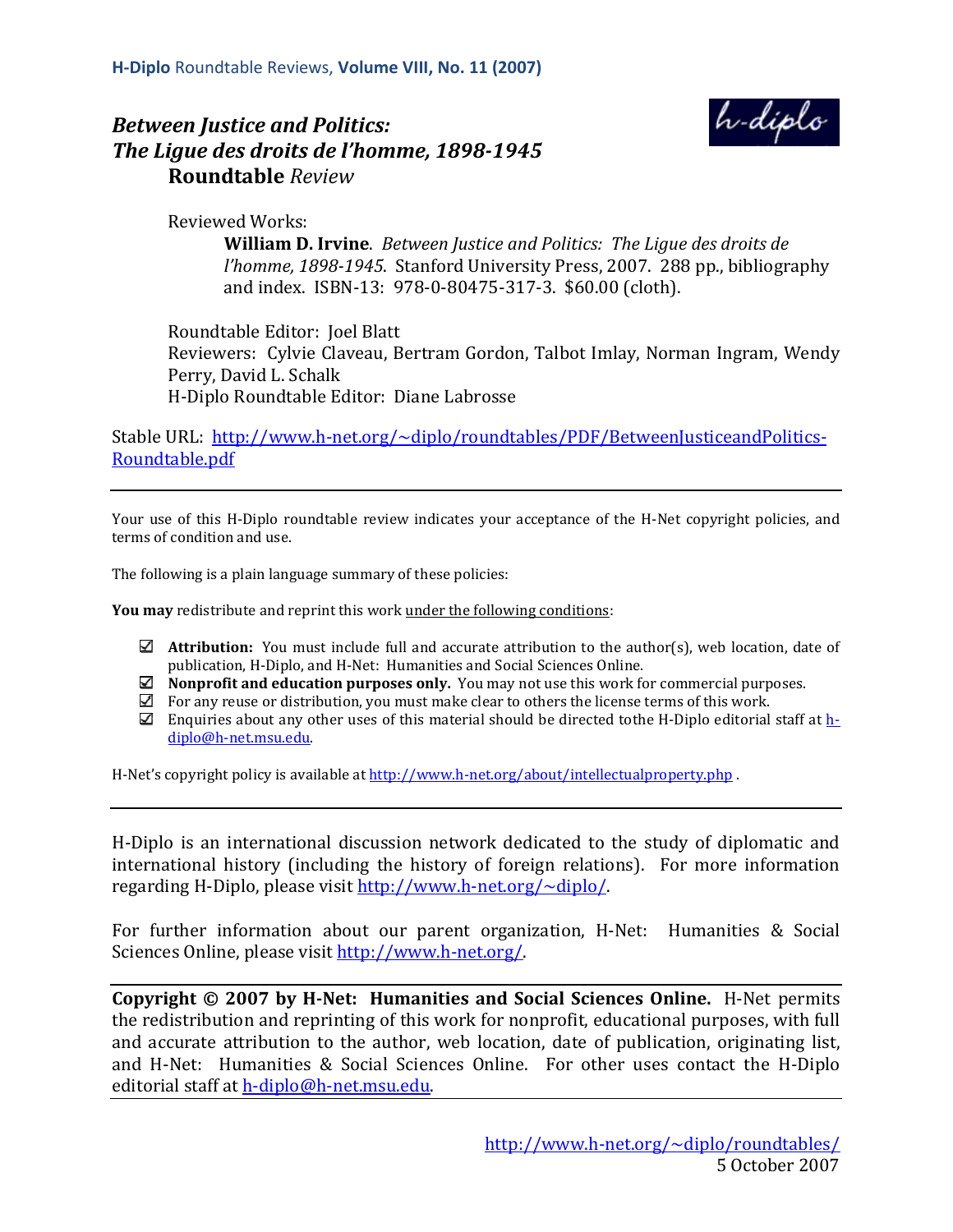

**Volume VIII, No. 11 (2007)**

**William D. Irvine.** *Between Justice and Politics: The Ligue des droits de l'homme, 1898-1945*. Stanford University Press, 2007. 288 pp., bibliography and index. ISBN-13: 978-0-80475-317-3. \$60.00 (cloth).

Roundtable Editor: Joel Blatt

Reviewers: Cylvie Claveau, Bertram Gordon, Talbot Imlay, Norman Ingram, Wendy Perry, David L. Schalk

H-Diplo Roundtable Editor: Diane Labrosse

#### **Contents**

| Review by Cylvie Claveau, Université du Québec à Chicoutimi. (translated by Pierre |  |
|------------------------------------------------------------------------------------|--|
|                                                                                    |  |
|                                                                                    |  |
| Review by Norman Ingram, Department of History, Concordia University, Montreal25   |  |
|                                                                                    |  |
| Review by David L. Schalk, Kenan Professor of History, Emeritus, Vassar College35  |  |
|                                                                                    |  |

*This roundtable is also available in separate PDF files for each individual review, at http://www.h-net.org/~diplo/roundtables/.*

**Copyright © 2007 by H-Net: Humanities and Social Sciences Online.** H-Net permits the redistribution and reprinting of this work for nonprofit, educational purposes, with full and accurate attribution to the author, web location, date of publication, originating list, and H-Net: Humanities & Social Sciences Online. For other uses contact the H-Diplo editorial staff at h-diplo@h-net.msu.edu.

H-Diplo roundtables website- http://www.h-net.org/~diplo/roundtables/ H-Diplo roundtables RSS feed- http://www.h-net.org/~diplo/rss/roundtables.xml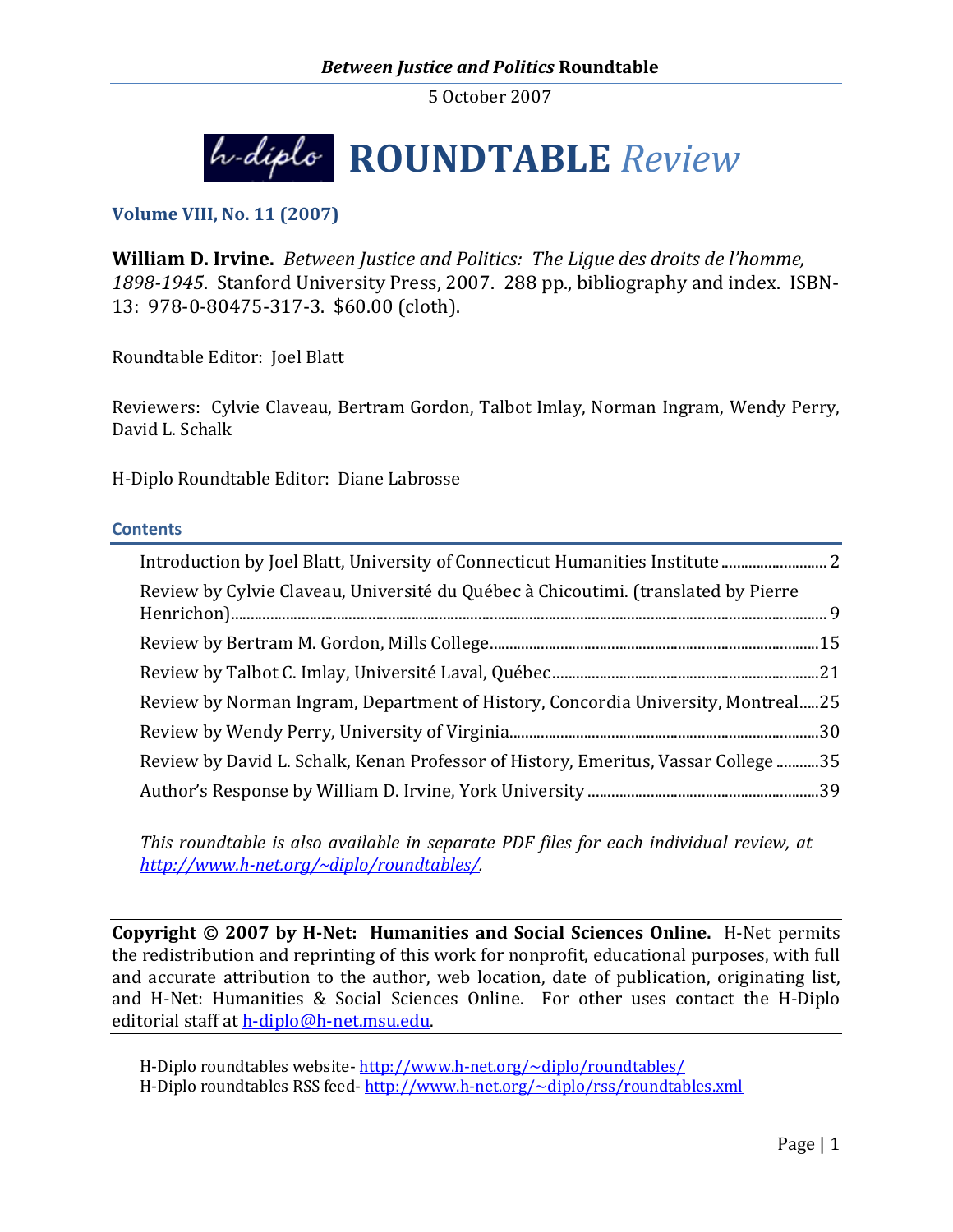# **Introduction by Joel Blatt, University of Connecticut Humanities Institute**

<span id="page-2-0"></span>illiam D. Irvine's *Between Justice and Politics: the Ligue des Droits de l'Homme, 1898-1945* offers a sharply revisionist, liberal critique of what is usually regarded as the foremost liberal institution of the Third French Republic, the French League of the Rights of Man. The author deepens our understanding of the functioning of The Ligue des Droits de l'Homme (LDH), tensions within the interwar French Left, and the increasingly desperate last years of Marianne (the Third French Republic). He provides insights into the influence of domestic politics on foreign policy and of foreign policy on domestic politics. In attempting to explain how this "quintessential" liberal institution spawned significant members who became anti-Semitic and collaborated during World War II, Bill Irvine has written a provocative work inviting discussion.

Irvine's exceptional breadth of knowledge of the Third Republic as well as a penchant to question accepted historical interpretations both inform *Between Justice and Politics*. His two previous books explored the conservative right and the far Right of the French political spectrum.[1](#page-2-1) He has also questioned the widespread assertion that France generally avoided the Fascist temptation. Instead, Irvine argued that the Croix de Feu was a fascist movement; therefore, given its large membership, France experienced a significant Fascism.[2](#page-2-2) Another essay vigorously maintained that France was far more united from 1938-1940 (unlike 1934-1937) than historians have previouslyassumed[.](#page-2-3)<sup>3</sup>

In *Between Justice and Politics* Irvine challenges the widely accepted image of the League of the Rights of man in a manner that sparks discussion. The League of the Rights of Man was founded in 1898 in defense of Alfred Dreyfus, a Jewish captain on the French Army General Staff falsely accused of treason. The organization came to be regarded as the primary defender of individual liberties in Twentieth Century France, even influencing the establishment of the American Civil Liberties Union in 1920 in the United States (1). To be sure, Irvine includes Chapter 5 which focuses on the generally accepted primary function of the League. He observes, "The energy and persistence with which the League pursued these cases (of injustice) is striking" (121). He notes "…the tenacity of the League, the intellectual rigor it deployed, and the moderately satisfying outcome of its efforts" in defending cases brought against soldiers during World War I (126). He follows the role of a local member of the League, Marie-Françoise Bosser, and of League lawyers, in defending

<span id="page-2-1"></span><sup>1</sup> *French Conservatism in Crisis: The Republican Federation of France in the 1930s* (1979) and *The Boulanger Affair Reconsidered: Royalism, Boulangism, and the Origins of the Radical Right in France* (1989).

<span id="page-2-2"></span><sup>2</sup> William D. Irvine, "Fascism in France: the Strange Case of the Croix de Feu," *Journal of Modern History*, 63 (1991) 271-295. Robert Soucy has made the same point about the Croix de Feu in a number of works including *French Fascism*, *The Second Wave* (New Haven, Yale, 1995).

<span id="page-2-3"></span><sup>3</sup> William Irvine, "Domestic Politics and the Fall of France in 1940," In Joel Blatt, Editor, *The French Defeat of 1940: Reassessments* (Providence and Oxford: Berghahn, 1998), pp. 85-99; originally published in *Historical Reflections/Réflexions Historiques*, 22, 1 (Winter 1996).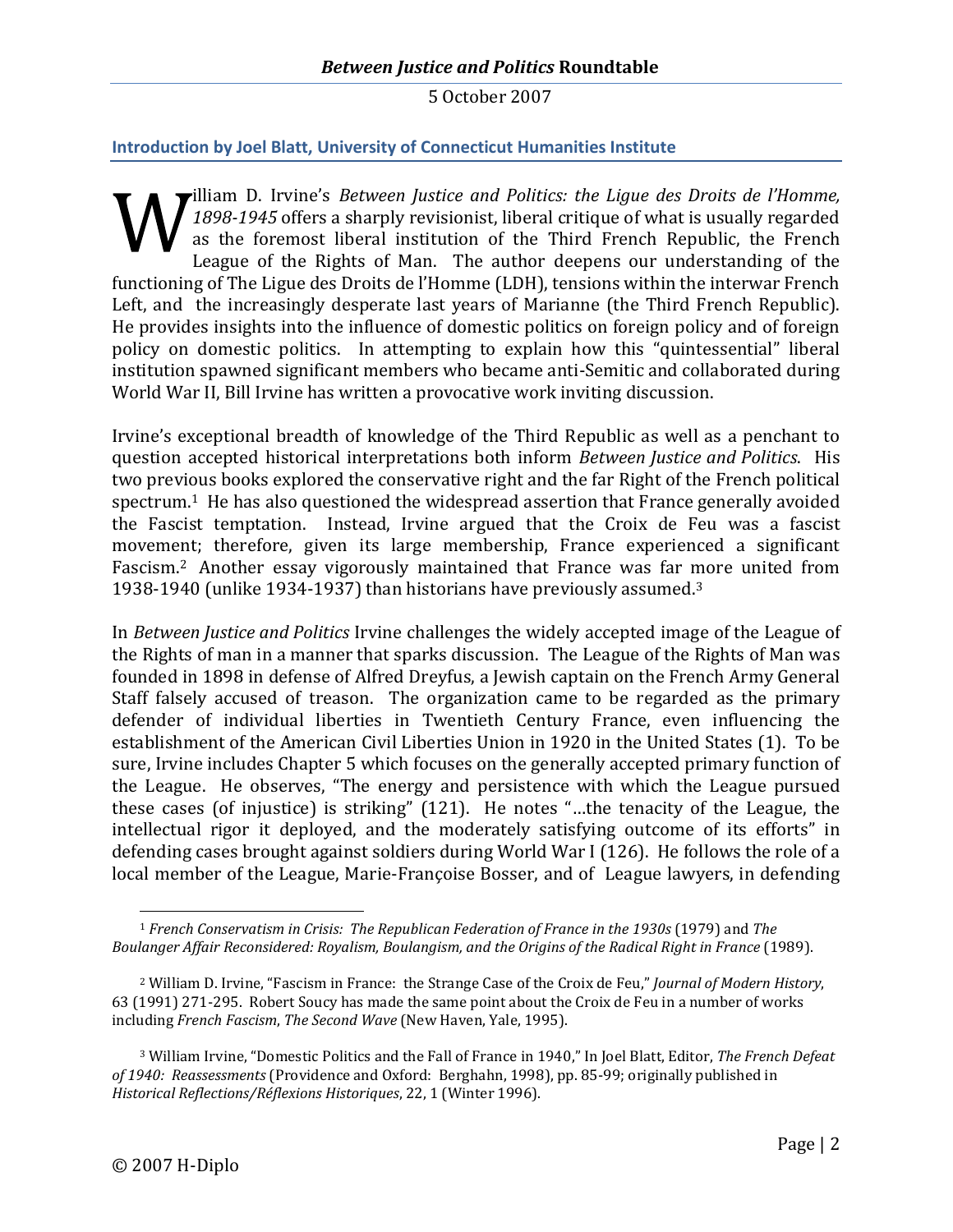Guillaume Seznec against murder charges and finds in the case "two conflicting but equally admirable sides to the League: passion for justice…and a hard-nosed mastery of the judicial system..." (130). He writes of "the one thing it incontestably did so well-the defense of victims of injustice" (216). Nevertheless, Irvine's paramount thesis is that politics overwhelmed the LDH's commitment to individual freedom. He rejects as "in most senses…utterly untrue" the LDH's claim: "Ici on ne fait pas de la politique" ("Here one does not do politics"), or that the League was above politics (20). The LDH should have limited itself, he bluntly asserts, to a more focused defense of individual rights and civil liberties in accord with its inspiration: The Declaration of the Rights of Man and Citizen of 1789.

Instead, the LDH expanded its areas of concern to include the decisive political issues of its time. After tracing the emergence, functioning and social composition of the LDH, Irvine turns to a sustained discussion of the consequences of the League's political "immersion." It grew enormously in membership, peaking at 180,000 during the 1930s. It became a major political force on the Left, with its "center of gravity" (44) at the juncture between the Radical and Socialist Parties, and it aspired "to be a coordinating agency of the parties of the Left" (49). The numbers of political leaders of the interwar years who joined the LDH, served on its Central Committee and became cabinet ministers and even prime ministers were extraordinary; that its membership included names such as Laval, Déat, Doumergue, is startling. The majority of ministers in Léon Blum's Popular Front Cabinet of 1936 were members of the League. As such, the League became deeply enmeshed in the practical workings, patronage, and corruption of the interwar Third Republic.

Irvine asserts that the LDH advocated "liberty with all its risks," but balked at implementing the lofty goal in practice (96). Among examples provided by the author of serious gaps between the League's professed values and its practice were its lip service to, but failure to support, the emancipation of women (83-91), and its hostility to "freedom of association for religious congregations." Both practices originated in the League's anti-Clericalism; in the case of women, the league feared emancipated women would vote conservative. The League also compromised its support for free speech and a free press when it perceived or rationalized that "the Republic was in danger" (109-110). One of Irvine's central themes is that the LDH often resorted to the Jacobin rhetoric of 1793. Leaguers warned of the dangers of excessive liberalism. Irvine writes, "For too many…'la république en danger' was an intellectually lazy shortcut serving…to spare them the possibly inconvenient political consequences of living up to their professed beliefs" (110). One of the worst violations of its founding principles was the LDH's general whitewashing of Stalin's Moscow Trials of the mid-1930s and failure to recognize them as murders. In this instance the League majority wanted to maintain the Popular Front in France with Communist Party participation, and also hoped to include the Soviet Union in a coalition against Hitler (173-179).

Another gap between words and deeds emerged with reference to corruption, particularly the Stavisky Affair of 1934. Serge Stavisky floated large swindling schemes by purchasing political and journalistic influence. When his massive financial deceit finally collapsed, despite the LDH's long condemnation of corruption, according to Irvine, "…Virtually all of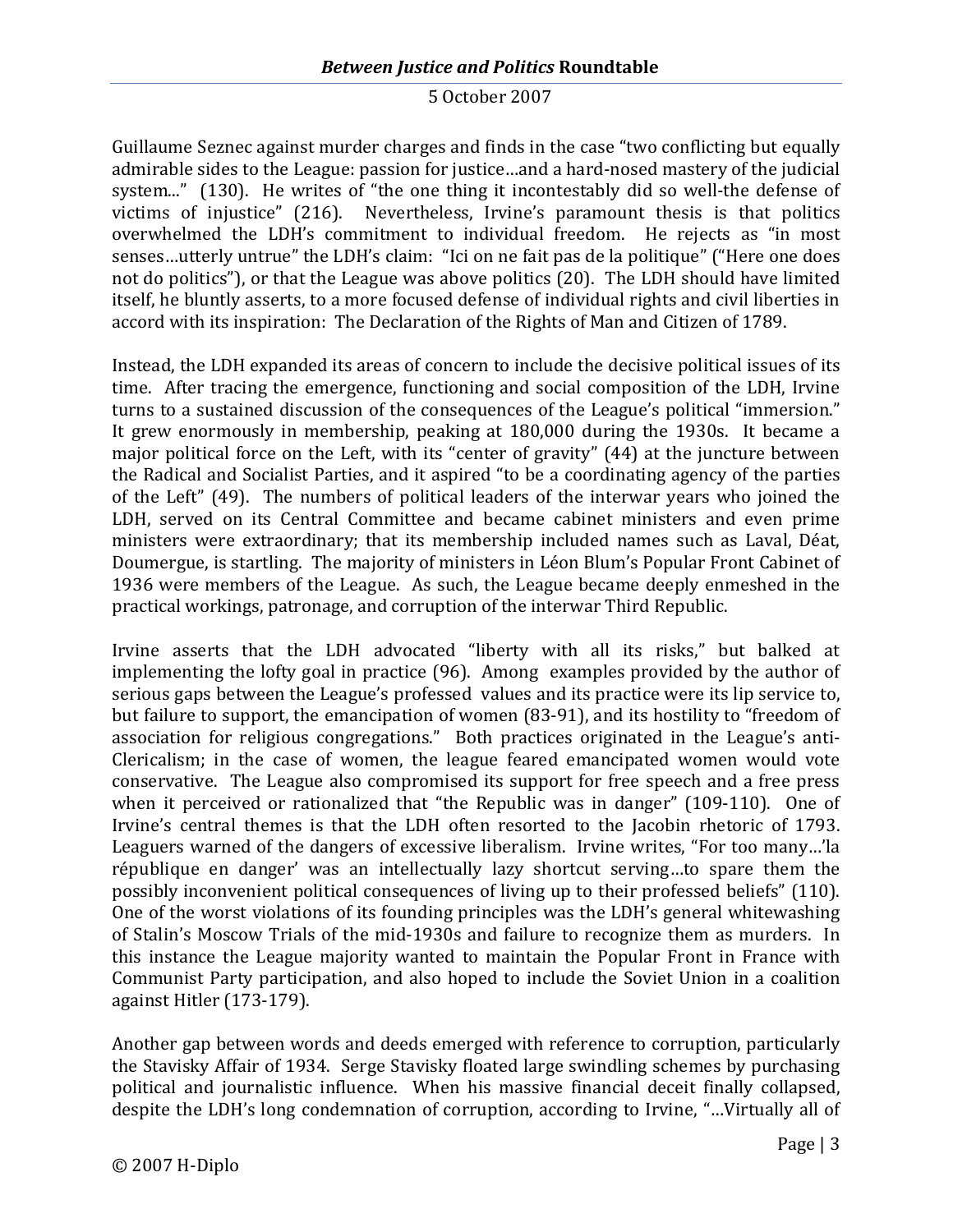the deputies and ministers incriminated…were members of the League" (although Irvine adds that "all but two" were cleared eventually of criminal charges and "for the most part guilty only of injudicious conduct and an appalling lack of discrimination in the company they kept") (63). Subsequently, after the tumultuous (mainly right wing) riot of February 6, 1934, the LDH participated in organizing resistance against the rightist surge as it had in the time of Dreyfus. Irvine comments, though, "But unlike in the days of the Dreyfus affair, this time the Right had a case: The regime *was* corrupt, and the corruption extended into the League itself" (63).

Among the most important consequences of the politicization of the LDH was the degree to which political issues divided the organization. From World War I through Vichy, a minority emerged and clashes between it and the majority escalated and weakened the LDH. World War I generated serious discord within the League. The majority supported the war and regarded Germany as generally responsible for it while the minority strongly opposed the war and rejected German war guilt. The majority regarded the Versailles Treaty as basically legitimate; therefore, Germany should pay for postwar reconstruction. The minority condemned the Versailles Treaty and postwar structure of peace as illegitimate. The League's minority espoused two dominant themes between the wars: integral pacifism and anticapitalism. The latter led the minority to become bitter critics of corruption in the Third Republic, parliamentary practices, and the press, regarding the Republic as dominated by money. At the same time, the minority condemned French colonialism while the majority muted its responses given the League membership of a number of France's most prominent colonial administrators. At first, the minority's anticapitalism even carried it towards considerable sympathy for the Soviet Union while the League majority condemned Communist abuses of individual rights, but this situation turned around during the mid-1930s. At that time Stalin shifted to his popular front policy of seeking anti-German alliances with a corollary of moderating support for social revolution. From the minority's perspective, with the Soviet Union now favoring war and damping down revolution, the minority turned against Communism. While the majority in the League supported the Loyalist popular front government in Spain and opposed Blum's declaration of French non-intervention in the Spanish Civil War (Irvine says Blum "really had no choice" (170) given political polarization at home, the danger of civil war in France, and British opposition), the minority opposed involvement in Spain that could escalate into a wider war. The minority condemned the Moscow trials for the travesty of justice they were (George Pioch--"…the Dreyfus Affair a hundred times over"-- 176), while the majority (at best) adopted a low profile and at worst swallowed the Soviet line. As Hitler destroyed the post-World War I balance of power and raced towards war, the League's Central Committee condemned the Munich Treaty that handed Czechoslovakia's Sudetenland to Germany, while the minority favored it. In part because some of the most important leaders of the League's majority were Jewish, for example Victor Basch and Emile Kahn, a number of the minority, in their increasingly isolated integral pacifism and under Hitler's incessant drumbeat, blamed Jews for the approach of war. Their anti-Semitism escalated into a crescendo under Vichy.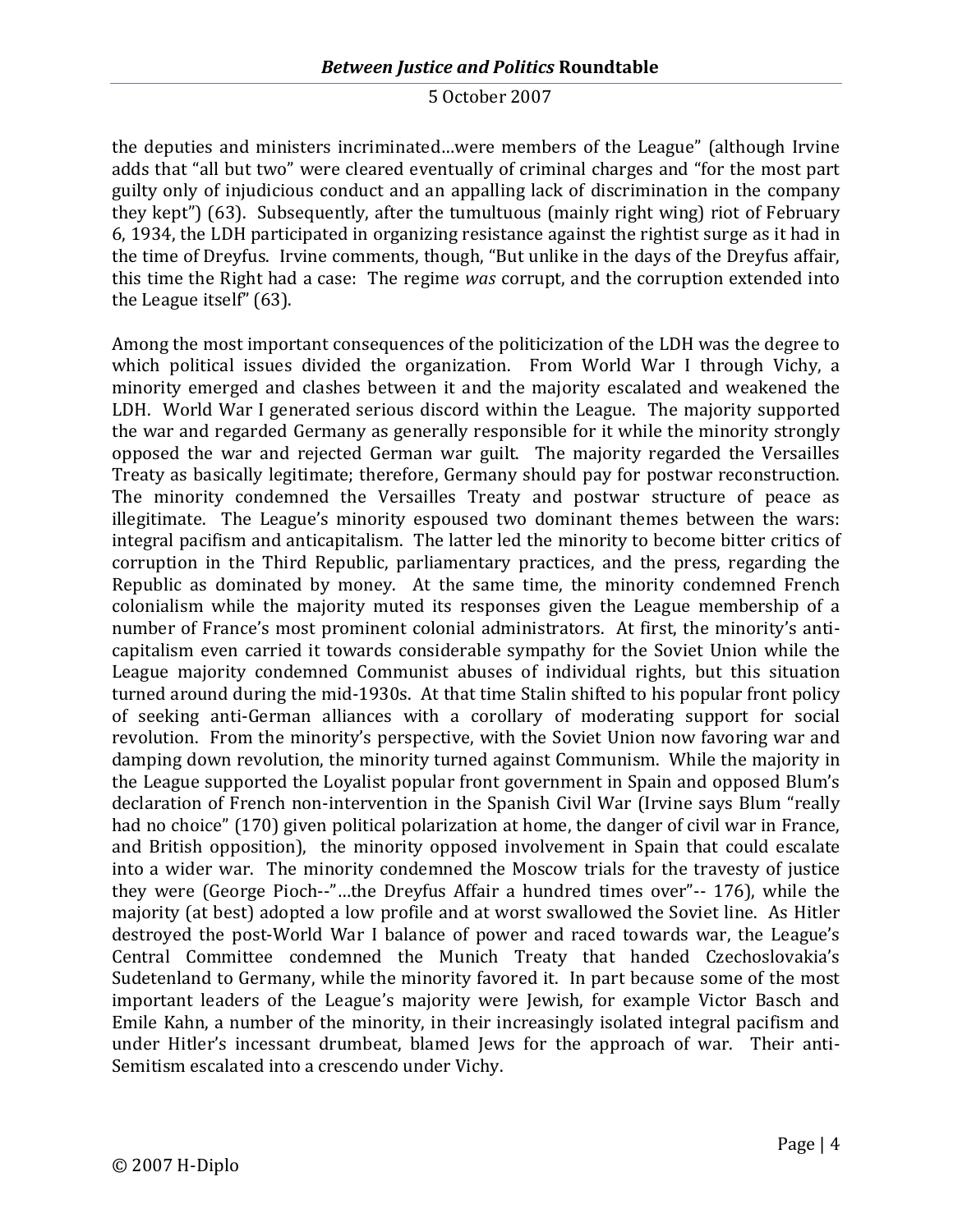During World War II more of the LDH's leaders joined the Resistance than collaborated. Among the resisters, some died; for example, in January 1944 the Milice arrested and shot perhaps the foremost leader of the LDH, Victor Basch, and his wife, both more than eighty years of age, while Odette Renée Bloch, one of the few prominent women on the Central Committee, perished at Auschwitz. "What was surprising," Irvine writes, "was the number (albeit a rather smaller number) of former League leaders who were actively involved in the collaboration" (195). He ascribes the apparent aberration to "continuities" between the views of the minority during the 1930s and "collaborationist Leaguers" during World War II, including integral pacifism, blaming the Jews for war, and intense disenchantment with the Third Republic. The author adds, "What the Vichy experience so strikingly reveals is the degree to which people who fundamentally shared little in common could have for so long remained in the same organization by virtue of sharing the same demagogic discourse" (218).

Irvine appends an "Epilogue" comparing and contrasting the LDH and the American Civil Liberties Union, finding similarities and differences. He reiterates his preference for a smaller LDH devoted solely to the defense of individual rights, which might have fought for the vote for women, favored equal treatment for religious congregations, defended press freedom, and adopted an "honorable" rather than a "disgraceful" response to the Moscow Trials (216). Irvine states, "…Judicial murders --whether committed by Jacobins, Stalin, or Hitler--were all overt violations of the rights of man, did not justify one another, and ought to be condemned out of hand" (218). He concludes:

Both the League and its American counterpart would prove, at times, incapable of abiding by the liberal principles to which they subscribed. It is important to acknowledge, however, that those very liberal principles are notoriously demanding, precisely because there is no guarantee that they will yield a desirable (or 'progressive') outcome… 'Liberty with all its risks' is an easy slogan in the abstract, but in concrete terms the risks can at times seem overwhelming. The enduring image of the League is not, therefore, only the various ways in which it failed to live up to its mandate. Equally worth remembering is the little schoolteacher who rode a bus for 600 miles to passionately plead the cause of an innocent man (224).

First and foremost, *Between Politics and Justice* adds substantially to what we know about the League of the Right of Man. Few will have realized before reading this book the extent of the League's influence in interwar French politics. Its networks reached to the highest levels of government. Bill Irvine's knowledge of the Third Republic is so extensive that one of the rewards of the book is the range of information readers will absorb as the author establishes and frames the historical contexts for the contentious issues considered by the LDH. He writes with great verve; you can hear his voice throughout. His tone is often ironic, but usually does not fall into cynicism. The book presents sufficiently the arguments of the minority so that readers can follow their reasoning, rationales, and rationalizations, especially important given the outrageous positions many of them espoused blaming the primary victims, the Jews, for causing the Second World War, and making Vichy and Hitler over in their own self images. The book provides another illustration of the colossal impact of World War I on France's interwar history since the minority's long journey to Vichy began in revulsion against the slaughter of the Great War. Bill Irvine does not present a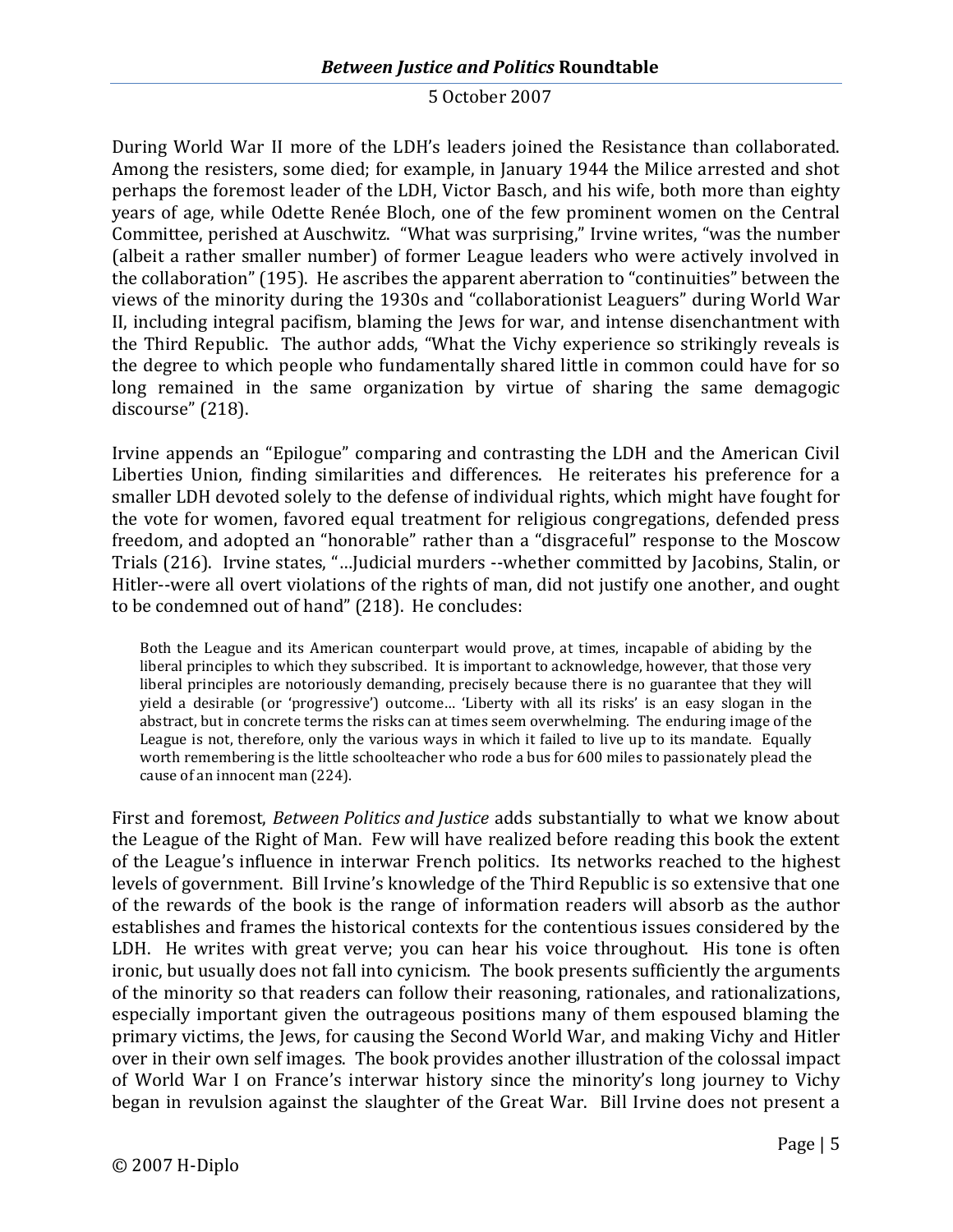complete history of the LDH, but his book will be essential reading for historians who attempt wider histories in the future.

The book also makes a substantial contribution to the history of the Left during the Third Republic. Irvine helps explain interactions within the Left, connections between its components, how the Left and even to an extent the whole Third Republic functioned (or malfunctioned). Divisions within the League over World War I and its aftermath, which spawned strong pacifist currents within the LDH including the minority's more extreme integral pacifism, reflected similar phenomena within the wider Left and influenced French foreign policy making. At the same time, foreign policy dramatically impacted domestic politics. Discord within the League over World War I, the postwar peace, the Communist Revolution in Russia, and how best to confront Hitler's rapid ascent mirrored divisions within the wider Left. Although not the primary intention of this book, Irvine also offers additional illustrations of the degree of political polarization during Marianne's last years.

Among the highest praise for a provocative work is serious discussion, and this book invites response. There are problematical areas. Although Irvine notes the LDH's intense labors to correct violations of individual rights, does his emphasis on the League's politics lead to a completely balanced assessment of the LDH? The title of the book, *Between Justice and Politics*, is apt up to a point, but the book leans more towards the latter than the former. Ultimately, the "center of gravity" of the book falls closer to the minority than the majority, but is that fully indicative of the League? Was the LDH a beneficial institution? This book's answer sounds ambivalent.

The whole issue of the League's politics warrants additional debate. When Italian political émigrés to France during this period got into trouble with French authorities, they frequently approached the League for succor. It was precisely the League's political contacts who offered potential recourse. Irvine refers to this himself, but does not pursue it; as an aside, the book might have considered more the League's responses to immigration.

If the founding Dreyfusards and the League majority could have responded to *Between Justice and Politics*, they might have defined their primary mandate as both the preservation and construction of the Republic, the struggle against individual injustices but also to strengthen the Republic. They would almost certainly have called themselves republicans rather than liberals. They might also have noted the political dimensions even of the Dreyfus Affair and The Declaration of the Rights of Man and Citizen. Although the Dreyfus Affair represented one of the purest examples in history of the defense of individual rights against power, the affair certainly became enmeshed in politics. Perhaps even more so, the Declaration of the Rights of Man and Citizen of 1789 was a political document, the product of political compromise. I regard the Declaration as one of the great landmarks in the history of liberty, but one does not have to stretch too far to see tensions in it between the individual and the community. In addition, there were momentous struggles during the Revolution concerning whether the Declaration's tenets would be applied to women, slaves in the French Empire, and others.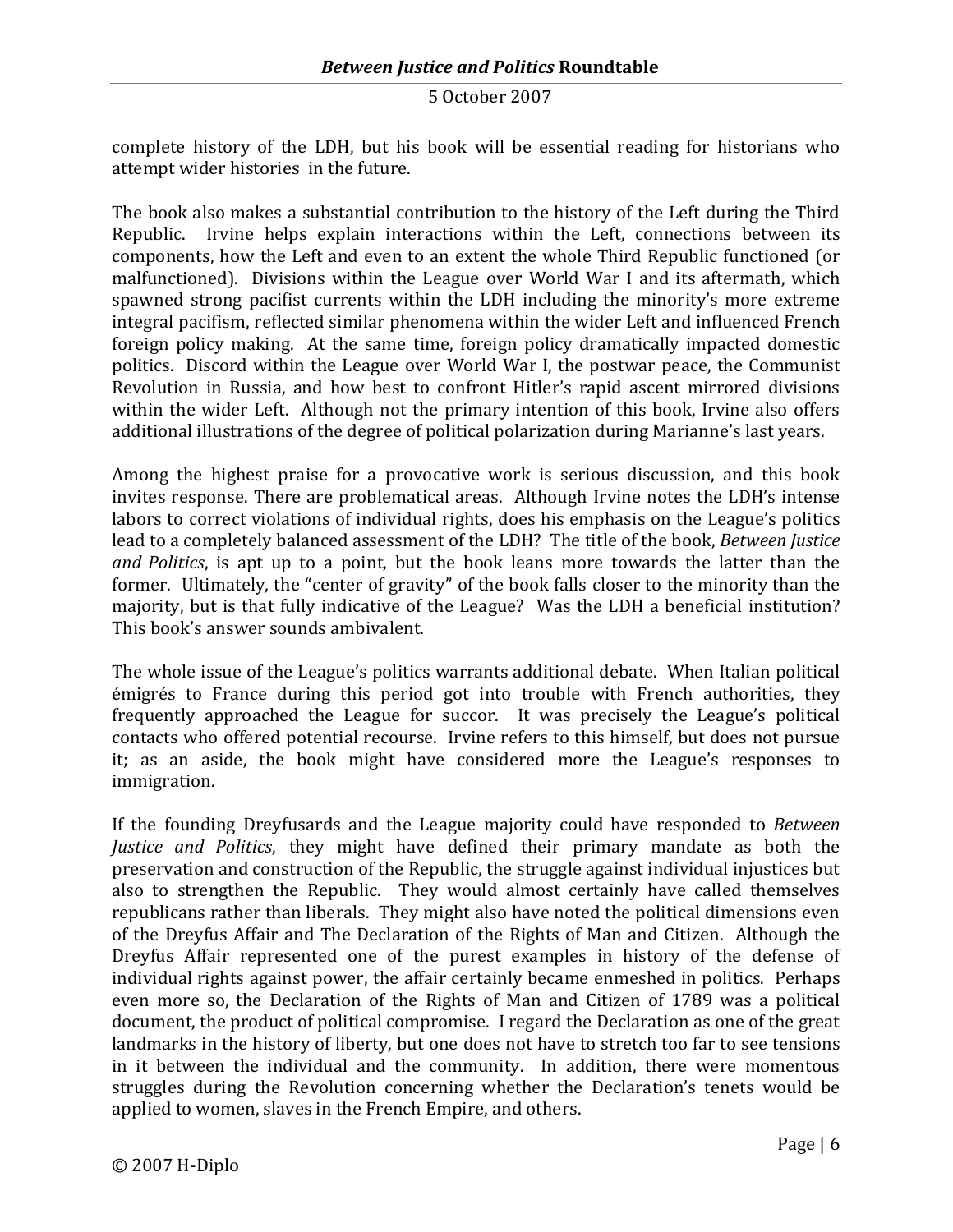This book raises issues of contemporary political relevance too. In the post-9/11 world where real threats of terrorism exist and governments assert the primacy of the executive, even placing the executive above the law, and where torture is on the table as an issue, how do politicians who believe in individual freedoms and civil liberties respond? With "the republic in danger" for a long time, if compromise is necessary, how far should compromise go?

Bill Irvine's references to the Third Republic as corrupt also demand discussion. Granted, the Third Republic and its parliament experienced a measure of corruption. Granted, the press was venal; the wide variety of opinion in interwar French newspapers emerged from their large numbers whose survival (and profits) were aided by funds from the French and foreign governments as well as from a bevy of domestic interests. Still, the Right exaggerated the Stavisky Affair for its own political purposes. Stavisky bought the services of a small number of politicians, administrators, newspaper owners, and lawyers, but most of the prominent members of the LDH were not involved. Paul Jankowski, the author of an excellent book on the Stavisky Affair, writes that it occurred "in a Republic hardly more corrupt than previous regimes in its own country, and drastically less so than most contemporary ones elsewhere." [4](#page-7-0) If the Third Republic was corrupt, one may ask compared to what: Fascist Italy? Stalin's Soviet Union? Hitler's Germany? Great Britain? The United States of the 1920s? Was the Third Republic corrupt?

In concluding these observations, it is important to note that Bill Irvine's criticisms of the LDH are informed by liberal principles. He suggests that basic freedoms and civil liberties apply to one's opponents too, and wants to apply them to everyone. Another liberal value at work in his book is the idea that means and ends should be in harmony. He advocates the practice of liberal precepts even in difficult times. At a moment when liberal principles are widely under attack, when liberalism's survival is problematical, and when candidates for President in The United States shy away from the appellation "liberal," if basic freedoms and civil liberties are to survive in dangerous times, it will be because individuals value liberty so much that they are willing to join in the struggle to preserve it.

Our panelists bring expertise either directly on the Ligue des Droits de l' Homme or in related areas. I thank the panelists for their participation. I would also like to thank Diane Labrosse who originated the panel and served as the Co-Editor of it. Our panel includes the following scholars:

**Cylvie Claveau**, Université du Québec à Chicoutimi, has written a PhD Dissertation focusing on those left aside by the Ligue des Droits de l' Homme, *L' Autre dans les "Cahiers des Droits de l' Homme," 1920-1940. Une sélection universaliste de l' altérité à la Ligue des Droits de l' Homme et du Citoyen*, McGill University, 2000.

<span id="page-7-0"></span><sup>4</sup> Paul Jankowski, Stavisky: A Confidence Man in the Republic of Virtue (Ithaca and London: Cornell, 2002), p. 265; also see the book review by Joel Blatt of Jankowski, Stavisky, Journal of Modern History*,* 76, 2 (June 2004), pp. 457-459.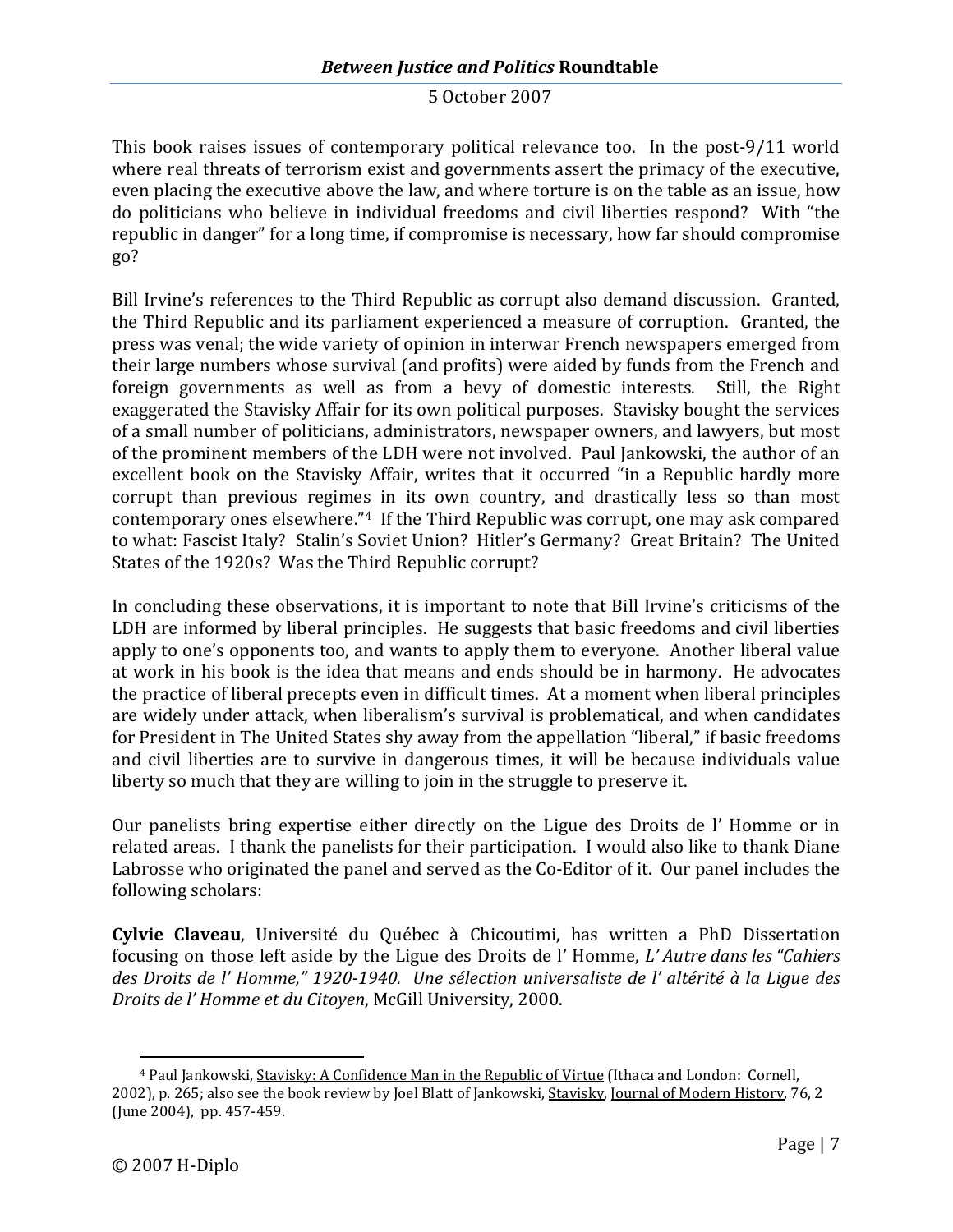**Bertram M. Gordon**, Mills College, has published important works on Vichy France. See Bertram M. Gordon, *Collaboration in France during the Second World War (Ithaca and London: Cornell, 1980)*; Gordon, Editor, *Historical Dictionary of World War II France: The Occupation, Vichy, and the Resistance, 1938-1946* (Westport, Connecticut: Greenwood, 1998).

**Talbot Imlay**, Université Laval, Québec, has published an insightful book comparing French and British preparation for World War II, *Facing the Second World War: Strategy, Politics, and Economics in Britain and France 1938-1940* (Oxford: Oxford, 2003).

**Norman Ingram**, Concordia University, Montreal, is the foremost historian of interwar French pacifism. See his book, *The Politics of Dissent: Pacifism in France 1919-1939* (Oxford: Oxford, 1991).

**Wendy Perry**, University of Virginia, has written a PhD Dissertation on the LDH, *Remembering Dreyfus: The Ligue des Droits de l' Homme and the Making of the Modern French Human Rights Movement*, University of North Carolina at Chapel Hill, 1998. Following over 300 pages of analysis, the Dissertation includes an extraordinary prosopographical appendix, which includes close to 600 pages of biographies of 204 Central Committee members of the LDH from 1898-1939.

**David L. Schalk**, Kenan Professor of History, Emeritus, Vassar College, has written on (and lived) the topic of engagement; for example, see *The Spectrum of Political Engagement: Mounier, Benda, Nizan, Brasillach, Sartre* (Princeton: Princeton, 1979) and *War and the Ivory Tower: Algeria and Vietnam* (New York and Oxford, 1991).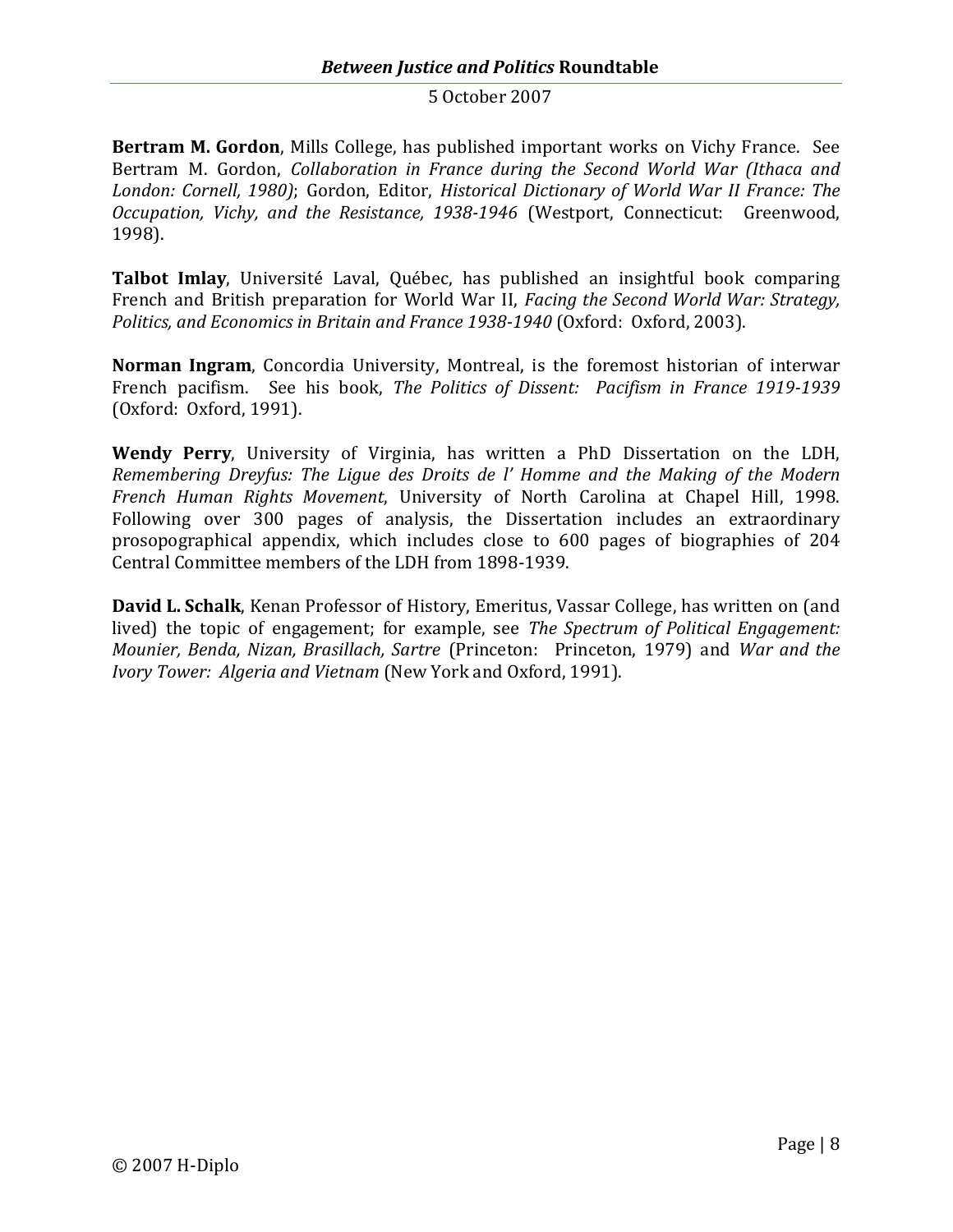<span id="page-9-0"></span>**Review by Cylvie Claveau, Université du Québec à Chicoutimi. (translated by Pierre Henrichon)**

he *Ligue des Droits de l'Homme et du Citoyen* (LDH) is one of the more admirable

institutions in contemporary French politics and community life. Established in 1898 for the defense of a single man, Alfred Dreyfus, the LDH has subsequently been able to extend its assistance to everyone who is a victim of arbitrary treatment or injustice. Furthermore, from 1898 to 1945, the organization, which defends civil

*Cylvie Claveau, Université du Québec à Chicoutimi, has written a PhD Dissertation focusing on those left aside by the Ligue des Droits de l' Homme*, L' Autre dans les "Cahiers des Droits de l' Homme," 1920-1940. Une sélection universaliste de l' altérité à la Ligue des Droits de l' Homme et du Citoyen*, McGill University, 2000.*

liberties and human rights, endeavored to embody its role even more deeply. Essentially, the LDH presented itself as the jewel of French democracy and the upholder of the republican ideal in its noblest component: the "*Déclaration des Droits de l'Homme et du Citoyen*" (1789). Furthermore, the LDH has been frequently presented, both by its presidents and by many historians, as the guardian of Republican values, of a Republican moral or ethic. Posing as the conscience of French democracy, further enhanced by the prestige and the indisputable quality of the members of its *Comité Central* (the Central Committee or CC), the LDH has garnered enormous respect, both among *acteurs sociaux* (social actors) from 1898 to 1945, and among historians since that time.

In this connection, the succession of celebrations since 1998, which was the centenary of the DreyfusAffair<sup>1</sup> and, more recently, the anniversary of the definitive conclusion of the AppealCourt rehabilitating Dreyfus,<sup>2</sup> leaves absolutely no doubt with regard to the sanctified character that history and French historians have conferred on the organization. Thus, William D. Irvine is not exaggerating when he says that the LDH has been a "sacred cow" of contemporary French history. Furthermore, Irvine, an intrepid specialist of the Third Republic's political history, tackles this delicate subject with the critical detachment

<span id="page-9-1"></span><sup>1</sup> Bernard Deljarrie, Bernard Wallon et al. *La Ligue des Droits de l'Homme. Un combat dans le siècle*, Paris, Études et Documentation Internationales, 1988, 150 pages and two special issues: nos. 97/98 of *Hommes & Libertés*, 1998, no. 403-404, *Après-demain*, April-May 1998. Madeleine Rebérioux, ed., *Le Mouvement social*, April-June 1998, no. 183.

<span id="page-9-2"></span><sup>2</sup> Colloque international de Paris, "Être dreyfusard, hier et aujourd'hui", December 8-9, 2006. Symposium organized by the *Ligue des Droits de l'Homme* at the *École militaire de Paris*, proceedings to appear in Albin Michel in 2008.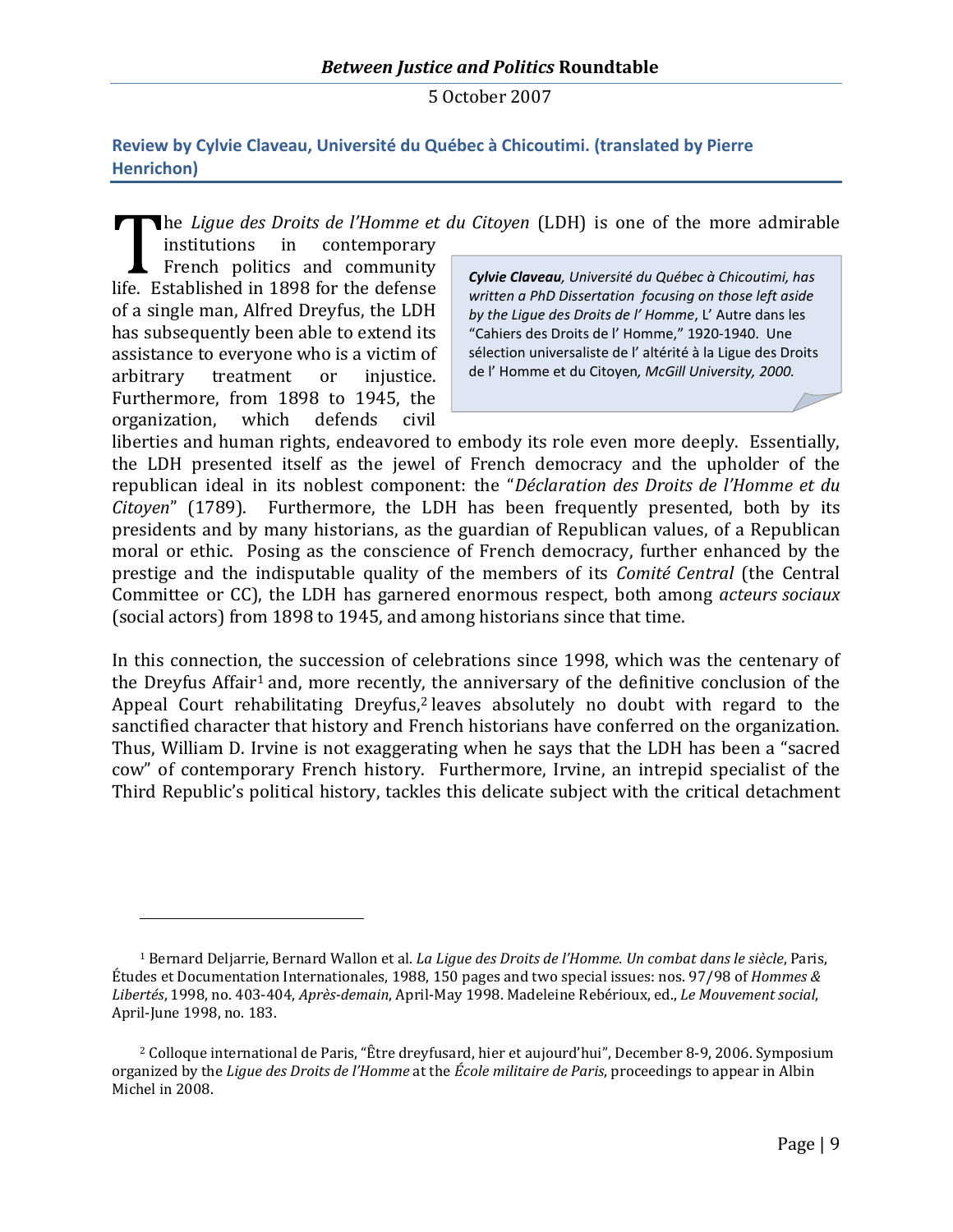appropriate to the study of such an admirable organization, that is, through unexpected angles, a rigorous approach and conclusions that are, at the very least, astonishing.<sup>[3](#page-10-0)</sup>

In this regard, *Between Justice and Politics* is a historiographic event for specialists in the history of the LDH. Until 2002, the LDH's archives being inaccessible, historians were unable to tackle certain questions with the assurance that the existence of verifiable primary sources provides. Irvine's work is the first published study that takes these archives into account. There exists an exhaustive study of the history of the LDH, a doctoral thesis recently submitted by EmmanuelNaquet. <sup>4</sup> Its forthcoming publication will undoubtedly enable us to learn a great deal about the LDH, and will certainly enable us to measure the importance of Irvine's critical analysis. These studies, far from exhausting the subject, nevertheless enable us to confirm or invalidate the interpretations debated by historians. [5](#page-10-2)

Furthermore, quite surprisingly, there are two things we can learn from Irvine's work. We first discover that the LDH is a "*maison de verre*" (glass house), that is, a truly democratic organization. Both through its publication *Le Bulletin Officiel de la Ligue des Droits de l'Homme* (1902-1920), which subsequently became *Les Cahiers des Droits de l'Homme* (1920-1939), the Federations' *Bulletins* (newsletters), and through the *in extenso* reports of its annual conferences, the LDH provided its members with a complete portrait of the dayto-day activities and discussions of the LDH from its *Comité Central* to the humblest provincial Section (16). The LDH was thus completely transparent! There is cause for rejoicing in this reassuring fact with regard to the scientific value of those works prior to 2002, as they are strongly based on these published sources. Thus the works of William D. Irvine, dealing with questions of freedom of the press, the freedom of association of congregations, women suffrage (Chapter 4) or even of the "*Affaire des fiches*" (Chapter 2), fall smoothly within the framework of his current interpretation of the LDH, preserving all of their scientific value and their critical scope.

<span id="page-10-0"></span><sup>3</sup> William D. Irvine, *Boulanger Affair Reconsidered: Royalism, Boulangism and the Origins of the Radical Right in France*, New York, Oxford University Press, 1989, 239 pages and *French Conservatism in Crisis: The Republican Federation of France in the 1930's*, Baton Rouge, Louisiana State University Press, 1979, 256 pages.

<span id="page-10-1"></span><sup>4</sup> Emmanuel Naquet, *Pour la défense de l'humanité. La Ligue des Droits de l'Homme une association entre éthique et politique*, 1898-1940, 2008, Fayard, 650 pages. coll. "Nouvelles études contemporaines". from the thesis: *La Ligue des Droits de l'Homme, une association en politique, 1898-1940*, doctoral thesis under the direction of Serge Berstein, IEP de Paris (Sciences Po), 2005, 5 vol., 1349 pages.

<span id="page-10-2"></span><sup>5</sup> Cylvie Claveau, "L'Autre dans *les Cahiers des Droits de l'Homme*, 1920-1940. Une sélection universaliste de l'altérité à la Ligue des Droits de l'Homme et du Citoyen", PhD thesis, McGill University, 443 pages; Wendy Perry, "Remembering Dreyfus: The Ligue des Droits de l'Homme and the Making of Modern French Human Rights Movement", PhD. dissertation, University of North Carolina at Chapel Hill, 1998, 949 pages and XXXVI.; Éric Agrikoliansky, "Biographies d'institution et mise en scène de l'intellectuel. Les candidats au Comité Central de la LDH", *Politix*, no. 27, 3,1994, pp. 94-110.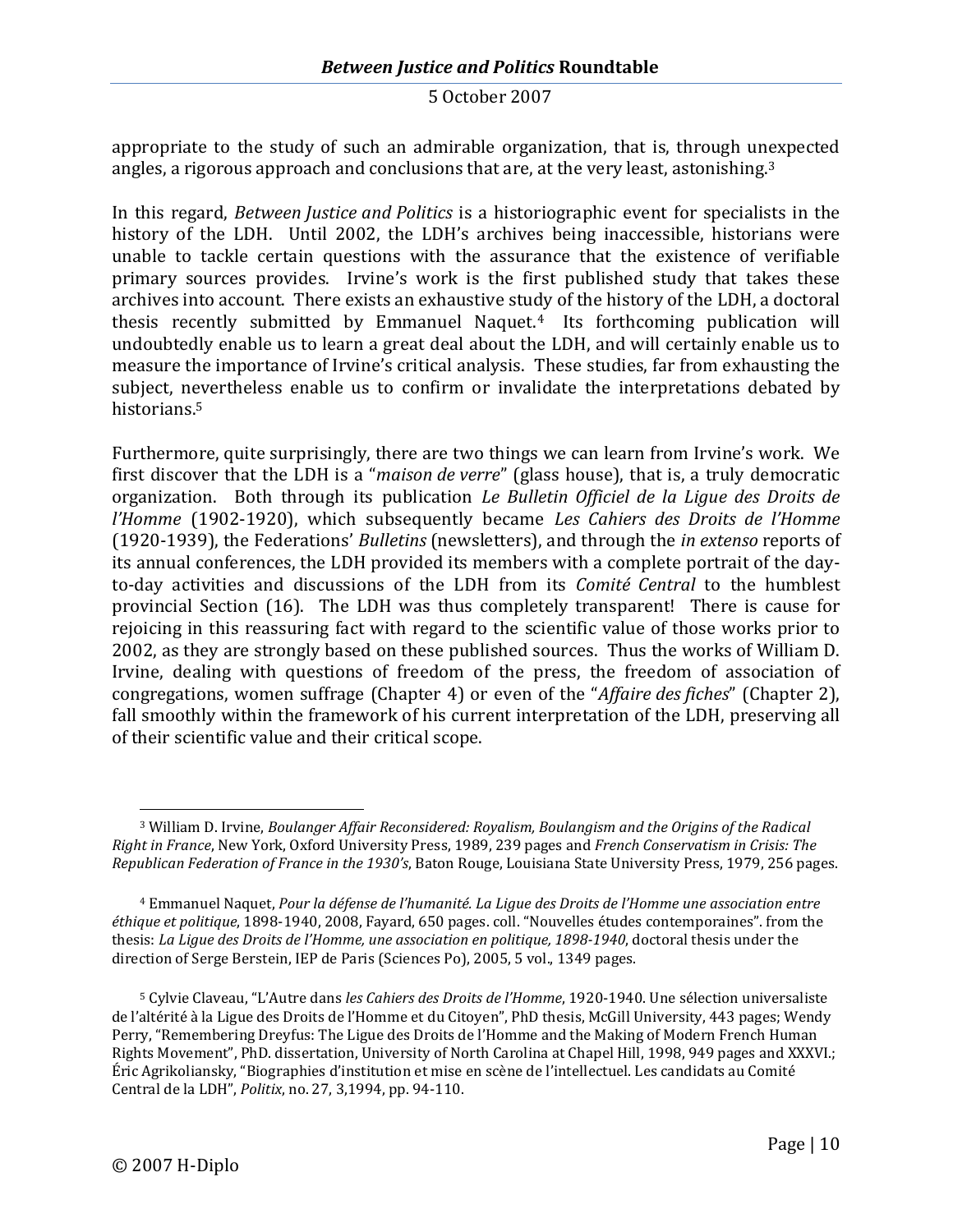But, just as surprisingly, Irvine's work leads us to discover that the archives in no way answer the questions left hanging in historiography, but that they even suggest new questions. In fact, the most troublesome questions in the history of the LDH are found at the heart of W. D. Irvine's study: What were LDH members' reasons for membership? How was the LDH able to maintain its credibility despite this evident contradiction between its mission to defend victims of injustice and arbitrary treatment and its frequenting of the corridors of power, its participation in electoral politics and in the exercise of power in the thirties? Finally, how was it possible that, within the LDH, old Dreyfusites forming the pacifist minority were able between the two wars to sustain a fascist conception of the regime, subsequently passing into collaboration under Vichy?

The answers to these questions make the work a singular contribution. Its interpretation will henceforth allow us to understand, beyond the shock of the Second World War, the causes of the decline of the most important organization defending civil liberties and human rights in the world between 1898 and 1945 (1). Irvine demonstrates to us in this tightly-knit essay of 269 pages that: the LDH is a comfortable political club, a sort of easyto-afford collective insurance located somewhere between a social service, a bureaucrats' unionism and a legal aid service on the basis of a powerful network of patronage reaching right up to the highest levels of the State, an "intergroup" of France's parties of the left, and then finally, the architect of the Popular Front. In this, the LDH constitutes the quintessence of culture and of political sociability under the Third Republic (220). Presented in this fashion, the LDH appears in a whole other light, and the members' reason for joining, as well as the reason for leaving, become perfectly comprehensible: personal interest and politics.

Incidentally, the *tour de force* of this work is in making understandable the process by which the Dreyfusites became admirers of fascist regimes during the thirties, then, under the Vichy regime, fervent collaborators. These Dreyfusites, who had been the "*conscience de la démocratie*" (conscience of democracy) for a considerable time, had chosen to become the "*conscience de la Révolution national*e" (conscience of the National Revolution) under the Vichy regime (202). The author explains this phenomenon, ironic in its paradoxical nature, [6](#page-11-0) by referring to the debates and to the divisions between minority and majority of the CC surrounding questions of war and peace (Chapter 6), of the specific relationship to politics and to the power of the LDH (Chapters 2, 3 and 7) and to the problem of Collaboration under the Vichy regime (Chapter 8). The author's analysis on these subjects is particularly dazzling and innovative in more than one respect.

<span id="page-11-0"></span><sup>[</sup> <sup>6</sup>] Irvine does not refer to these works. But it seems to us his work must be associated with this thinking surrounding the constitutive paradox at the origin of "the Rights of Man". Jeffrey N. Wasserstrom, Greg Grandin, Lynn Hunt, and Marilyn Young, eds., *Human Rights and Revolutions*, Lanham, MD, Rowman & Littlefield Publishers 2007, 228 pages. Joan Wallach Scott, *Only Paradox to Offer: French Feminists and the Rights of Man*, Harvard, Harvard University Press, 1996. 229 pages. Olwen Hufton ed., *Historical Change and Human Rights*, The Oxford Amnesty Lectures 1994, New York, Basic Books, 1995, 288 pages.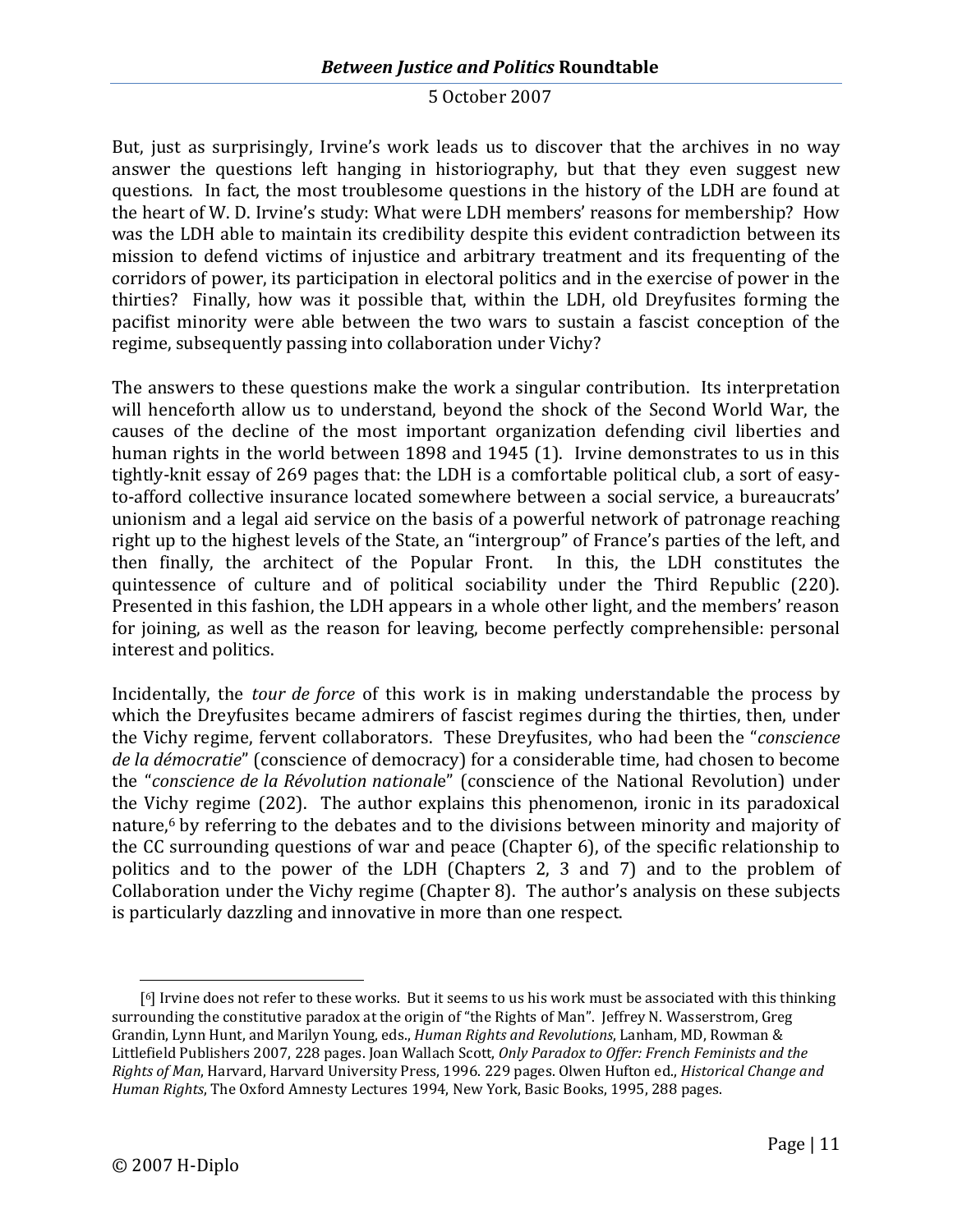# *Between Justice and Politics* **Roundtable**

#### 5 October 2007

In this central part of his work, Irvine analyzes the aspects by which the LDH greatly exceeded the mandate of defending civil liberties and human rights and was thus directed toward an inevitable decline. The author shows us how, since the founding of the LDH, the so-call apolitical league members, by virtue of the LDH's statutes, were in fact leading politicians under the Third Republic. Until the Great War, their politics were Republican and, in a way, reactionary. The league members, flying constantly to the rescue of the "*République en danger*" (Republic in danger), reacted to the occult machinations of congregations that threatened secularism, or to the powers of the Army of the State with regard to surveillance and national security. This dynamic continued after the Great War. The LDH reacted to attacks brought against the Republican regime by what they called "*fascisme français*" (French Fascism), to "*fauteurs de guerre*" (warmongers) and to "*marchands de canons*" (arms merchants) in the twenties, and to the machinations of the "*ligues factieuses*" (seditious leagues) in the thirties. Busy defending the threatened Republic, league members had pushed aside, provisionally, fundamental principles like defending civil liberties and human rights. Even more decisive, in Irvine's opinion, would have been the proximity of the LDH, with the power, from the Dreyfus Affair to the Popular Front.

Essentially, somewhat in the manner of the French Colonial Party, the LDH maintained a Parliamentary Group of league members who were senators, Members of Parliament and ministers, the list of which the LDH's official newsletter published proudly at every legislative election. The majority of these Members of Parliament and ministers had been members of leftist parties from the Radical Party to the *Section Française de l'Internationale Socialiste* (SFIO). Until the *Cartel des gauches,* in 1924, radicals and socialists rubbed shoulders on the list as comfortably as the LDH members who walked the corridors of power. The Stavisky Affair, ten years later, would considerably modify this way of functioning. Several parliamentarian league members found themselves compromised in the Affair and, by ricochet, so was the LDH brand name. Also, these lists were no longer to be published.

In the interval, the socialists took the initiative in political action at the LDH. Since the days of February 1934, the LDH had become an "intergroup" of the parties of the left that would produce, in 1935, the *Rassemblement Populaire*, then the *Front Populaire*, brought to power in 1936. W. D. Irvine considers that, as an anteroom for the politics of the left in the halls of power, and as principal architect of the Popular Front in power, the LDH would have constantly had its hands tied. Its inability to properly defend what is basically a matter of civil liberties and human rights is solidly demonstrated. The author provides several proofs. In internal politics, the author analyzes the position of the LDH in cases of purges of bureaucrats, the riots in Place Clichy and the strikes and factory occupations in the summer of 1936. With regard to foreign policy, the author shows us how the LDH held to the positions of the Popular Front government at the time of the Spanish Civil War, and especially on the occasion of the Moscow Trials in 1936.

It is on this basis that the author places in perspective all of the debates that animated the life of this organization, which experienced a moral crisis in 1937 with the departure of the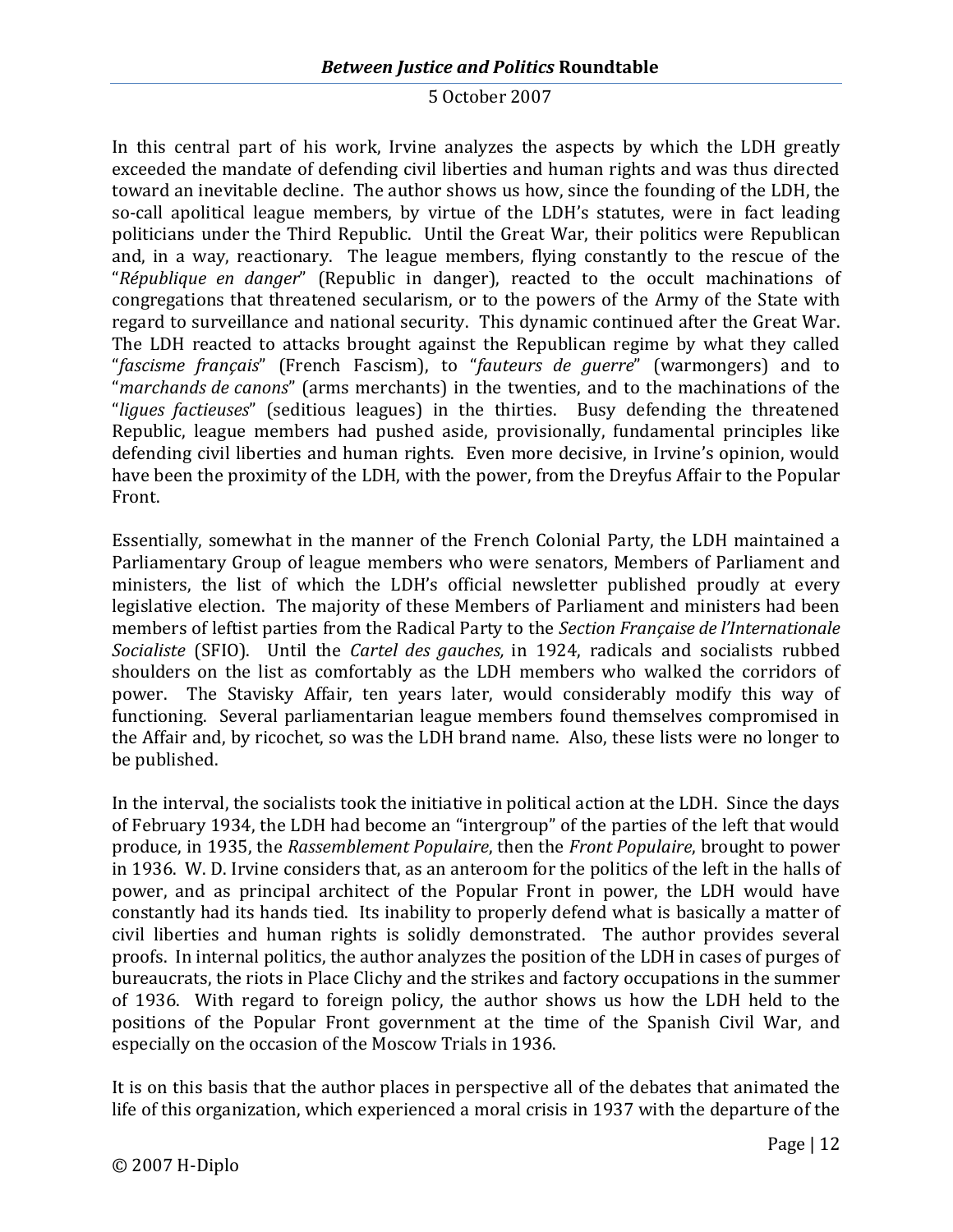minority. Historians are very interested in these debates surroundingpacifism[,](#page-13-0) <sup>7</sup> as well as in the evolution of the *pacifistes intégraux*, who shifted from Dreyfusism to Collaboration between 1898and1945[.](#page-13-1) <sup>8</sup> We now understand well enough the moral imperatives of the new-style French pacifism born following the Great War. We also better know those firstrank league members at the LDH who, starting in 1933, placing peace above all, descended into primary anti-Semitism from the fact that the desire for war was attributed to the Jews, "*aux puissances d'argent*" (to the power of money), to arms merchants, all responsible for the "*guerre à outrance*" (war to the end) that Western democracies would have wished to bring against Germany. We also know that, to many of them, this anti-Semitism of the pen was not at all incompatible with Dreyfusism and membership in the LDH, ever since the Dreyfus Affair. Essentially, many "philo-Semites" Dreyfusites descended cheerfully into anti-Semitism between the Dreyfus Affair and the German occupation.

Furthermore, what has been less demonstrated is that this anti-Semitism was accompanied by a virulent condemnation of the Third Republic for its political sterility, its social immobility, and its foreign policy. Similarly, everyone loathed parliamentary democracy and liberal capitalism, or Liberalism. In addition, however, they all opted for economic integration in Europe and called for the creation of an authoritative supranational European State, the only defense against war. Irvine paints a group portrait of these league-member collaborators, anti-Semites of the pen, pacifists, Members of Parliament, and ministers, the best-known of whom are: Félicien Challaye, Gaston Bergery, Maurice Thiolas, Robert Jardillier, Marcel Déat, Pierre Laval, Léon Émery, René Château, Eugène Frot, Camille Planche, René de Marmande, Francis Delaisi, and Armand Charpentier.

In our opinion, Irvine provides the proof that this group well and truly possessed a structured ideology, a world vision, of which anti-Semitism was one of the central pieces (Chapter 8). The ideology discussed at the LDH throughout the period between the wars meant that the shock of the French Occupation was not a shock to them, any more than was the establishment of the Vichy regime that they supported unanimously, including its anti-Semitic legislation. Irvine also demonstrates that these minority league members at the LDH were in other respects excellent and leading league members, frequently presidents of important Federations of the LDH, who were able to amass, conference by conference, strong percentages of support for their ideas, and who continuously benefited from editorial space and from public platform to express their point of view and distill their ideology among all of the league's members.

<span id="page-13-0"></span><sup>[</sup> <sup>7</sup>] Norman Ingram, *The Politics of Dissent: Pacifism in France 1919-1939*, Oxford, Clarendon Press, N.Y., Oxford University Press, 1991, 366 pages.; "Defending the Rights of Man: The Ligue des droits de l'homme and the Problem of Peace", Chapter 8 in Peter Brock and Thomas Paul Socknat, *Challenge to Mars: Pacifism from 1918 to 1945*, Toronto, University of Toronto Press, 1999. 474 pages.

<span id="page-13-1"></span><sup>[</sup> <sup>8</sup>] Simon Epstein, *Les Dreyfusards sous l'Occupation*, Paris, Albin Michel, 2001, 358 pages. "Bibliothèque Albin Michel Histoire".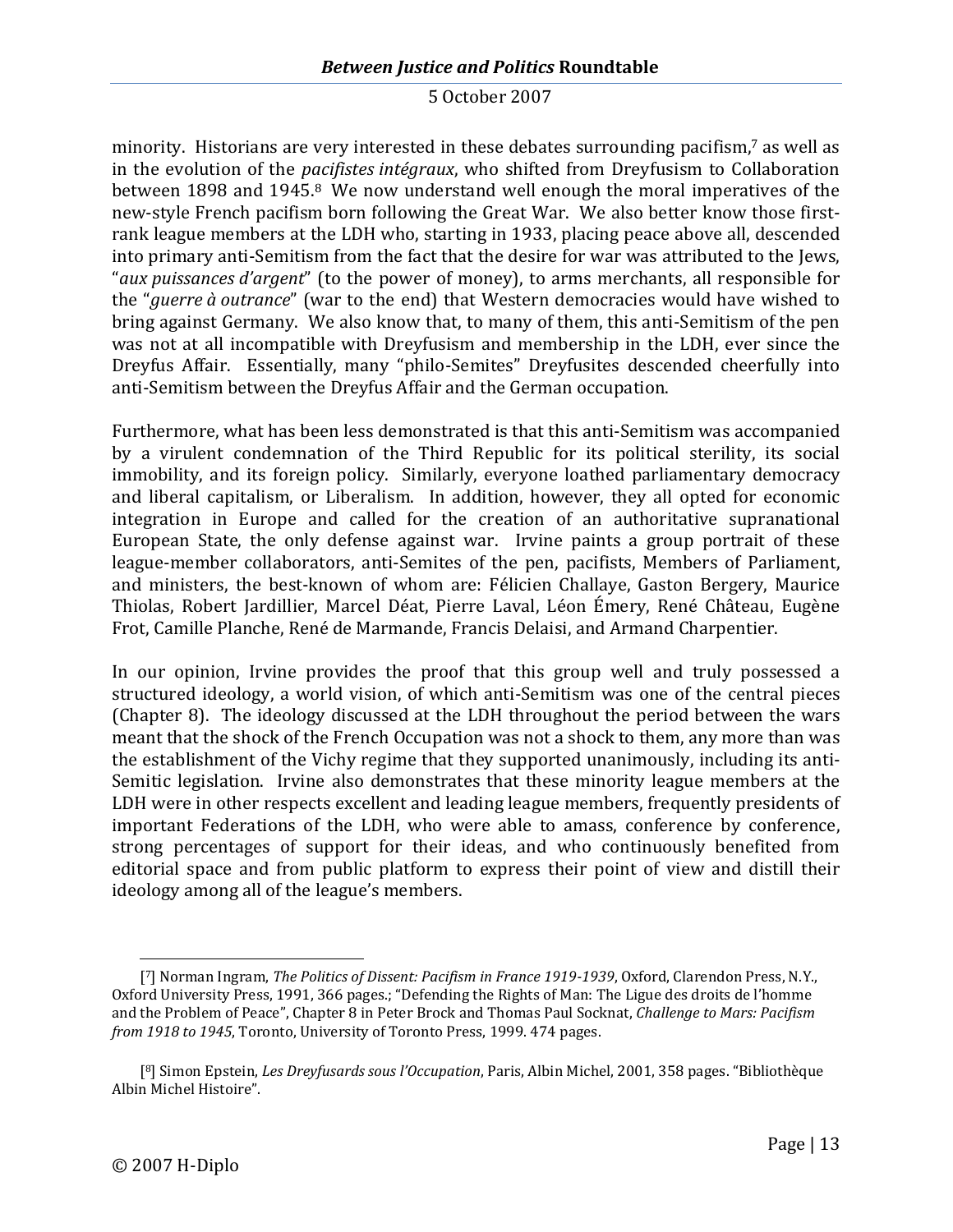# *Between Justice and Politics* **Roundtable**

#### 5 October 2007

However, we are compelled to recognize that the measure of this impact on the league members as a whole remains quite difficult to grasp. In this regard, there is every reason to presume that the league members are scarcely different from union militants or members of professional associations of the French *mouvement social* in the context of the community culture of the time. Historians of the French *mouvement social* have amply demonstrated this dynamic of frequent dissociation between the militants in Paris and the militants in the provinces on one hand, and on the other hand, the essential distinction between the Parisian directors, the militants and the members. Thus, we must ask ourselves what was the actual scope of these debates between Parisian militants of the minority and the majority with regard to peace, foreign policy, and anti-Semitism among members of the LDH? We don't know at the time when these debates were held at the LDH. We can only assess their historical impact *a posteriori* in light of the destinies of all these minority league members who became collaborators at the time of the Second World War under the Vichy regime. What judgment should be then made about this political route taken by the LDH since its establishment? "entirely understandable but also perfectly regrettable", the author tells us in the epilogue (p. 217).

Let us conclude with the form chosen by the author: the critical essay. It enables the author to accomplish one of the fantasies most deeply rooted in historical science: transgressing the prohibition on passing judgment. Such as a "*juge des Enfers*" (judge from Hell), in Marc Bloch's apt turn of phrase, William D. Irvine approves or disapproves the ideas of the social actors and passes judgment on the political orientation, the wanderings, and the shortcomings of the LDH, on its patronage practices and on the dilemma between justice and politics that it was unable to overcome or to resolve because it had followed the politics of the left. This is joyously invigorating throughout these very well-written chapters, right up to the epilogue, where the author demonstrates such mastery of the political history of contemporary France that the exercise of the critical essay, which is often similar to the controlled skidding of a car on ice, finds its justification even though the passengers are shaken.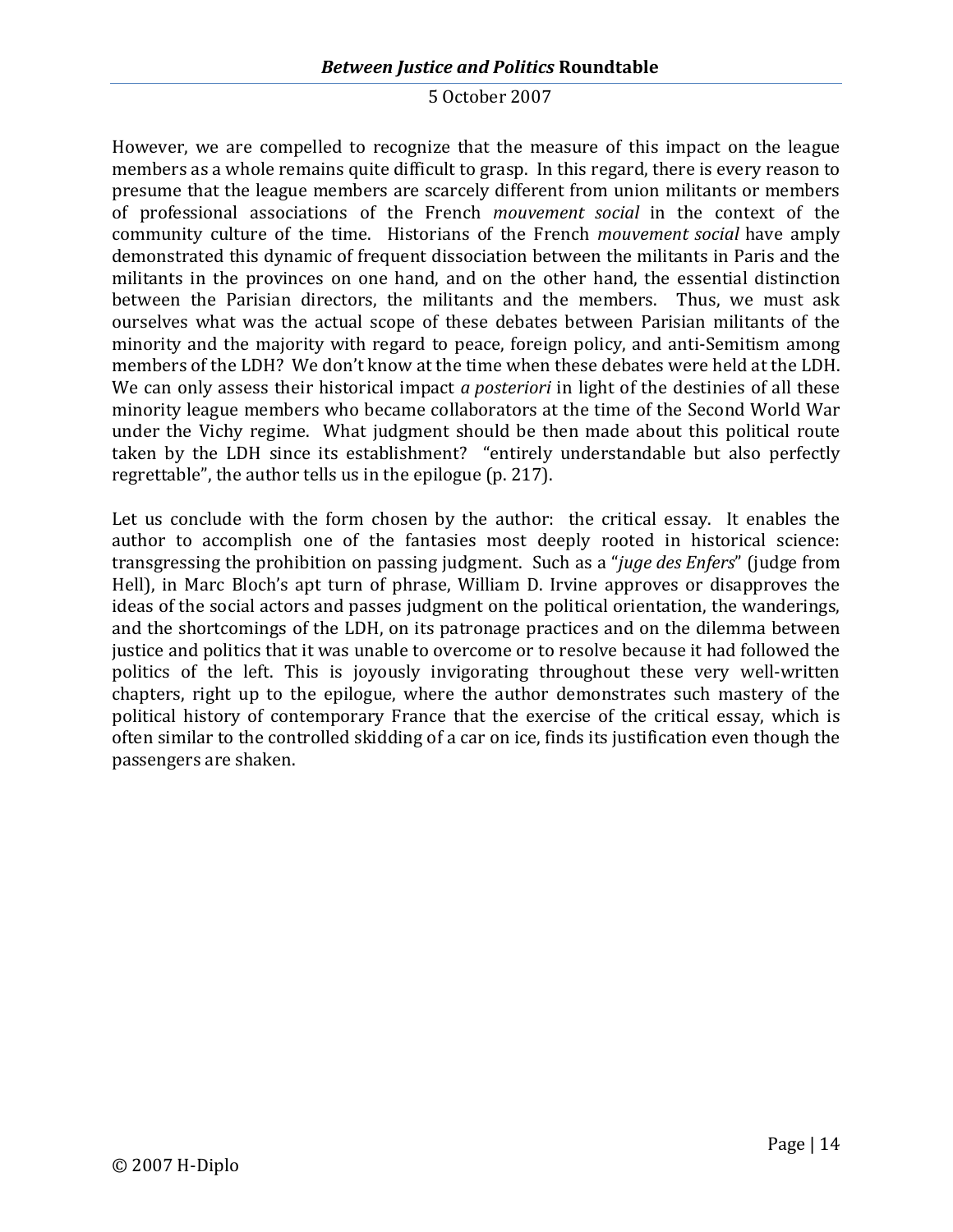## <span id="page-15-0"></span>**Review by Bertram M. Gordon, Mills College**

wish to thank the editors of H-Diplo and the organizers of the roundtable for the invitation to comment on William D. Irvine's book, *Between Justice and Politics: The*

*Ligue des Droits de l'Homme, 1898- 1945*. Because my own work concentrates on Vichy, I was asked to focus on the latter portion of *Between Justice and Politics*, where the author traces the political trajectories of a small but significant number of League leaders who ended up supporting Vichy and the pro-Axis collaboration during the 1940- 1944 Occupation. Accordingly, after

*Bertram M. Gordon, Mills College, has published important works on Vichy France. See Bertram M. Gordon,* Collaboration in France during the Second World War *(Ithaca and London: Cornell, 1980); Gordon, Editor,* Historical Dictionary of World War II France: The Occupation, Vichy, and the Resistance*, 1938-1946 (Westport, Connecticut: Greenwood, 1998).*

some general comments about the book, this review focuses on the tangled League-Vichy connections. More detailed and general comments are offered by my colleagues in this roundtable and in the very thorough review by J. P. Daughton, published by H-France in July2007[.](#page-15-1) 1

*Between Justice and Politics* is a first-rate book, the kind to be expected from Professor Irvine, whose prior writings on the Boulanger Affair, and the 1930s Republican Federation of France, and many additional articles and papers, extensively expanded our knowledge of the nineteenth and twentieth century French political right. Well-written and documented, *Between Justice and Politics* also contains a useful bibliography of primary and secondary sources relating to the League. The editing is marred by only a few minor lapses: a description of Ernest Lafont as a "left-wing Socialists" in the plural rather than singular (51), use of "premiere" rather than "premier" in reference to André Tardieu (103), and a gratuitous apostrophe bestowed upon 'Bastille' on page 162. Of far greater significance is that Professor Irvine, who has used the League's archives, available only since their return from Russia in 2001, tackles a topic that heretofore drew little scholarly attention. He tells his story well. *Between Justice and Politics* is likely to remain the standard on its subject in any language for some time.

Composed largely of lawyers, doctors, journalists, schoolteachers, and civil servants, mostly male (9), representing the social groups most strongly identified with the Third Republic, the League played a significant role in French political life during the first half of the twentieth century. At the peak of its influence, during the interwar years, it was considerably larger in proportion to the French population than its analogue, the American Civil Liberties Union (ACLU) in the United States (1). *Between Justice and Politics* focuses

<span id="page-15-1"></span><sup>1</sup> J. P. Daughton, review of William D. Irvine, *Between Justice and Politics: The Ligue des Droits de l'Homme, 1898-1945*, H-France Review, Vol. 7 (July 2007), No. 81.

<sup>&</sup>lt;http://h-france.net/vol7reviews/daughton2.html>, accessed 17 July 2007.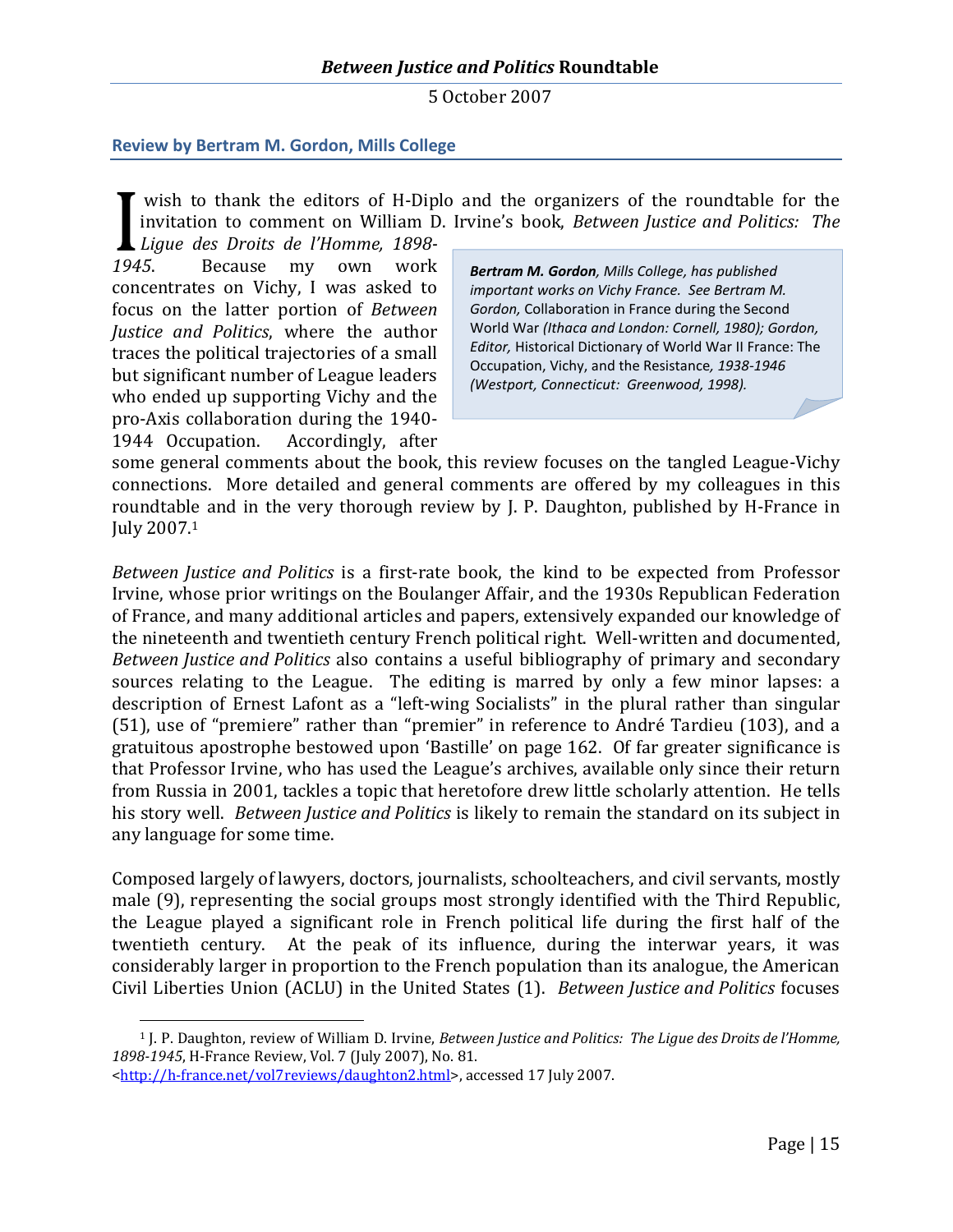on the continuing tension between the civil libertarian impulses of the League and the pull of politics, largely toward towards the French Republican left. Established to defend civil liberties in the era of the Dreyfus Affair, the League was confronted by the political consequences of clashes between civil liberties and left-wing politics. There was "something problematic," however, Irvine indicates, about being a defender of civil liberties and a political activist for the political left. The book's purpose, he adds, is to examine these tensions from a sympathetic point of view (4). The League, in other words, claimed to be the conscience of democracy but it became instead the conscience of the political left (52). In 1935, for example, following the Stavisky Affair, the League abandoned any non-partisan mission of protecting civil liberties to join the leftist Rassemblement Populaire (pages 57 and 161).

With the Communists forced to choose between their party and the League, the latter became after 1922 an association essentially of the non-Communist left (42). Irvine cites debates within the organization over women's suffrage, freedom of association for religious congregations, and a selective view of freedom of the press (81). League discussions of women's suffrage focused on the political consequences rather than the basic civil libertarian principle involved in granting women the vote (91). Many League members were "intellectually lazy" in failing to live up to their professed ideals regarding press freedom (page 110).

Two major failures of the Third Republic were its failure to enfranchise women and its maintenance of an undemocratically elected Senate. On both these issues, Irvine notes, the League took an essentially conservative stance, supporting the status quo (47). Women were underrepresented in the League (7), though there were a few outstanding female members, such as Marie-Françoise Bosser and Odette René Bloch, who crossed swords in the widely publicized case of Guillaume Seznec, accused of murder in the 1930s. Irvine depicts the Seznec Affair in considerable detail (27-130), performing a great service in making the stories of the two female protagonists better known.

Together with the tension 'between justice and politics,' reflected in the book's title, was an ongoing conflict between the League's idealistic civil rights mission and its growing function as a source of political patronage as the Third Republic consolidated itself, then became the "establishment during the early twentieth century and interwar years. Often, its members used the League as a vehicle for personal advancement and political favors" (117), in a mirror image of the "republic of pals" (120), the unflattering sobriquet given the late Third Republic by some of its domestic enemies. Its political career reflecting many of the strengths and weaknesses of the Third Republic as a whole, the League, as Irvine is careful to emphasize, was open and "transparently democratic" (17).

Hitler's accession to power in 1933 and the growing threat Nazi Germany posed to France divided the League as it did the broader political class in France. Distinctions between Dreyfusard-type activism for individual justice and political action, already blurred by 1933, became even more so as some League members accused colleagues who wanted to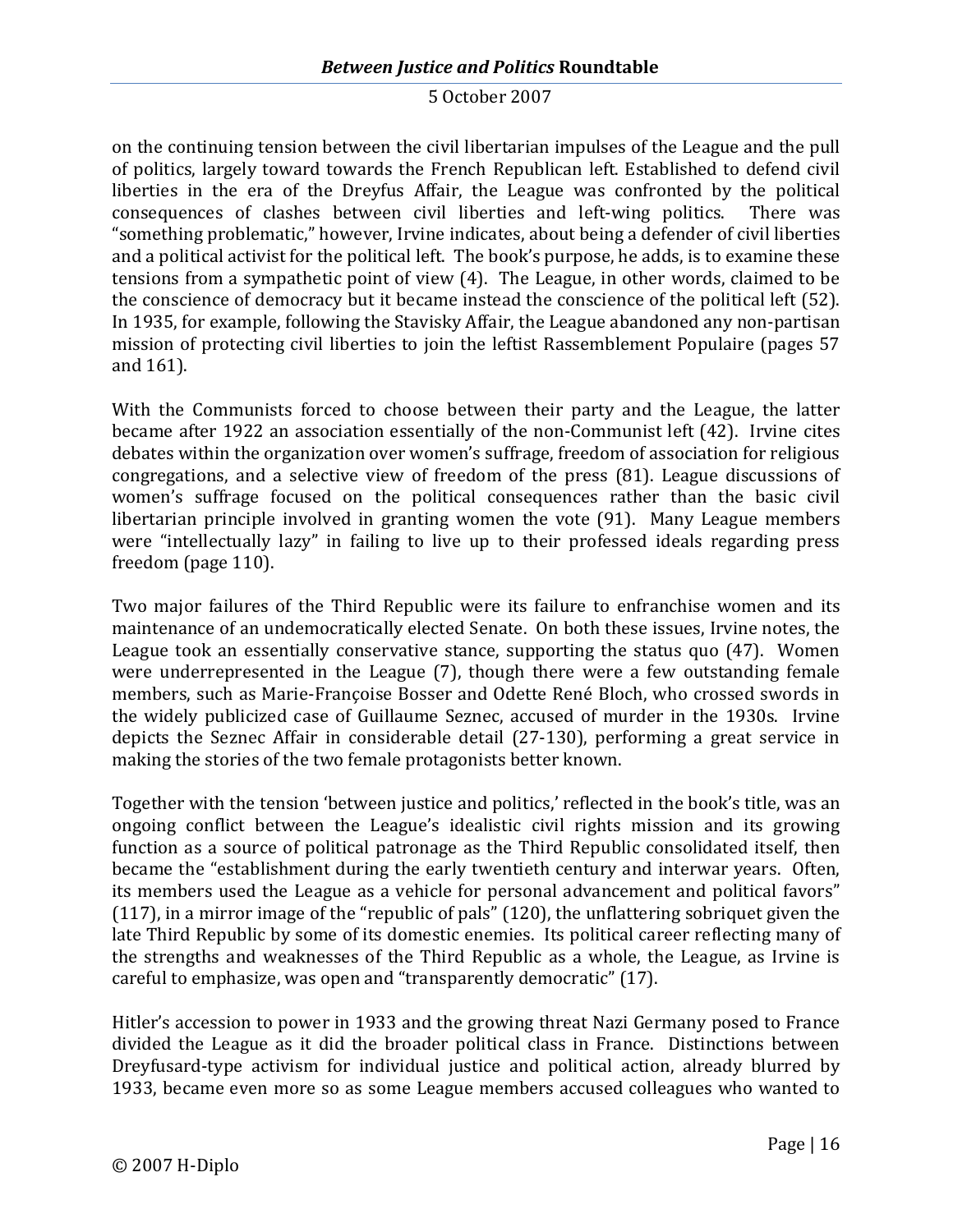stand up to Hitler as in reality wishing to fight a war for the Jews. Pointing to the nearly total silence about League members who adopted anti-Semitism in the 1930s and pro-German collaboration after 1940, Irvine notes that while Vichy's Milice was assassinating former League leader Victor Basch in 1944, other pre-war League members were supporting the Pétain government (3-4).

The author expresses surprise (195) and shock (213) at even the modest number of League activists who followed Vichy into pro-Axis collaboration and anti-Semitism after 1940. As he points out elsewhere, however, these minoritarian former League members all 'had in common a set of values they had inherited from their years in the League' (208). These values included the belief that the Second World War was unnecessary and was the fault of the West, a faith in European integration to avoid future wars, and a condemnation of the Third Republic's politics, the latter two positions, as Irvine notes, common also to many in the Resistance (208).

Sorting out the evolving political beliefs of League members during rapidly changing times can be a daunting task as many examples show. The political trajectories of Maurice Weber and Georges Valois, for example, are described in *Between Justice and Politics* in some detail. Weber had been criticized in the early 1930s for calling Édouard Herriot a "fascist," the term apparently used as one of opprobrium. Valois, a Dreyfusard, had created the Faisceau in hopes becoming France's Mussolini in the mid-1920s but subsequently shifted to an anti-fascist stance. He died in Bergen-Belsen after having fought in the Resistance after 1940. Weber, for whom 'fascism' had been the equivalent of a political curse, ended up in Marcel Déat's pro-German Rassemblement National Populaire (RNP) after 1940 (77- 78).

In another example cited by Irvine, Georges Michon and Francis Delaisi shared most political positions in the 1930s but did not follow a similar course after 1940 when Delaisi ended up in the collaboration, more specifically in Déat'sRNP<sup>2</sup> whereas Michon did not (215). As Irvine concludes, "the subsequent political evolution of Dreyfusards defied prediction" (215). Even if prediction is impossible, the discussion of political trajectories in *Between Justice and Politics* invites a systematic synchronic and diachronic taxonomy in which the evolving political positions of an identifiable statistical sample of League Central Committee members, or section heads, or perhaps both, could be laid out over time. The political patterns of League members could be compared to those of other organizations over time in France and elsewhere.

Such a taxonomy might help situate the evolving career of Léon Emery, a prominent League member, who by the mid-1930s had adopted some of the methods of fascism. Attempting to capture Emery's evolution, Irvine calls him "a protofascist in the making" (48) but a phrase such as this calls for clarification and fails to place him into a taxonomical context.

<span id="page-17-0"></span><sup>2</sup> See Rémy Handourtzel and Cyril Buffet, *La collaboration…à gauche aussi, Vérités et Légendes*, (Paris: Perrin, 1989), p. 208.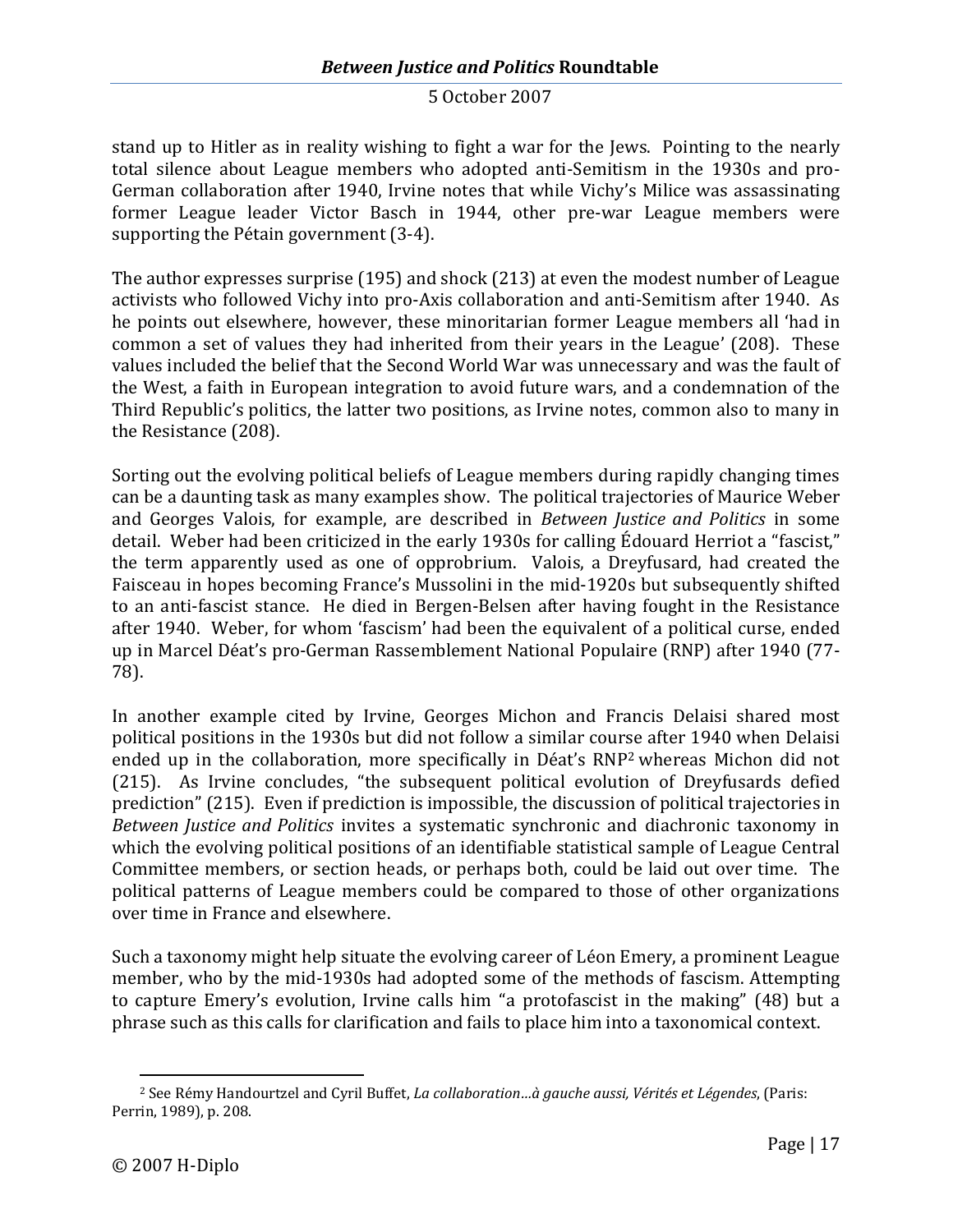The case of Félicien Challaye, addressed in detail in the book, is striking. During the interwar years, Challaye argued against the common French view depicting France as a victim of German aggression in 1914 (139). Challaye took this position in the context of a League discussion of the causes of the war. Here was another case of the League involving itself in politics rather than confining its activities more narrowly to civil liberties and of League members defining civil liberties in varying degrees of breadth. Challaye, a pacifist in the parlance of the day, found some legitimacy in Hitler's demands even as early as 1931 (143). He also saw some of the contradictions between the League's defense of civil liberties and French colonial rule abroad(144)[.](#page-18-0)<sup>3</sup>

Challaye's discourse turned anti-Semitic in the 1930s as some both within and outside the League noted that its majority and Hitler's victims both contained prominent Jews (151). Some League members began referring to a Jewish "ethnic pride" and "a sense of superiority," in the words of Jean Florac, a contributor to the League's national student auxiliary, the League d'Action Universitaire Républicaine et Socialiste [LAURS] (152). Challaye expressed similar sentiments (152), reflecting a current in French political thought still evident in the aftermath of the 1967 Six-Day War when General de Gaulle called the Jews, "an elite people, sure of themselves and domineering." [4](#page-18-1) Irvine reminds the reader that while these sentiments might seem sinister in the light of post-1940 developments, they were calculated to appeal to a sizeable proportion of League members in the mid-1930s (154). Challaye would become more anti-Semitic in his writings after 1940 (196-197).

The same Challaye, however, an "excellent Leaguer," in the author's words, took more highly principled stands on major issues of the 1930s and would be more open to Algerian independence in the 1950s and 1960s than many of his former colleagues who had not embraced Vichy (213-214). Although some of Challaye's perspectives, for instance a hardening of his anti-Semitism, changed after 1940, Irvine shows a logical development of his politics through the entire period covered by the book.

A constituency of the socio-political groups that supported the Republic and the League emerged under Vichy and many of them either found their way to the RNP or allied with it, once Déat had purged his party of Eugène Deloncle and his right-wing followers by the end of1941.<sup>5</sup> Déat himself had been a member of the League (44 and 211) and his political

<span id="page-18-1"></span><span id="page-18-0"></span><sup>3</sup> See *Ibid*., pp. 51-52.

<sup>4</sup> Quoted in Serge Berstein, *The Republic of de Gaulle 1958-1969*, trans. By Peter Morris (Cambridge: Cambridge University Press and Paris: Editions de la Maison des Sciences de l'Homme, 1993 [original French edition 1989]), pp. 181-182.

<span id="page-18-2"></span><sup>5</sup> Regarding the formation of the RNP, the purge of Deloncle, and the socio-political composition of the party thereafter, see Bertram M. Gordon, *Collaborationism in France during the Second World War* (Ithaca, New York: Cornell University Press, 1980), pp. 109-110.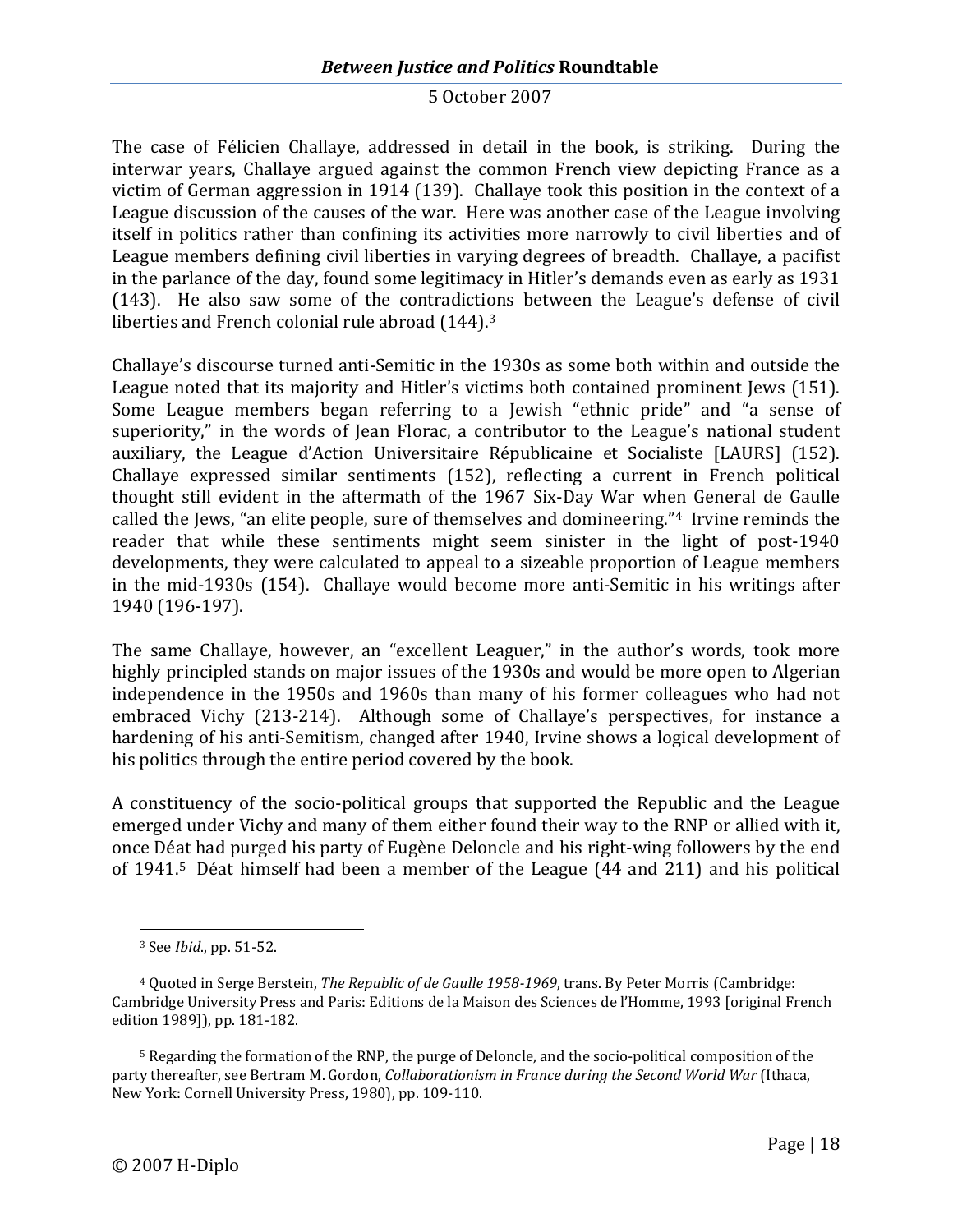evolutionresembled Challaye's, especially regarding the role of the Jews in French life.<sup>6</sup> Having defended the rights of German Jews in 1935, Déat moved to a post-1940 position that became increasingly anti-Semitic as the war went on. By 1942, he considered Jews to be an alien race though he was still willing to allow exceptions to French Jewish war veterans as "honorableallies.["](#page-19-1) 7

Former League members who allied with Déat, sometimes only briefly after 1940, in addition to Challaye and Delaisi, included Emery, Eugène Frot, and, more importantly, René Château (199-200) and Gaston Bergery (201). Emery and Bergery had opposed collaborating with the Communists in the 1936 Popular Front government (162-163). Bergery drafted a manifesto in July 1940 that called for the establishment of a one-party state led by those parliamentary members who had opposed going to war in 1939. Déat did much of the lobbying for Bergery's manifesto but it ultimately failed. As Irvine notes, the July 1940 manifesto showed how far a minority of League veterans had moved in their abandonment of the League's civil liberty mission. Château became one of Déat closest associates in the RNP but the two men later quarreled over "pacifism." Château took a less selective view of it than Déat and he was expelled from the RNP when he refused to support the latter's idea of arming the collaborationist parties in 1943. Arrested and imprisoned by the Germans, Château was subsequently arrested as well by the Provisional Government after the Liberation.[8](#page-19-2)

As Irvine states, partisans of liberal democracy could cite the First Republic as precedent but so also could partisans of an authoritarian state (215). Émile Guerry referenced the French Revolution selectively to justify Stalin's purges (174-175 and 187) whereas Challayeused it to justify Hitler's anti-Semitic purges  $(187)$ .<sup>9</sup> The symbolic use of the First Republic by League veterans on various sides of the political spectrum parallels the symbolic use of Joan of Arc, who appeared in collaborationist as well as Resistance literature and who continues to be claimed by a wide variety of political spectra in France.

In short, it is probable that most of those who sided with Vichy during the war were not former League members and, as Irvine makes clear, most League members did not embrace pro-Axis collaboration, even if many, as was true of the French population at large,

<span id="page-19-0"></span> $6$  For brief references to Déat's membership in the League, see his posthumously published memoirs, Marcel Déat, *Mémoires Politiques*, (Paris: Denoël, 1989), p. 136 and Jean-Paul Cointet, *Marcel Déat, Du socialisme au national-socialisme* (Paris: Perrin, 1998), p. 41.

<span id="page-19-1"></span><sup>7</sup> Déat's pre- and post-1940 positions on the Jews are addressed in Gordon, *Collaborationism in France during the Second World War*, pp. 105, footnote 12 and 111, respectively.

<span id="page-19-2"></span><sup>8</sup> See Château's autobiographical account published under the nom-de-plume Jean-Pierre Abel, *L'Age de Caîn* (Paris: Les Editions Nouvelles, 1947), and for his quarrel with Déat, p. 147.

<span id="page-19-3"></span><sup>&</sup>lt;sup>9</sup> A good example of the authoritarian use of the First Republic as precedent may be found in Marcel Déat, *Révolution Française et Révolution Allemande, 1789-1943* (Paris: Rassemblement National Populaire, 1944).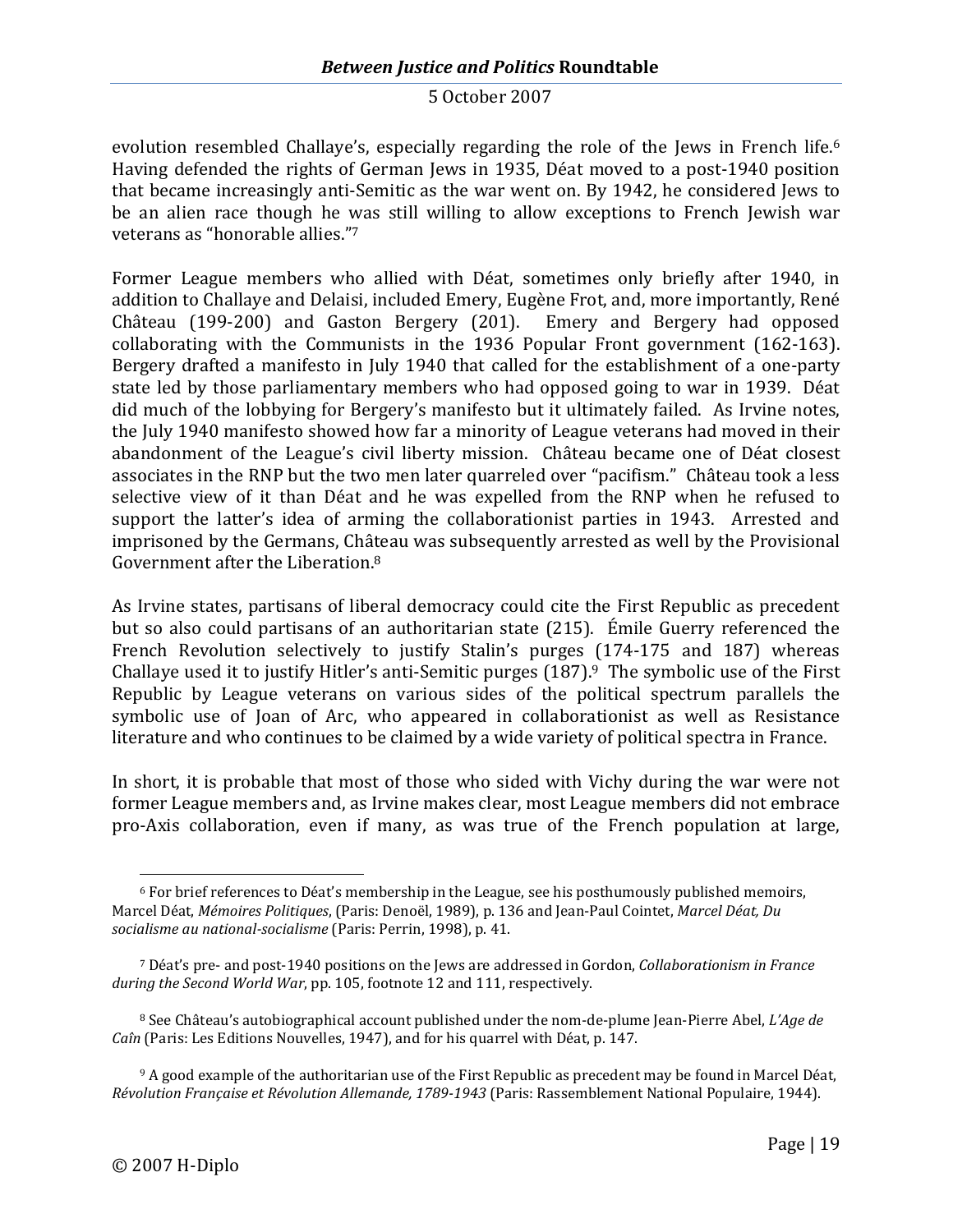welcomed the advent of Marshal Pétain after the defeatof1940.<sup>10</sup> Nonetheless, the reality of even an important minority of League members embracing Vichy, as Irvine suggests, indicates how far the League had evolved from its Dreyfusard origins in the 1890s (212). A vague mandate and imprecise language in the pre-World War I and interwar years allowed the League to incorporate a broad variety of people, who followed different political directions after 1940 and, to some extent, stained its reputation after the Second World War (220). Unlike the ACLU, the League evolved into a large patronage organization (221) and to some -- and arguably a significant -- extent, lost its soul.

Following the Liberation, eleven former members of the League's Central Committee, including Delaisi and Château, were purged for their activities during the Occupation (195 and 250, footnote 6). Although one of the eleven, Marc Cassati had played a "provocative" role during the League's last prewar convention, but the reasons for expelling him after 1944, according to Irvine, were anything but clear (250, footnote 7). The careers of the League members discussed in the earlier sections of *Between Justice and Politics* show how correct Irvine is to argue that the future political evolution of the 1890s Dreyfusards defied prediction. This was equally true of their successors in the 1930s and 1940s. Hopefully, future research will produce a taxonomic grid prepared by a team of historians charting the course of all the League members, or at least those for whom documentation is available over the course of their political careers, contextualizing the outlying cases of Challaye, Château, Emery, Delaisi, and the others who ended in support of Vichy. Until then, Professor Irvine's book is likely to be the gold standard in its field.

<span id="page-20-0"></span><sup>10</sup> For the importance of Pétain in 1940, see Bertram M. Gordon, "The Morphology of the Collaborator: The French Case," *Journal of European Studies*, 23 (parts 1 and 2): 89 and 90 (March-June 1993), pp. 7-8.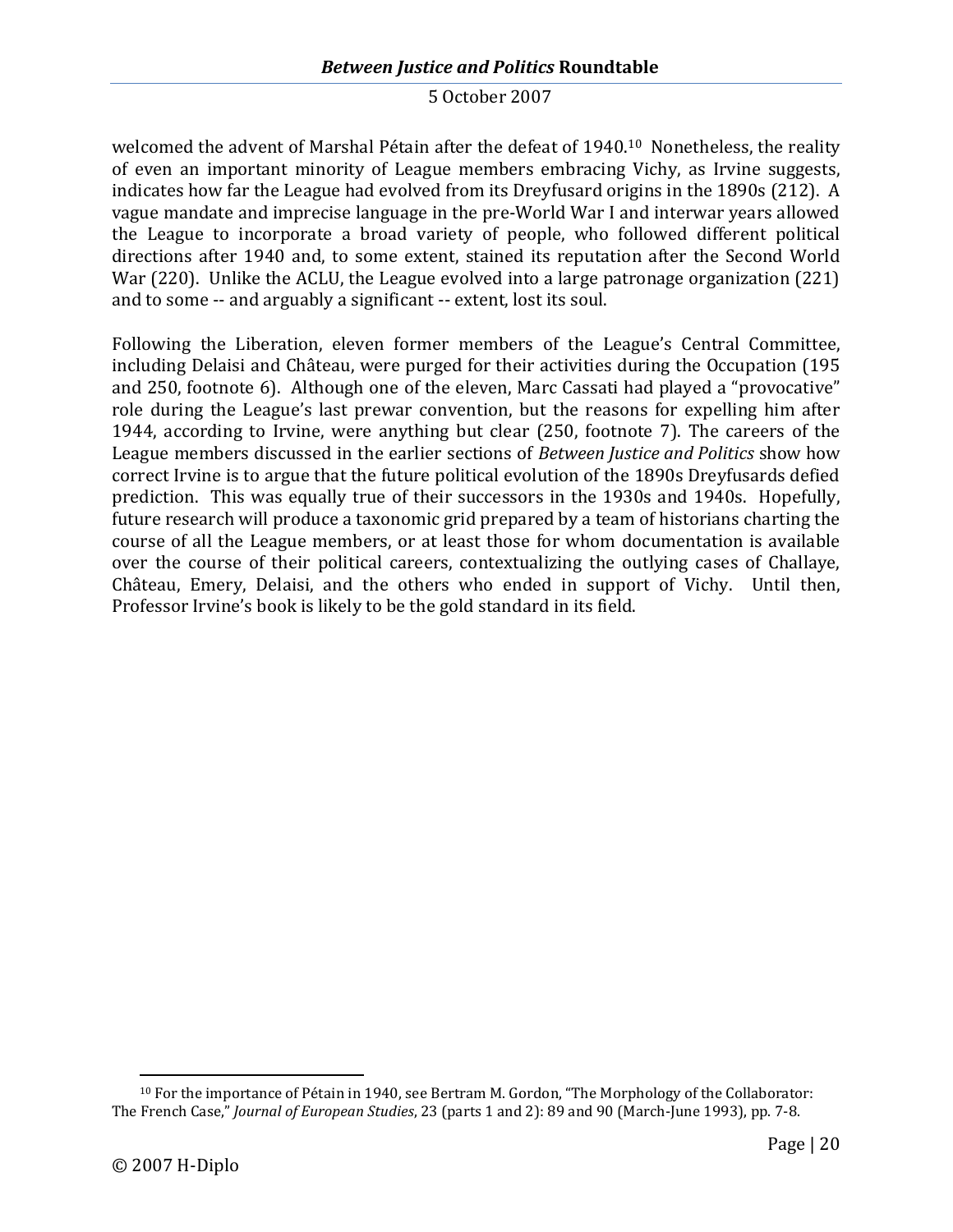## <span id="page-21-0"></span>**Review by Talbot C. Imlay, Université Laval, Québec**

Illiam Irvine has hitherto trained his considerable skills as an historian on the Third Republic's political Right. His first book examined the policies of the

*Fédération Républicaine*, a conservative group, arguing that for the *Federation* during the 1930s the defence of the existing social-economic order increasingly took precedence over other issues, notably national defence. His second book focused on the pre-war Boulanger Affair in which he maintained

*Talbot Imlay, Université Laval, Québec, has published an insightful book comparing French and British preparation for World War II,* Facing the Second World War: Strategy, Politics, and Economics in Britain and France 1938-1940 *(Oxford: Oxford, 2003).*

that the Boulangist movement was quickly co-opted by the old conservative, monarchical Right whose leaders recognized the need to transform themselves in what was becoming an age of mass politics. Shortly afterwards, in a reassessment of the Croix de Feu/Parti Social Français, Irvine suggested that this mass organization might well be viewed as fascist and that French fascism, by extension, should be seen as a far more important phenomenon than many scholars had contended.[1](#page-21-1)

Given Irvine's obvious taste for critical argumentation, his decision to examine the *Ligue des Droits de l'Homme*, a venerable institution of the Third Republic associated with the Left rather than the Right, is all the more welcome. And, true to form, Irvine, in this crisplywritten and vigorously argued book, offers a sharp and largely unflattering portrait of the League that is likely to prove provocative. Although founded at the time of the Dreyfus Affair to defend individual rights, the League, according to Irvine, quickly became something far less inspiring: a platform for the politically ambitious, a patronage machine, a local talking shop, a forum for the airing of petty grievances. But Irvine has a more fundamental criticism of the League. In a version of Julien Benda's *Trahison des Clercs*, he accuses the League of sacrificing its principles on the altar of politics and of Centre-Left politics in particular. Despite its claim to stand above the political fray, the League threw itself into political battles on behalf of governments and issues that had little, if anything, to do with the defense of civil liberties. If increasingly bitter divisions within the League was one result of this betrayal, another was the loss of its political-moral compass, culminating during Vichy in the involvement of leading pre-war members in collaboration.

As Irvine's book is already the subject of a thorough H-France review by J.P Daughton, I will limit myself to raising a few questions in the hope of encouraging further discussion.<sup>[2](#page-21-2)</sup> Was

<span id="page-21-1"></span><sup>1</sup> See *French Conservatism in Crisis : The Republican Federation of France in the 1930s* (Baton Rouge, LA, 1979); *The Boulanger Affair Reconsidered : Royalism, Boulanger, and the Origins of the Radical Right in France* (Oxford, 1989); and "Fascism in France and the Strange Case of the Croix de Feu" in *Journal of Modern History* 63 (1991), 271-295.

<span id="page-21-2"></span><sup>2</sup> J. P. Daughton, review of William D. Irvine, *Between Justice and Politics: The Ligue des Droits de l'Homme, 1898-1945*, H-France Review, Vol. 7 (July 2007), No. 81.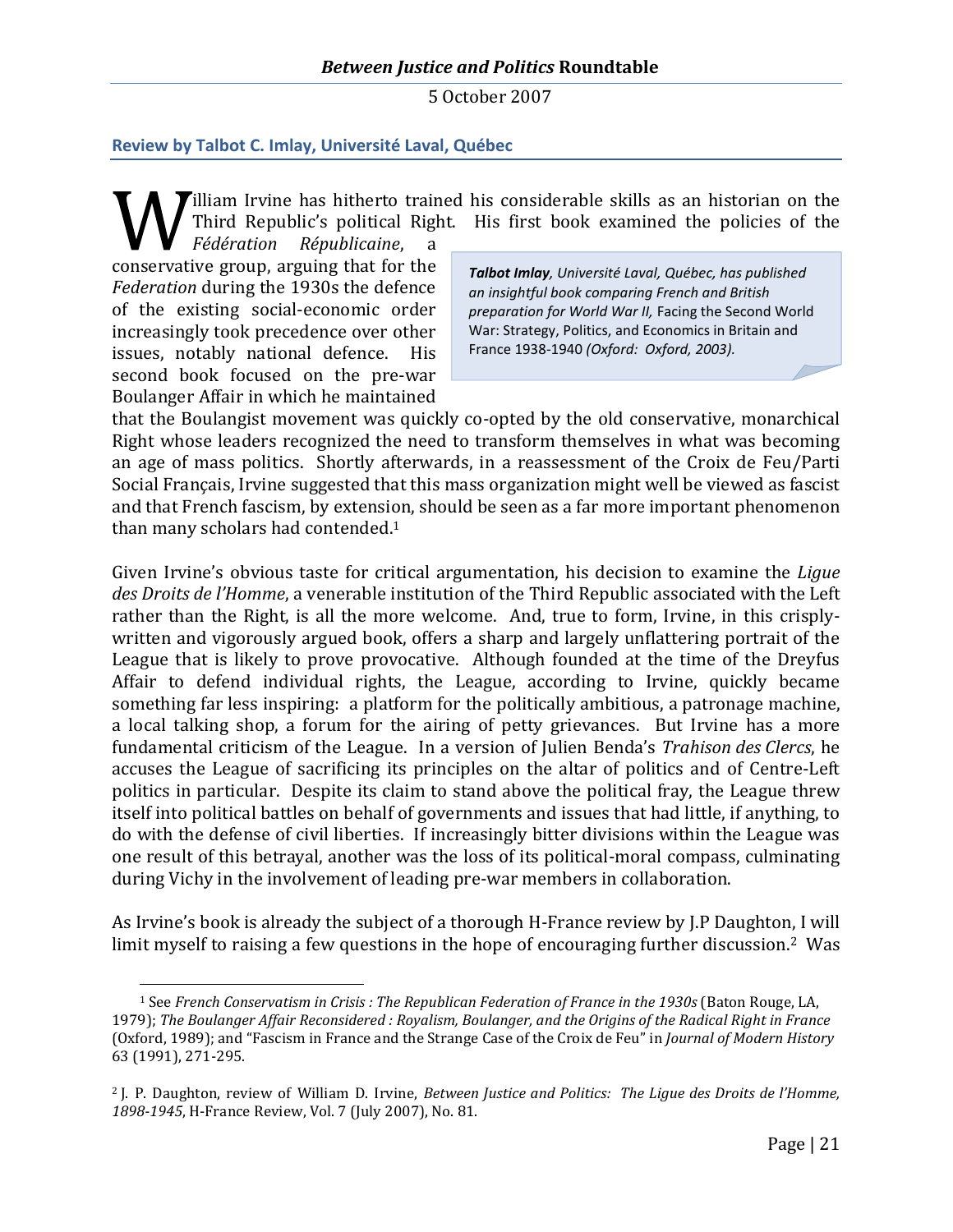# *Between Justice and Politics* **Roundtable**

#### 5 October 2007

the League a failure? Although Irvine does not explicitly say that it was, his argument certainly points in this direction. But, if so, this begs the question of a failure for whom? Presumably not for most of the League's leaders who chose to participate in partisan politics. Even if the League's leadership could not foresee the consequences of its initial decisions, there is no evidence that it desired a League along the lines of the American Civil Liberties Union (ACLU) – a leaner, more focused organization that remained aloof from day-to-day politics. Nor was the League necessarily a failure for its many members seeking a local *lieu de sociabilité*, support for a job application, or political contacts. Even the counterfactual argument that an ACLU-type League would have been more successful, is open to question on two counts. First, it is not obvious that such a League would have been any more united. As Irvine's brief sketch of the ACLU's history indicates, the attempt to detach principles from politics would likely have been contested by members, some of whom would have interpreted any such attempt as a political choice while others would have decried what they saw as the wrong political choice. It also worth adding that the ACLU has been and is seen by many Republicans as extremely partisan, which is to say pro-Democratic. Would not a French version of the ACLU have been similarly attacked by the Right in France? Second, it is not clear that an ACLU-type League would have succeeded in better defending civil rights or, more concretely, women's suffrage, the rights of religious congregations, and freedom of the Press. Such a League would have been much smaller and arguably unable to wield much influence on politicians in what was a parliamentcentered political system. In any event, the argument rests on a counterfactual that would need to be much further developed to be convincing, although here obvious methodological problems would arise. In the absence of a more elaborate counterfactual argument, the most that one can confidently say is that an ACLU-type League would likely have been more faithful to its founding principles, but this does not get us very far.

Perhaps more important than whether the League was a failure is the question of why it developed the way it did. Irvine traces the League's history up to 1945, identifying the years 1906-11 as the critical period when the League became "more or less exclusively a formation of the Left." (40) But he has less to say about why this happened, largely, I suspect, because of the book's resolute focus on the League itself. In the conclusion Irvine remarks that the League "had been the quintessential example of the political culture of the Third Republic." (220) Unfortunately, however, little effort is made to link the two subjects, for if Irvine is right then more discussion is needed of the Third Republic's political culture (or cultures) in order to understand the League's evolution and its place in French politics. More to the point, such a discussion would help to answer the question of whether the League's politicization could reasonably have been avoided. Although there is no need to bandy about national stereotypes, the Third Republic's politics do appear to have been deeply partisan with clear divisions between political camps or traditions, even if the borders between the Right and Left were sometimes permeable. To be sure, one might claim that there was a widespread consensus in support of a "bourgeois Republic" and that political fireworks were largely rhetorical exercises, serving to disguise a common

<sup>&</sup>lt;http://h-france.net/vol7reviews/daughton2.html>, accessed 3 October 2007.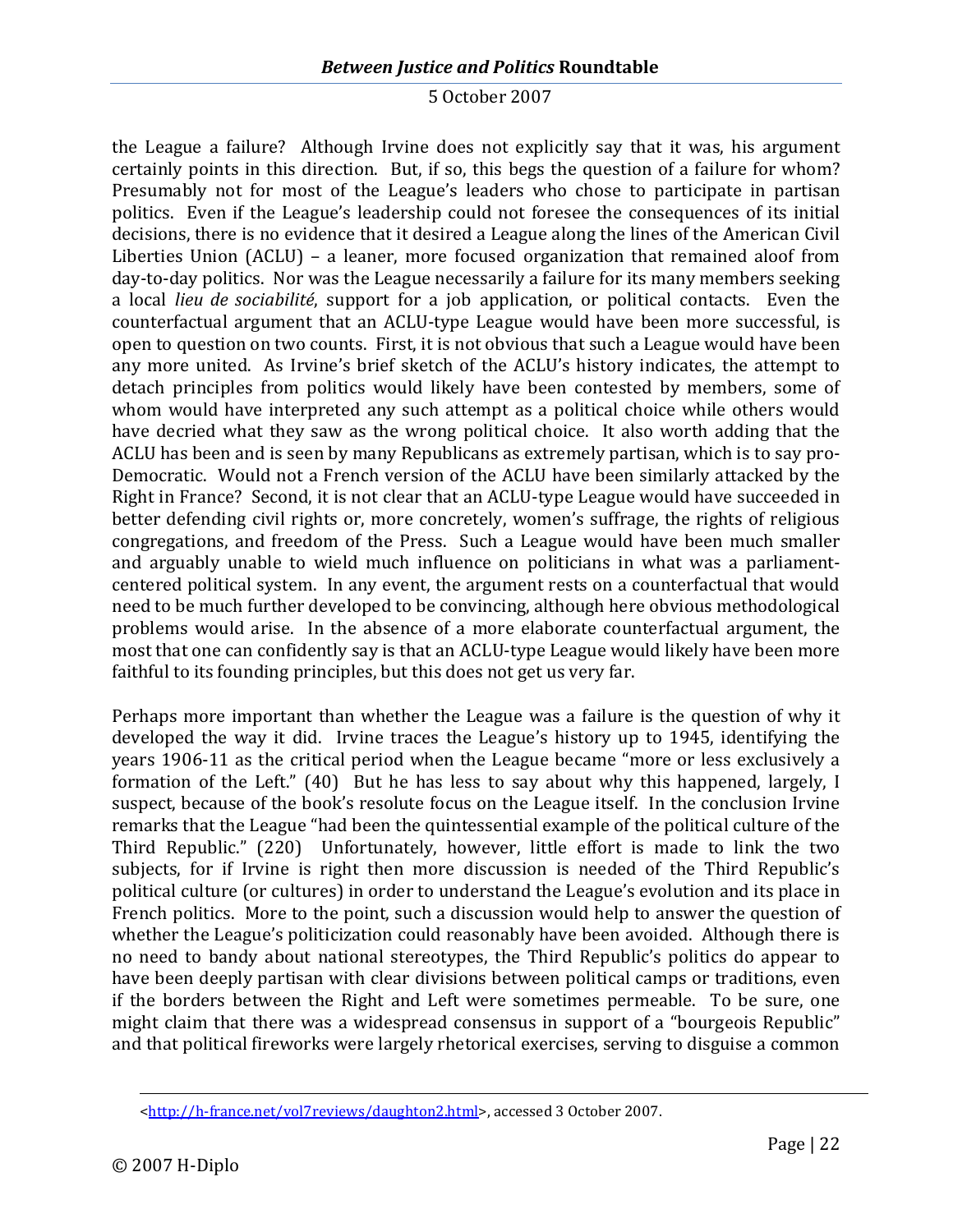commitment to the defence of the social-economicorder.<sup>3</sup> But such functionalist arguments tend to overlook the subjective aspect of politics, the role of beliefs, prejudices, passions, and historical memory. All these elements work to create divisions, and all of them were amply in evidence during much of the Third Republic's life. In this context, it is asking a great deal of people who are politically aware to remain detached from politics.

Take the case of the League's commitment to the defence of the Republic. For Irvine this was largely an excuse for inaction. As he writes: "For far too many in the League, leaders as well as rank as file, *la république en danger* was an intellectually lazy shortcut serving no purpose but to spare them the possibly inconvenient political consequences of living up to their professed beliefs." (110) Perhaps this was the case for some, but was it for all or even most members. Odile Rudelle and Serge Berstein, among others, have argued that the Republic's early, embattled years left lasting marks on successive generations of Republican politicians which predisposed them to view the Republic as a vulnerable, frequently endangered creation. The result was the dominance of the "republican model", a rigid form of republican ideology that fostered a defensive reflex in which criticism of the regime was interpreted as anti-republican.[4](#page-23-1) Although Rudelle and Berstein use this "republican model" to explain the paucity of political reform during the Third Republic, the more important point for our purposes is the possibility that many Republicans and presumably League members were convinced that vigilance was called for. Irvine contends that there was no clerical peril after the 1880s and suggests that the army was largely apolitical before 1940. (109-110, 231, fn. 23) The latter claim in particular is open to doubt, but more generally one might ask if it is wise to refer to an objective political reality that is separate from the beliefs and understanding of people at the time.

Given the political context, is it all that surprising that for many members the League claim to be the "conscience of democracy" entailed defending the Republic against its real and perceived enemies, which in turn meant participating in day-to-day politics? And participation required getting one's hands dirty – making compromises, establishing priorities, and even choosing the lesser of two evils. This is not to defend all the League's choices. As Irvine intimates, it is difficult to see how the pros and cons of automobile insurance fell within the League's remit, however broadly the latter was defined. But it is to suggest that many, if not most, League members might not have perceived the contradiction, which Irvine insists existed, between "being a defender of civil liberties and a committed member of the political left." (4) Arguably for them, principles divorced from politics were as deplorable as politics divorced from principles.

<span id="page-23-0"></span><sup>3</sup> As Sanford Elwitt argued. See his *The Making of the Third Republic: Class and Politics in France, 1868- 1884* (Baton Rouge, LA, 1975); and *The Third Republic Defended: Bourgeois Reform in France, 1880-1914* (Baton Rouge, LA, 1986).

<span id="page-23-1"></span><sup>4</sup> See Serge Berstein and Odile Rudelle, eds., *Le modèle républicain* (Paris, 1992), pp. 129-208, 319-35; Berstein, *Édouard Herriot ou la république en personne* (Paris, 1985); and Odile Rudelle, *La république absolue: aux origines de la l'instabilité constitutionnelle de la France républicaine, 1870-1889* (Paris, 1982).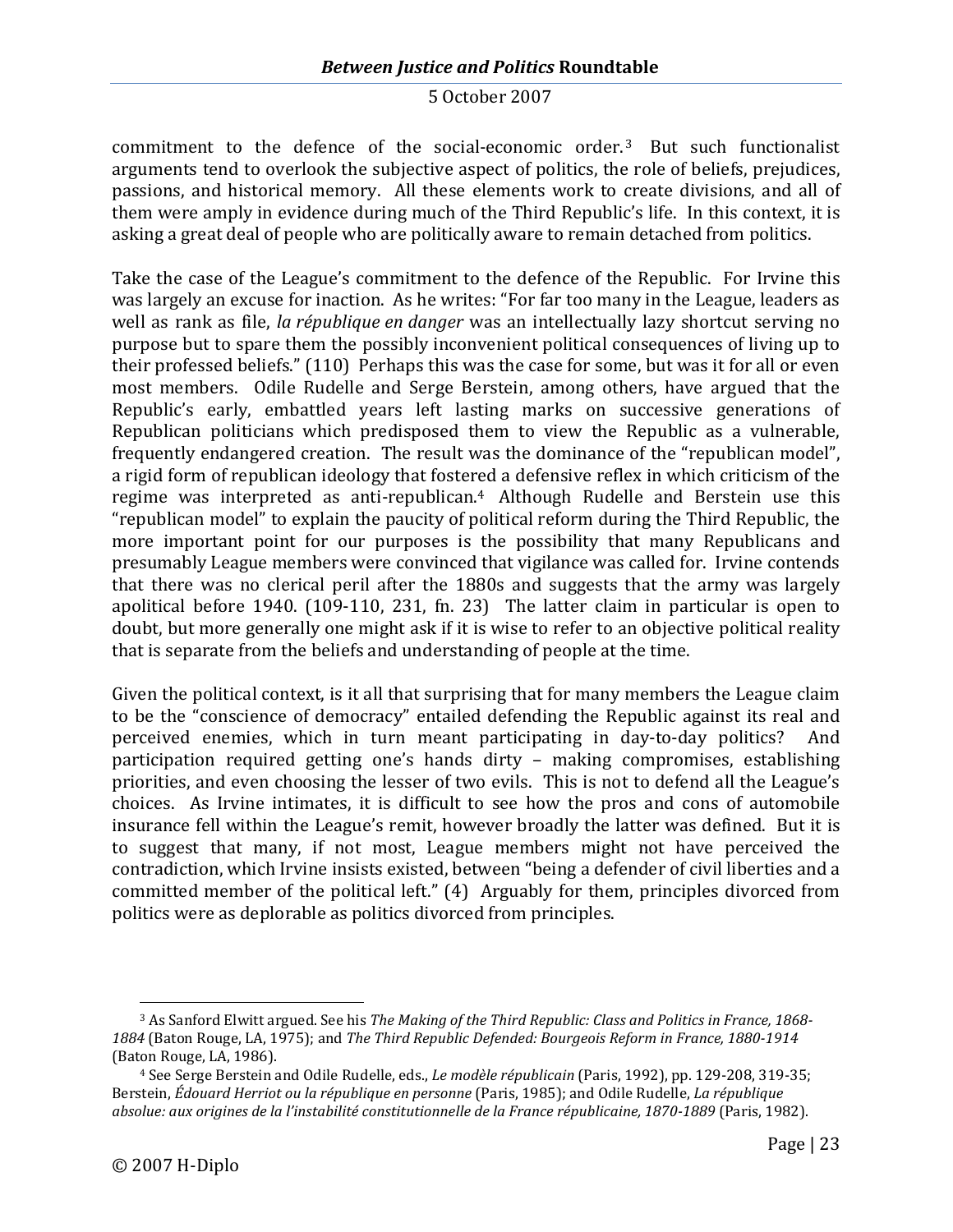# *Between Justice and Politics* **Roundtable**

#### 5 October 2007

There are two final questions. The first one concerns the League and Vichy. Irvine describes the wartime collaboration of many pre-war members with Pétain's regime and the German occupiers as an especially black mark on the League. But did this phenomenon have much to do with the League and its pre-war activities? Did not the trauma of defeat in 1940 play a greater role, seemingly discrediting earlier beliefs and positions – for League as well as for non-League members? True, as Irvine recounts, the question of the proper response to Nazi Germany and, ultimately, of war and peace was fracturing and even poisoning the League well before the defeat. But these questions also tore apart political parties, dissolving previous divisions between the left and right and, in some cases, prefiguring the new political alignments under Vichy. The League's experience, in other words, reflected that of French politics in general, which suggests that the problem lay not so much with the League but with the intractable nature of the issues involved. Equally to the point, the extremely contentious nature of foreign policy during the 1930s indicates that the issue was too urgent to ignore, the stakes simply too great, for League members to have followed Irvine's advice and declare that "it is simply not our issue." (159)

The second question concerns the League's relationship with political parties on the Left. Irvine remarks that for much of its history one of the League's self-assigned tasks was that of "holding together the diverse fractions of the Left." (77) This raises to the question of why the League existed at all. Why were its members not content with membership in a political party such as the Socialists or the Radical-Socialists, both of which fulfilled some of the social and patronage functions of the League? Why, in short, did so many people join the League? Any answer at this point is speculative, but perhaps it had something to with a perceived need at the local and national levels to group together in some organized form the various elements of the Left. And, if so, perhaps this testifies to a perceived need for unity against the Republic's enemies on the Right and within the Church and Army. From this perspective, the League might be seen as a type of Rasssemblement Populaire/Front Populaire *avant la lettre*, which also might help to explain its apparent loss of steam from the mid-1930s, when the need for the League became less apparent.

All told, more on the Third Republic's political culture and politics would have been welcomed. But this is to take nothing away from an excellent study, one whose clear and provocative thesis will, one hopes, stimulate further research into the League and the larger political context surrounding its activities.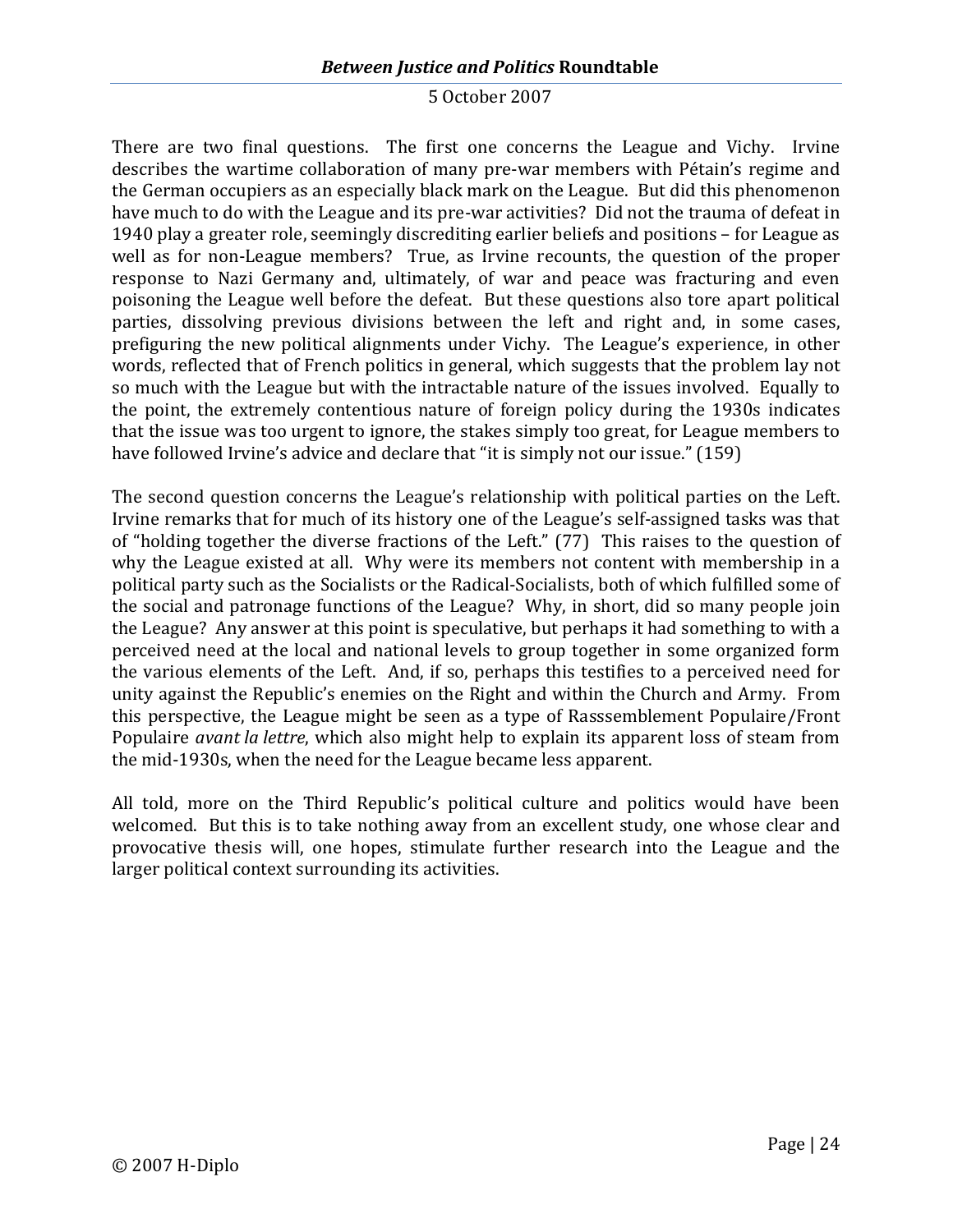## <span id="page-25-0"></span>**Review by Norman Ingram, Department of History, Concordia University, Montreal**

#### **Pacifism and the Ligue des droits de l'homme**

*etween Justice and Politics* is written with verve and elegance. It is a seminal contribution to the history of the second half of the Third Republic. William Irvine is to be congratulated. *B*

Irvine provides us with an iconoclastic corrective to a new hagiographical orthodoxy which seems set to emerge in French historical writing. Having ignored the Ligue des droits de l'homme

*Norman Ingram, Concordia University, Montreal, is the foremost historian of interwar French pacifism. See his book,* The Politics of Dissent: Pacifism in France 1919- 1939 *(Oxford: Oxford, 1991).*

for decades, at least insofar as a full-length monographic study is concerned, French historians have now discovered the Ligue. Much of this is due to Emmanuel Naquet's doctoral thesis at Sciences Po, supervised by Serge Berstein and defended in 2005, which is shortly to be published in somewhat slimmed down form by Fayard. Interest in the Ligue also grew over the course of the 1990s because of the influence of the eminent historian, the late Madeleine Rebérioux, who was also the Ligue's first woman president. That said, it was North American and non-French historians who were the first authors of major monograph and university studies oftheLigue[.](#page-25-1)<sup>1</sup>

Irvine's main thesis is that the Ligue des droits de l'homme was destroyed by politics, that if it had limited itself purely to the many possible issues of human rights in Third Republic France, it would have been a smaller entity, but also ultimately a more successful one. Moreover, at the local level especially, it was weakened by venal politics. He gives many examples of the banal, indeed sometimes bizarre, cases that made their way to headquarters in Paris, ostensibly because they involved some question of human rights. He is quite right to see this sort of political patronage as one of the weaknesses of the Ligue by the time of the Great War. One of the best examples that I have found of this less than highminded view of the Ligue's mission, is the request by the Romorantin section in the Loir-et-Cher for help in defending two members accused of *outrage à la pudeur*. Essentially, the Ligue's legal advisors suggested that the two men in question might consider hiring their *own* lawyers.[2](#page-25-2)

<span id="page-25-1"></span><sup>1</sup> Most notably Wendy Perry, "Remembering Dreyfus: The Ligue des Droits de l'Homme and the Making of the Modern French Human Rights Movement" (Ph.D. thesis, University of North Carolina, 1998); Cylvie Claveau, "L'Autre dans les *Cahiers des droits de l'homme,* 1920-1940: Une sélection universaliste de l'altérité à la Ligue des droits de l'homme et du citoyen en France" (Ph.D. thesis, McGill University, 2000); and Simon Epstein, *Les Dreyfusards sous l'Occupation* (Paris, Albin Michel, 2001).

<span id="page-25-2"></span> $2$  See Ligue headquarters to the Section de Romorantin, 7 May 1937, in Archives de la Ligue des droits de l'homme [ALDH], Bibliothèque de documentation internationale contemporaine [BDIC], F∆Rés 798/147.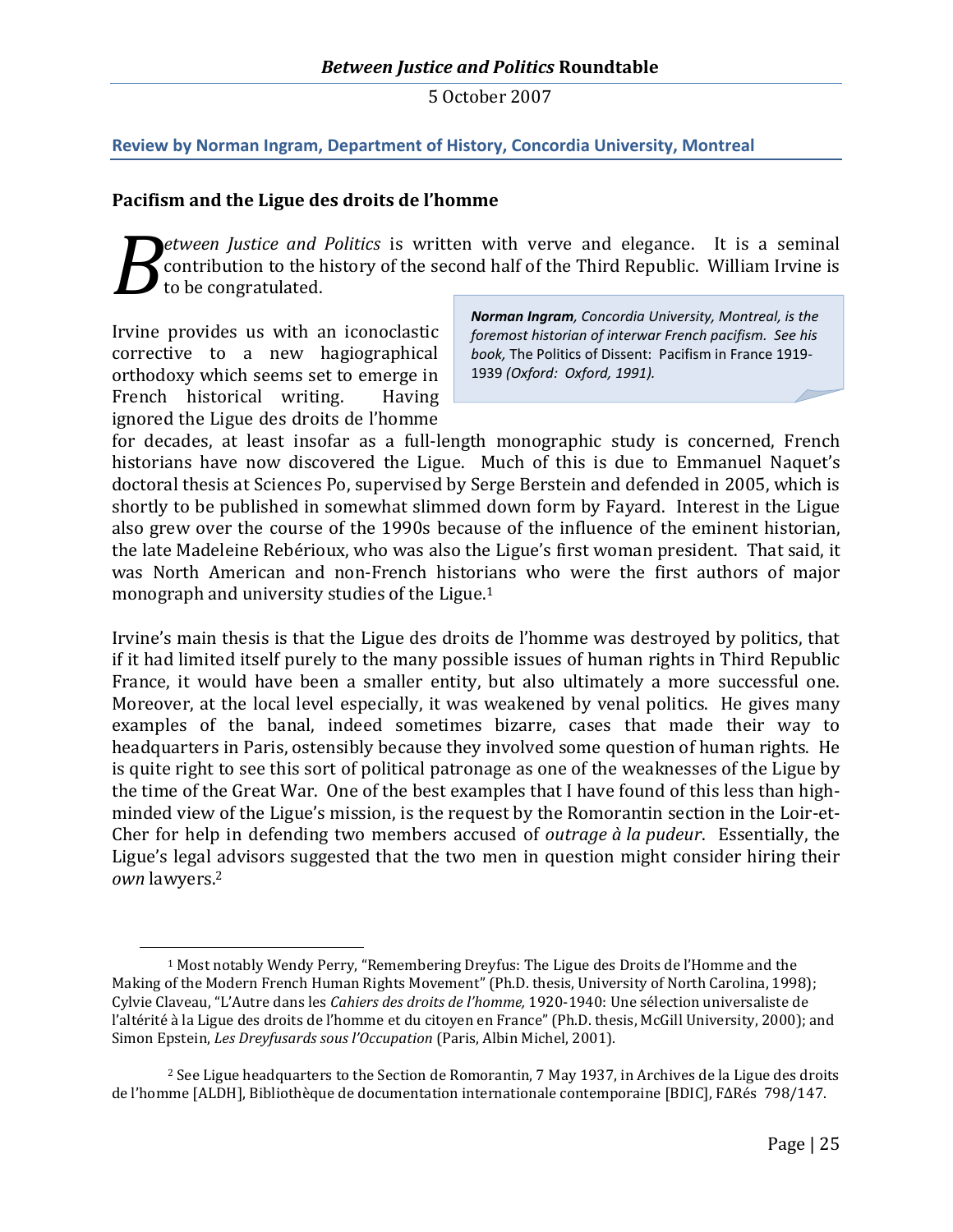Thus, according to Irvine, if the Ligue had genuinely championed the cause of women's suffrage or taken a more forthright position on the Moscow trials, to name but two bona fide human rights issues, one domestic and the other foreign, then it might have had less direct influence on French politics, but would have benefited from an immeasurably stronger moral position. In this he is undoubtedly correct. Third Republic France was far from lacking cases of human rights abuses which needed to be addressed.

Instead, the Ligue, almost from its inception, crossed the line into a defence of a certain type of left-wing politics. In its early years, this was often elided with the notion of the defence of the Republic against the clerical-military threat posed by the right wing. With the passage of time, the politics of the Ligue gradually came to centre more on foreign policy questions than perhaps on anything else. Of central importance was the question of peace and of pacifism.

How did this come about? From virtually the beginning of the First World War, a vocal, but important minority of ligueurs contested the moral validity of the Union sacrée, refusing to see in France's war effort anything more than the lamentable result of the Franco-Russian Alliance which they detested. From 1915 onwards, the LDH was thus divided between those, like Victor Basch, who believed that France was fighting a just war, and those opposing him who believed that the Great War was being fought under false pretences. At the outset, these members of the nascent minority can hardly have been called "pacifists", at least not in any meaningful sense of the word. What they claimed to be looking for was the truth – namely, the truth about the origins of the War. The group they formed to search for this truth, the Société d'études documentaires et critiques sur la guerre, quickly came to the conclusion that there was nothing "sacred" about the War and that France was being bled white for nothing. By 1917 at the very latest the battle-lines had been drawn for the entire interwar period.

The Ligue's President, Ferdinand Buisson, attempted to anthropomorphise the French nation during the Great War. With a rhetorical flourish, he re-integrated the Ligue's ideals into those of the nation, those of the collectivity, and made of the Ligue an integral part of the pre-war nationalist revival. According to Buisson, the cataclysm convulsing Europe was in no way a "sinister denial of the doctrines of liberty, of the hopes in progress and of the desire for peace that had always inspired the Ligue". Far from it! Buisson was convinced that the Ligue had actually contributed to this "magnificent élan affirming the national community". After all, was it not the Ligue which for the past fifteen years had familiarised people with the notion that "an injustice done to the most humble amongst us cannot leave the Nation indifferent, and that no injustice done to the Nation can leave a single Frenchman unmoved"?<sup>[3](#page-26-0)</sup> Clearly, this was something different in Ligue discourse. The first part of Buisson's phrase defined the very essence of the Ligue. The great struggle of the Dreyfus Affair had been to defend the rights of the individual over those of the State,

<span id="page-26-0"></span><sup>3</sup> Ferdinand Buisson, 'La Ligue des droits de l'homme et la guerre', *Bulletin officiel de la Ligue des droits de l'homme* 15, 1 (1 January- 1 April 1915), p. 8.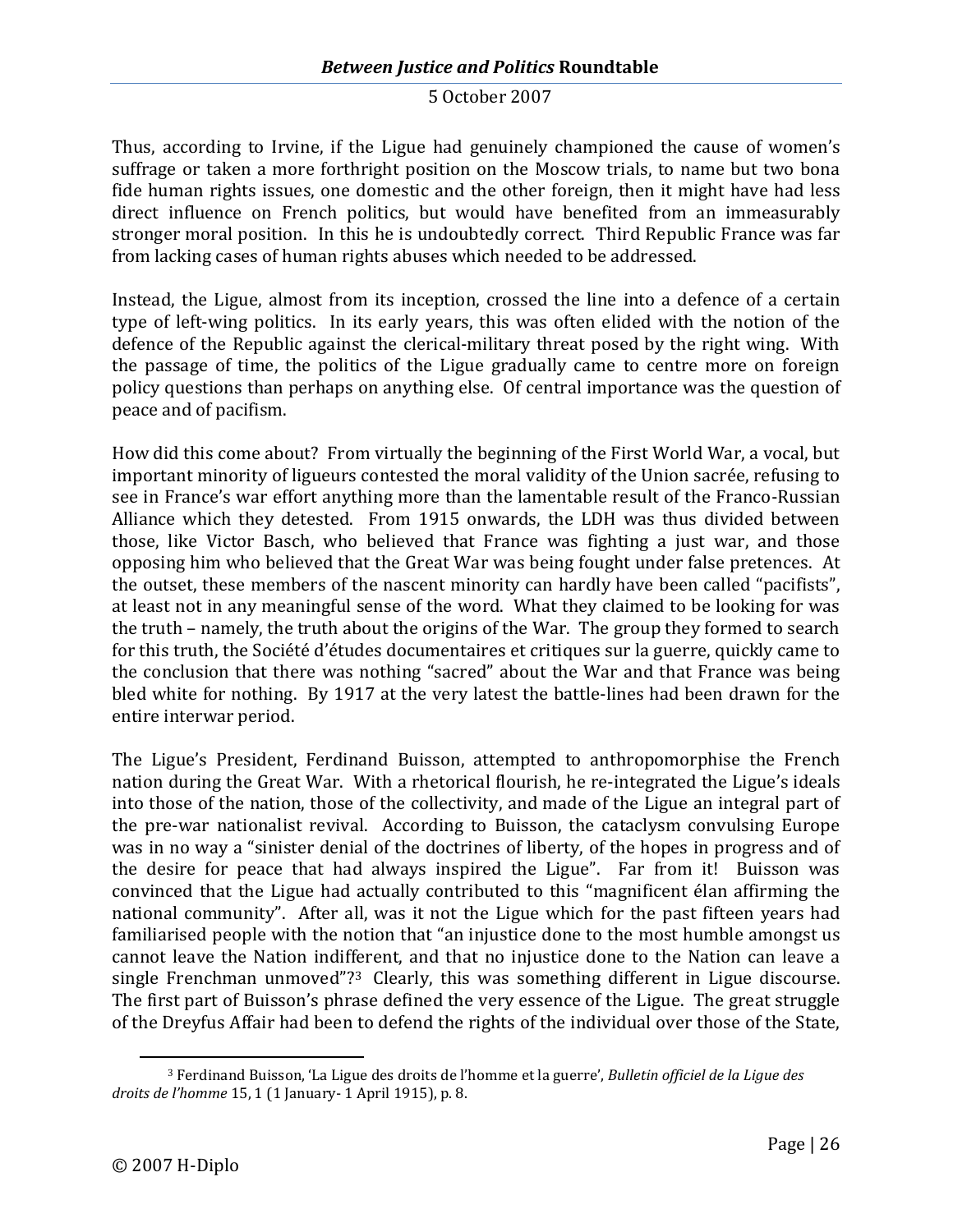and yet in the first year of the Great War, the Ligue's president was arguing the case, in time of war, for the rights of the State. In many ways, this was a logical extension of the Ligue's not-so-latent Jacobin Republicanism, but on another level it was a new departure – in tone, if not in substance.

Irvine spends a good part of his book (Chapters 6-8) dealing with the failings, moral and political, of the pacifist minority. It is perhaps too easy to castigate the minority as a whole for the clear and obvious failings of some of its more visible members. There is no excuse for the tawdry anti-Semitism of Challaye or of Emery, for example. Irvine does an excellent job of highlighting the ways in which, by the collapse of France, both had slid over the line from a principled pacifism to outright collaboration. In the case of the agrégé de philosophie, Challaye, one might usefully meditate on the words of Jean-Paul Sartre regarding Martin Heidegger: "C'est un homme qui n'était pas à la hauteur de sa philosophie".

While it is clear that many members of the minority, by the time of the Second World War at least, were anti-Semitic and collaborationist, it is less clear why this evolution should have occurred. What was it that allowed a Challaye to become an anti-Semitic collaborator, but did not permit his erstwhile colleague in the minority, the architect of the historical dissentwhich underlay the new pacifism of the 1930s[,](#page-27-0)<sup>4</sup> Georges Michon, to abandon the side of right? It seems at times as if Irvine is content to let the political and moral position of a Challaye or an Emery speak for the entire minority, suggesting, perhaps unconsciously, that pacifism leads ineluctably to defeatism, anti-Semitism, Vichy, and collaboration. If one were to take this line of reasoning to its logical conclusion, then one would argue that it was pacifism which killed the Ligue des droits de l'homme – in other words, a very specific sort of politics that ultimately stifled the Ligue's original purpose of defending human rights.

Such a view fails to take into account, however, the enormous impact of the Great War on the men and women who eventually became the pacifist minority. If Ferdinand Buisson could anthropomorphise the French nation in terms which glorified the Union sacrée, so, equally, could the nascent minority in terms which vilified the slaughter of 1.35 million Frenchmen and untold millions of other Europeans in the "war to end all wars". If the Ligue (quite appropriately) interested itself in the campaign to rehabilitate the "fusillés pour l'exemple", surely there was nothing wrong with the minority's search for the "truth" about the origins of a conflict which cost so much French blood. Irvine rather unfortunately seems to take this aspect of the minority's worldview far less seriously than its execrable positions during the Second World War. What seems clear is that until perhaps the mid-thirties, the minority was right on a whole range of issues, including its critique of the Union sacrée, women's suffrage, and the Moscow Purge Trials.

<span id="page-27-0"></span><sup>4</sup> On historical dissent and the origins of the new pacifism, see Norman Ingram, *The Politics of Dissent: Pacifism in France, 1919-1939* (Oxford: Clarendon Press, 1991), pp. 122-125.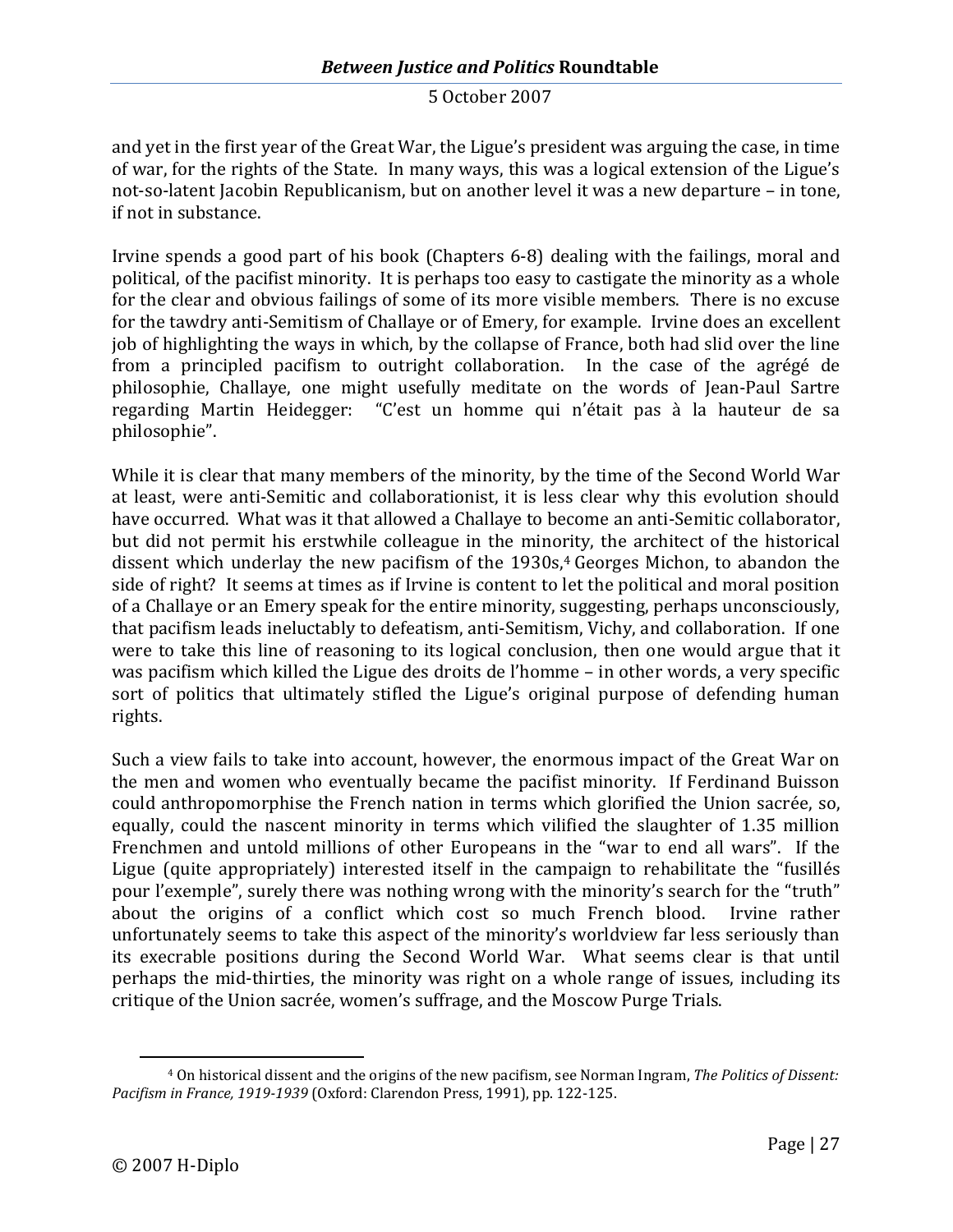The Ligue des droits de l'homme was dead or dying long before the Second World War broke out. Irvine situates the beginning of the end in the mid-thirties, shortly after the effects of the Stavisky scandal and the Herriot affair wrought their nefarious influence on the Ligue. Certainly, by the time of the 1937 Tours Congress, the Ligue was already on the ropes. When the Nazis arrived in the spring of 1940, they expected to find a dynamic LDH which they would have to extirpate; instead they found a Ligue which in the case of many sectionshad already expired.<sup>5</sup> One could plausibly infer, therefore, that it was not the war experience that killed the Ligue, nor the collaborationist activities at Vichy or in Paris of some of its high-profile members, but rather that the Ligue's demise antedates by several years the coming of the Second World War.

How to explain this? Once again, a facile view might be that the Ligue was destroyed by pacifism.

This simplistic analysis holds, in the words of Jean Defrasne, that pacifism is simply a political "perversion": "it is easily assimilated to defeatism, to cowardice, totreason". 6 Another explanation could be the Sudhir Hazareesingh thesis that the war/peace debate in Francehas been completely deformed by the presence of the Communist party.<sup>7</sup> This would explain, although certainly not excuse, some of the more aberrant political choices made by Ligue pacifists during the late 1930s who were increasingly anti-Communist in their outlook. Perhaps more helpful is Martin Ceadel's thesis, based on Weber and the sociology of religion, that pacifism represents an "ethic of ultimate ends", that it becomes, in essence, a faith rather than a political doctrine as such. There is much to commend this thesis, but it seems largely inapplicable to the French case in which the religious "inspiration" (to use a Ceadelian idea again) for pacifism was largely absent.

I would argue that the LDH was not destroyed by pacifism, but rather by its inability to deal with the Great War and its legacy. The historical debates within the Ligue on the Union sacrée, war origins and war guilt all coalesced to provide the intellectual bases for the historical dissent upon which the emergent new-style pacifism of the late 1920s and early 1930s was formed. The increasingly strong conviction that the Great War had been fought under false pretences fuelled the minority attacks on the Ligue's leadership which they accused of having blindly colluded in the slaughter of millions of Frenchmen and Europeans. What the minority seemed unable to recognise was that 1933 had changed everything. Hitler was not, *pace* A.J.P. Taylor, just another German statesman. But it was possible to believe in all good faith that he was until the invasion of the rump Czechoslovakia in March 1939. By then it was too late.

<span id="page-28-0"></span><sup>&</sup>lt;sup>5</sup> See the reports of the Gestapo interrogations of 171 sections in occupied France in the autumn of 1940 in BDIC/F∆Rés 834.

<span id="page-28-2"></span><span id="page-28-1"></span><sup>6</sup> Jean Defrasne, *Le Pacifisme en France* (Paris: Presses Universitaires de France, 1994), p. 8.

<sup>7</sup> See Sudhir Hazareesingh, *Political Traditions in Modern France*, Chapter 7 ("Why no Peace Movement in France"), (Oxford: Oxford University Press, 1994).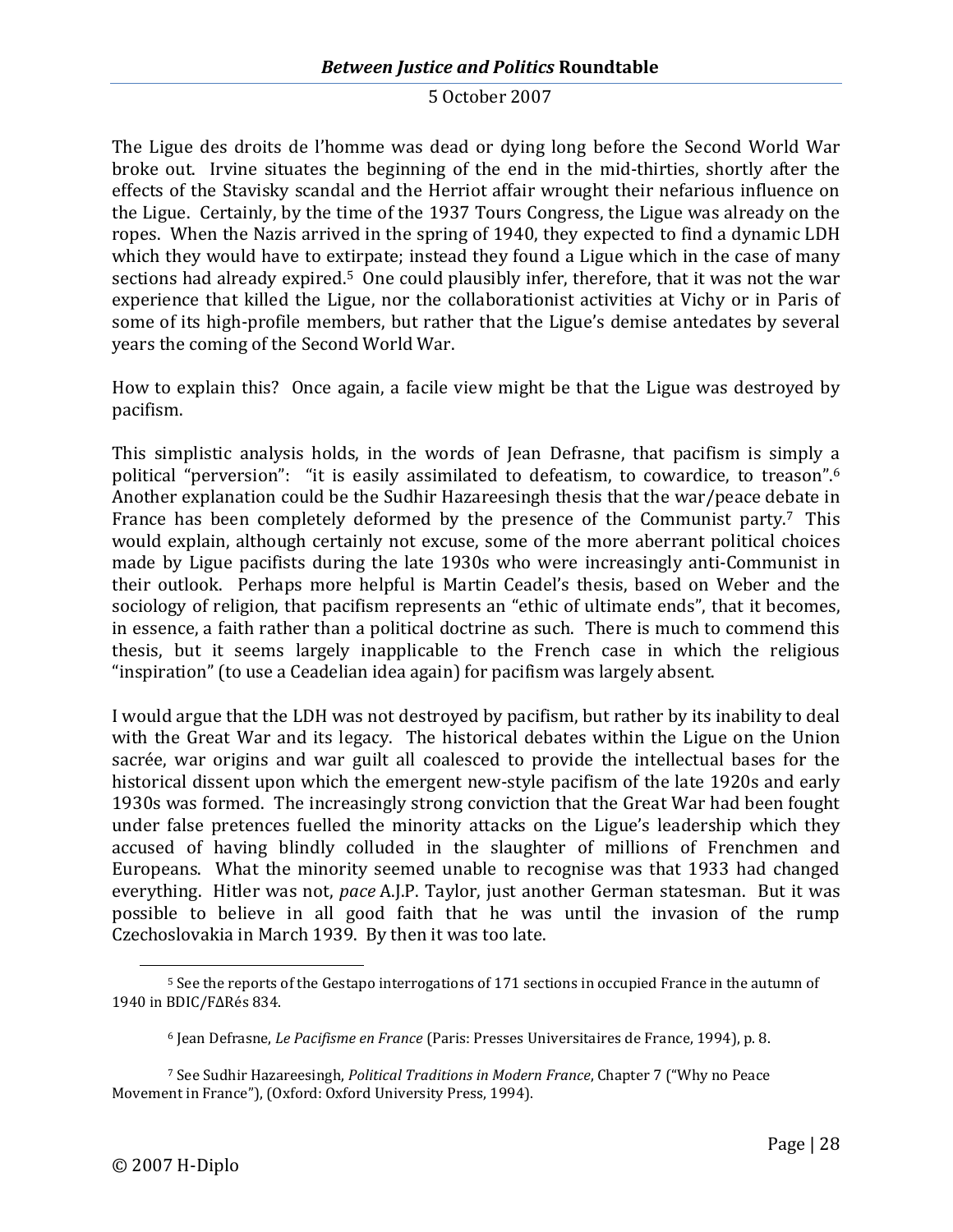What is interesting in Irvine's analysis of the pacifists within the Ligue des droits de l'homme is how the political choices of the Second World War years seem to have cut across the old-style/new-style pacifist divide. Théodore Ruyssen, the president of the Association de la Paix par le droit, a quintessential old-style pacifist and a long-time ligueur, succumbed to the same temptations to publish in the collaborationist press as did Gerin, Emery, and Challaye, all of them new-style, integral pacifists. Even in the case of the latter three, however, distinctions have to be made. In a small book written in 1937, Gerin declared that if he were Spanish, he would be fighting in the civil war alongside the Republicans.[8](#page-29-0) Right up until his untimely death in 1957, he proclaimed his innocence against the conviction for collaboration by the courts of the épuration.<sup>[9](#page-29-1)</sup> Challaye, for all his anti-Semitism and collaborationism, was defended (as Irvine points out) by Michel Alexandre, a Jew who had been interned by the Vichy authorities, but whose pacifism stretched all the way back to the Great War and the Société d'études documentaires et critiques surlaguerre.<sup>10</sup>

How to explain these apparently bizarre *chassés-croisés politiques*? Did "la paix prime le droit", as Henri Jeanson had already suggestedin1936?<sup>11</sup> The only plausible explanation must be the heritage of the Great War. Sandi Cooper sees the pre-World War One French peace movement as imbued with the notion that international peace was, or ought to be, a humanright.<sup>12</sup> For the pacifist minority in the Ligue, the bloodletting of the 1914-18 war defined their entire approach to politics right on down to the next war. Their politics was in turn based on an historical understanding of war origins and war responsibilities which completely rejected the "official" Pierre Renouvin/Camille Bloch thesis of unilateral German responsibility shared by so much of the Ligue's leadership. This had profound implications for the internal life of the Ligue. As Mathias Morhardt, the pre-1914 Secretary-General of the Ligue, wrote in a 1936 letter to his friend and fellow *minoritaire*, Georges Demartial, "We are those, in effect, who suffer more from an injustice committed by France than from an injustice committed againsther.["](#page-29-5) 13

<span id="page-29-1"></span><sup>9</sup> Rene Gerin, *Un Procès de la Libération:... La "Justice" enferrée* (Paris: Editions de Contre-courant, 1954).

<span id="page-29-2"></span><sup>10</sup> See Norman Ingram, "'Nous allons vers les monastères': French Pacifism and the Crisis of the Second World War", in Kenneth Mouré and Martin S. Alexander, eds., *Crisis and Renewal in France, 1918-1962* (New York and Oxford: Berghahn Books, 2002), pp. 145-146.

<span id="page-29-4"></span><span id="page-29-3"></span><sup>11</sup> Henri Jeanson, "La Paix prime le droit", in *La Flèche* (21 March 1936).

<sup>12</sup> Sandi Cooper, "Pacifism in France, 1889-1914: International Peace as a Human Right." in *French Historical Studies* 17, 2 (Fall 1991), pp. 359-386.

<span id="page-29-5"></span><sup>13</sup> Mathias Morhardt to Georges Demartial, Capbreton (Landes), 19 March 1936 in BDIC/ALDH/F∆Rés 798/7.

<span id="page-29-0"></span><sup>8</sup> Rene Gerin, *Pacifisme "intégral" et guerre civile* (Paris: Ligue internationale des combattants de la paix, 1937).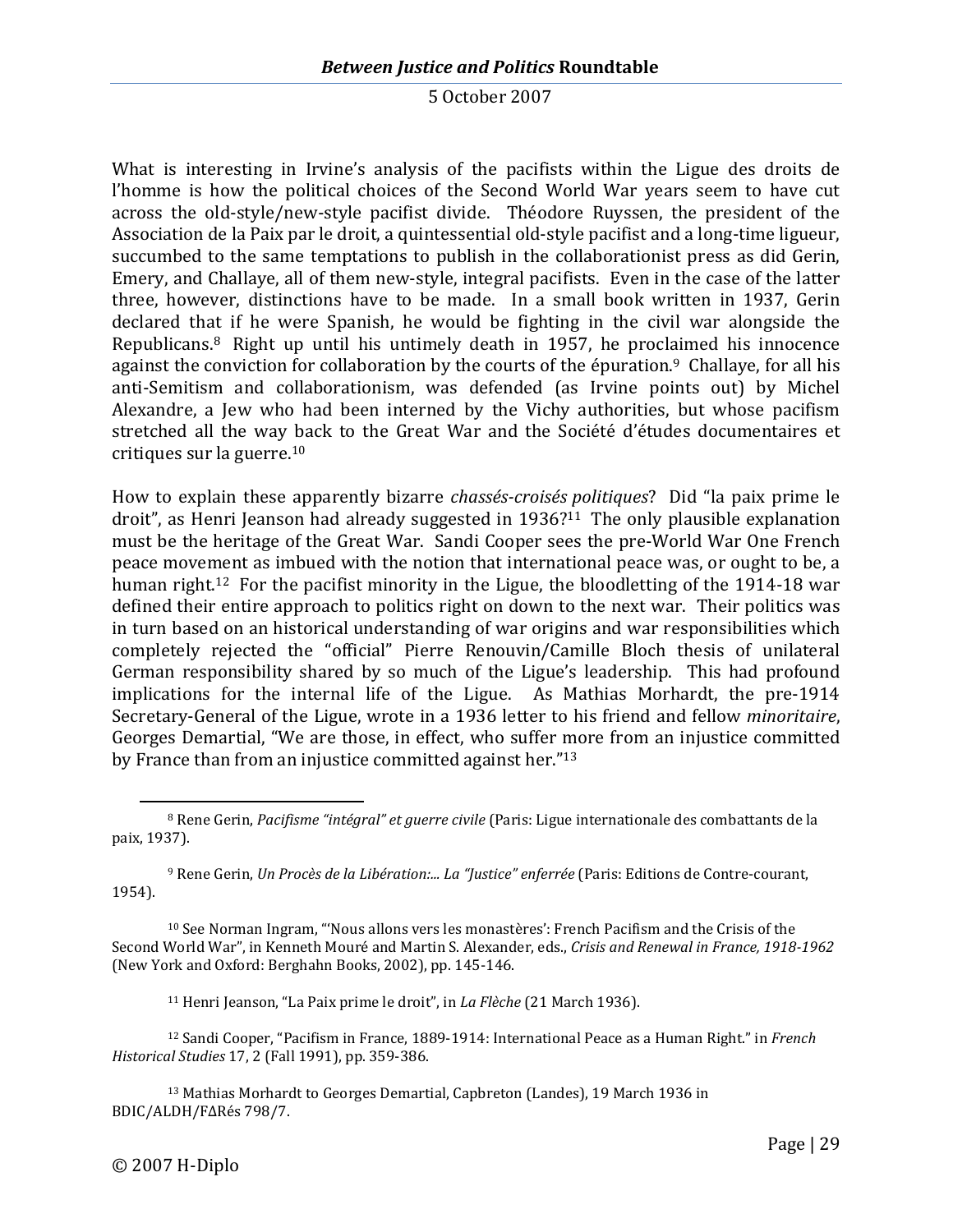## <span id="page-30-0"></span>**Review by Wendy Perry, University of Virginia**

t last the Ligue des Droits de l'Homme—the first sustained human rights organization in the world, the largest and most influential group of its kind in the **A** first half of the twentieth century,

and a central player on the stage of French left-wing politics—has received due attention in a scholarly book. William D. Irvine deserves much credit for taking on a subject that is undisputedly worthy and elusive at the same time. Founded in 1898 at the height of the Dreyfus Affair and still in existence today, the League has worked to defend civil liberties and uphold the "spirit" of the French Revolution's Declaration of the Rights of Man almost

*Wendy Perry, University of Virginia, has written a PhD Dissertation on the LDH,* Remembering Dreyfus: The Ligue des Droits de l' Homme and the Making of the Modern French Human Rights Movement*, University of North Carolina at Chapel Hill, 1998. Following over 300 pages of analysis, the Dissertation includes an extraordinary prosopographical appendix, which includes close to 600 pages of biographies of 204 Central Committee members of the LDH from 1898- 1939.*

continuously for more than a century. Although significantly weaker since World War II, in its heyday in the Third Republic the League boasted as many as 180,000 members in over 2,500 local sections, ranking it likely larger than all French left-wing political parties combined (6). Not only strong in numbers but also in status, the League counted most major left-wing politicians, at least in the interwar years, as members or former members.

Irvine's purpose is not to write a comprehensive history of the League, but rather to reveal the problematic contradiction inherent in the League's mission of defending both human rights and French republican ideals. He examines an important facet of the League at its acme while depreciating elements that gave the group its identity and cachet. As Irvine explains, the majority of League members agreed that the group's self-defined mandate as the "conscience of democracy" necessitated broadening the definition of human rights in an ongoing fashion as society evolved. In so doing, however, the League involved itself in nearly all of the political issues of the day, including foreign policy, adopting positions that reflected the left-wing political orientations of its leaders, thus undermining its selfproclaimed political detachment. Although League militants repeatedly, ardently, and obstinately insisted that the organization remained "above politics," the group just as often found itself embroiled in electoral and parliamentary politics that risked compromising its charter principles and, hence, disillusioned some of its members. The tension between defending human rights and championing republican principles culminated in the 1935 Rassemblement Populaire. The League played the leading role in the movement as unifier of the French Left, paving the way for the Popular Front Government the following year, the closest the League ever came to political power.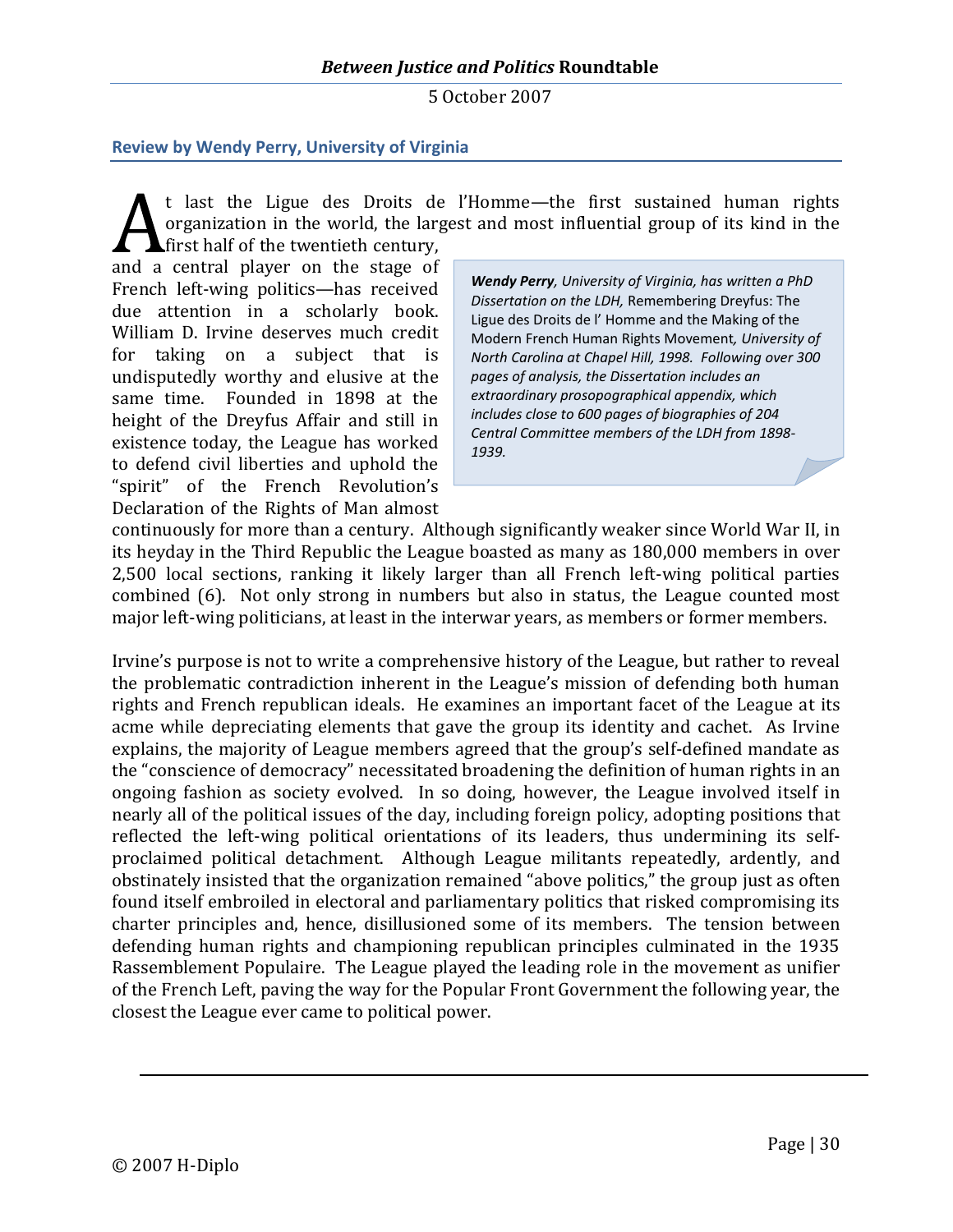# *Between Justice and Politics* **Roundtable**

#### 5 October 2007

With his characteristic sarcasm and flair for irony, Irvine masterfully argues his case. His work is elegantly written and thoroughly researched, especially with respect to the interwar period, which appears to interest Irvine more than the League's early years. Irvine was among the first scholars to comb through the recently discovered archives of the League, repatriated from Moscow in 2001 and deposited at the Bibliothèque de Documentation Internationale Contemporaine in Nanterre. He also digested the League's voluminous serial publications, the Bulletin officiel de la Ligue des Droits de l'Homme and the Cahiers des Droits de l'Homme, the published minutes of the group's national congresses, countless contemporary newspapers, and hosts of other primary and secondary literature.

Irvine examines principal cases and crises throughout the League's history prior to World War II to expose what he sees as the organization's fatal flaws: the looseness of its basic principles, its "shop-worn" motto of republican defense, and its politicization of human rights issues. He does so with force. He analyzes the League's treatment of several specific issues, such as women's rights, freedom of association, and freedom of the press, to accentuate the League's Jacobin double standard in favor of left-wing republican political interests at the expense of pure civil liberties. (Interestingly, Irvine is somewhat forgiving of the League's position on the press in the 1930s). From the affaire des fiches at the turn of the twentieth century to the Spanish Civil War and the Moscow trials in the late 1930s, the League selectively applied its founding principles, choosing its moments and allies carefully, always with the added goal of protecting the republic as the form of government it believed necessary to a flourishing, just society.

The newly found League archives allow Irvine to make one of the freshest and enlightening contributions of his work: an analysis of the relations between the League at the local level and its headquarters in Paris in handling individual civil liberties cases. Here also is where Irvine sees the League's greatest value. He begins by introducing a sampling of cases presented by local sections to show that many rank and file members misperceived the League as a sort of patronage society, submitting petty, self-interested cases (e.g. regarding pensions and fines), wasting staff time, and trivializing the League's essential function. He faults League leaders in Paris for devoting considerable time to responding tactfully to this correspondence—as he understands it—to keep membership totals high. Irvine then reveals that most of the cases originating at the local level, as many as 20,000 in 1930, indeed had real merit as matters of injustice. Addressing them required tremendous resources. The League's leaders and its nearly 50 employees painstakingly worked to seek due process. Communicating with impatient local militants unversed in the intricacies of the French legal code sometimes proved challenging and thankless for the inured legal experts in Paris. Irvine provides a balanced assessment of the indefatigable energy the League devoted at both the local and national levels to this end.

Irvine is adept at situating the League's impassioned rhetoric in its broad political context. He argues that the group's revolutionary discourse attracted buy-in from a wide array of political persuasions of the Left but was ultimately a hindrance to cohesion and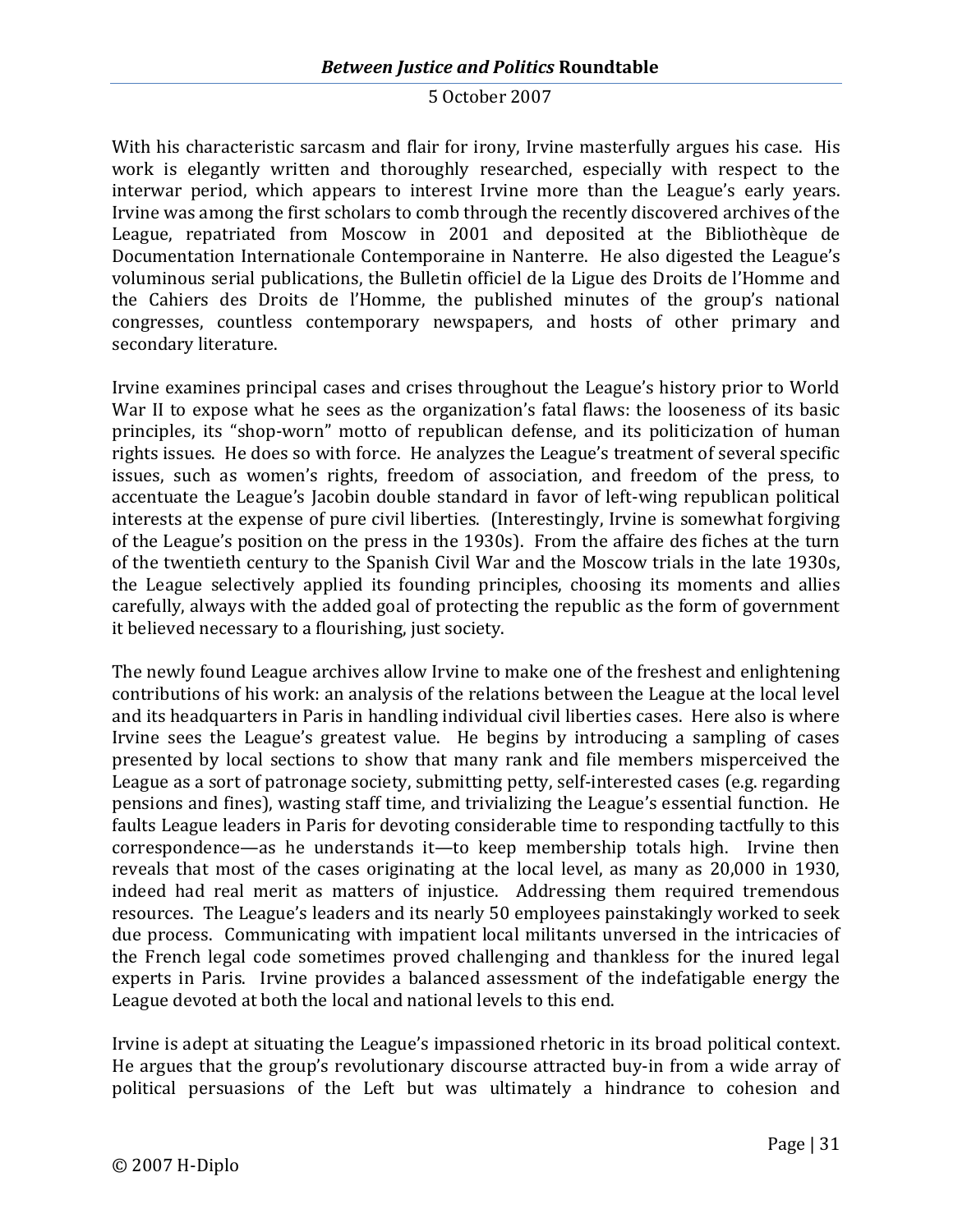effectiveness. For some members, primarily the moderate socialist majority in the interwar years, this rhetoric veiled a conventional political platform, whereas others took it literally, namely the growing dissident minority that expected the League to adopt a more radical stand on issues. Not only did this rhetoric fuel tensions and misunderstandings within the group, it invited strained exchanges among people who shared very little fundamentally in common—hence the coexistence in the League of those who would go on to collaborate with the Vichy Regime, some body and soul, and others who would resist it.

Compelling is Irvine's concluding assertion that liberal principles themselves are inherently vulnerable—"notoriously demanding, precisely because there is no guarantee that they will yield a desirable (or 'progressive') outcome" (224). Liberty at all its costs is often too costly in practice, and examples abound among liberal governments and organizations that have cut such costs to champion what they interpret as policies for the greater good. The League was far from unique in this way, but what disturbs Irvine about this group is its false claim of political detachment.

Would the League have done better to stick exclusively to defending civil liberties as defined by law? In Irvine's opinion, yes. But even he questions how this narrower purpose would have impacted the group's popularity and membership. It is highly unlikely that the League would have attracted large numbers with such a purely legalistic function, particularly in early twentieth-century France. Moreover, one can imagine League militants past and present taking exception to the rather circumscribed label "civil liberties organization," which fails to translate fully the broad symbolic power of "les droits de l'homme" in French society.

What drew people to the League? Readers, especially those unfamiliar with French history, may come away from Irvine's book scratching their heads on that question. Irvine himself is admittedly "less clear" on it. The reasons he cites most frequently reveal his cynicism about the group. He maintains that for most members the League functioned as "an inexpensive political club, the French equivalent of a Rotary club or civic improvement society, and inexpensive form of insurance, or a well-connected patronage network" (4). Could it not be that League members actually believed that they were taking part in a movement that could make a difference for the common good? Even if one acknowledges that self-serving motives came into play at times, could not multiple interests motivate a single individual to participate in the League's efforts? It is difficult to accept the League as a sham of its mission after learning the individual histories of some of its leaders and most prominent members—Presidents Ludovic Trarieux, Francis de Pressensé, Ferdinand Buisson, and Victor Basch, prominent members Séverine, Jacques Hadamard, Léon Blum, Marius Moutet, to name only a few at the national level alone. In reading their testimonies and the details of their lives, one gains a rich (though not uncritical) appreciation for people who exhausted their personal time and fortunes riding trains to speak in big cities and in small towns, defending the wrongly accused, serving the public and supporting causes they deemed worthy, all without the benefit of 20/20 hindsight, which Irvine admits comes in awfully handy. For them, the League was hardly inexpensive.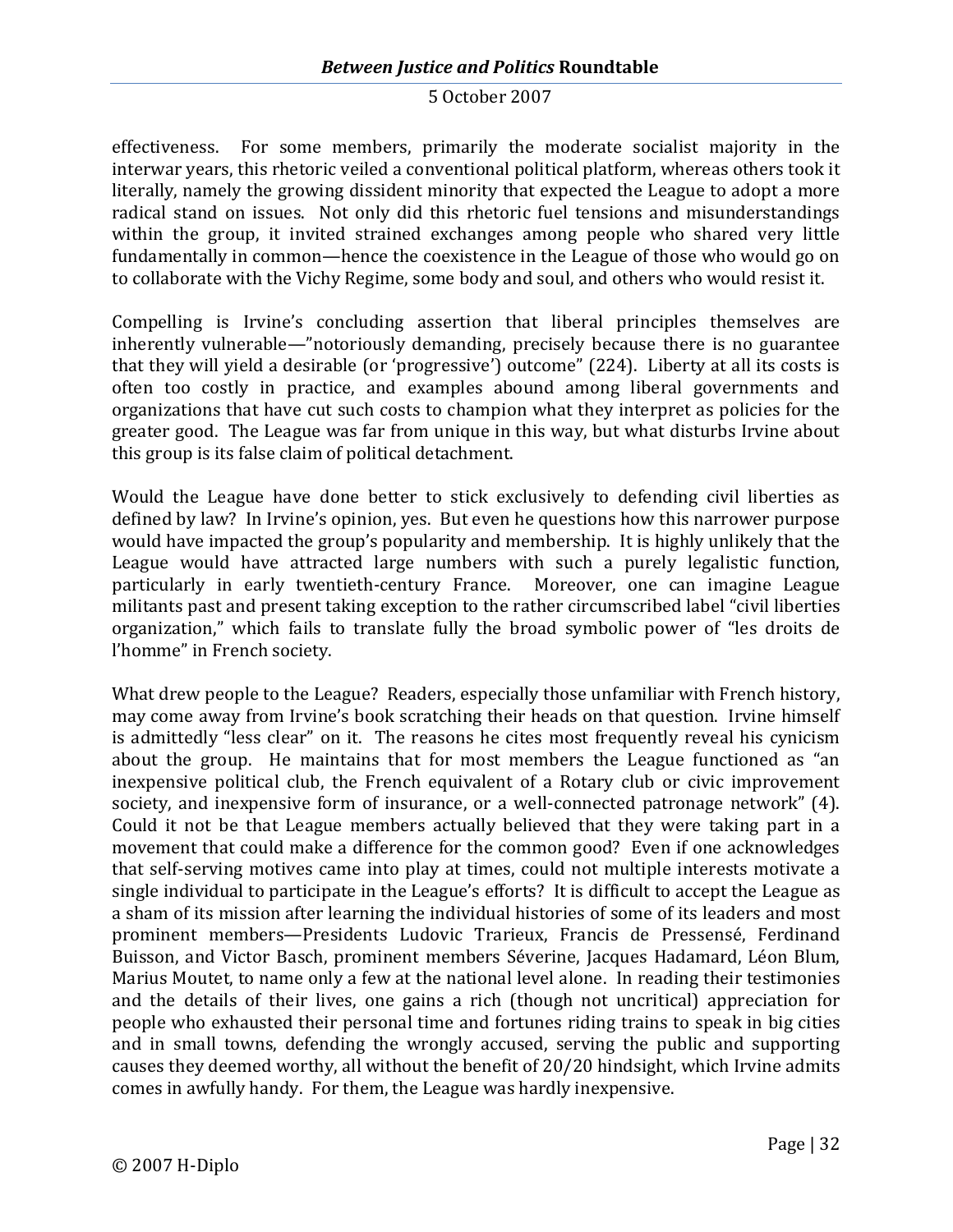Irvine's expectations of the League are not unrealistic in theory, but it is hard to imagine a critical mass of contemporary French men and women who would have met them, let alone sustained such an initiative over the long term. Irvine seems to want consistency and narrow focus at a time when the events of the day made both very difficult. Although Irvine sets out to balance his criticism with recognition of the League's "real strengths," his pervasive acerbic tone overrides that effort. He minces no words in repeatedly depicting League leaders as pompous windbags who paid lip service to liberal ideals for personal gain, an image he chooses not to humanize. The chapter devoted to Vichy exposes the dark histories of the League's collaborationists, whereas those who engaged in Resistance activities receive little more than a footnote. Irvine's treatment is askew. The Dreyfus Affair, the League's defining moment, receives cursory attention. The lack of institutional archives for this period in the League's history perhaps only partly explains why Irvine passes over it so quickly. In shining a bright spotlight on the League's flawed defense of civil liberties, Irvine leaves a very real and human aspect of the group in shadows. Dreyfusards led the League for 60 years. The group functioned within the French Left as the "site of remembrance" of the Affair and sought to perpetuate its practical role as a unifying force of the republican Left. The League owed its moral authority not only to its claim of political detachment but also to its birth amidst the upheaval over Dreyfus, an event that marked many for life.

Although not within Irvine's purview per se, the Dreyfus Affair is a missing piece of this puzzle. It shaped the League's tradition of militancy, created strong bonds that were painful to sever, and conditioned many Dreyfusard League members (though not all) and their allies to see issues in a certain light. Irvine argues that for the majority of League leaders republican defense was an "intellectually lazy shortcut serving no purpose but to spare them the possibly inconvenient political consequences of living up to their professed beliefs" (110). Surely such an assessment ignores the full context of the League's experience. No doubt, by the interwar years the League's rhetoric came across as outdated to some younger elements. Generational conflicts were endemic to the ageing League, and they warrant more than the occasional mention Irvine gives them.

For the League's Dreyfusard old guard, justice was political. From time to time, they would acknowledge the inherent contradiction in their founding claims, but always with the disclaimer that the League engaged in "pure politics," "public policy," or some other version thereof, all of which were equally stretching the truth. In moments of lucid reflection, the League was self-aware, but it did not disengage from the political arena because few members really complained, as Irvine points out. Fewer still cared that joining the 1935 Rassemblement Populaire violated the spirit of the League's statutes. Members were bothered by the League's political involvement not so much in principle but rather when they disagreed with a given stand. As Irvine argues, "when members of the League decried the nefarious effects of creeping politics, what many of them really deplored was the wrong kind of politics" (39), in other words, not theirs.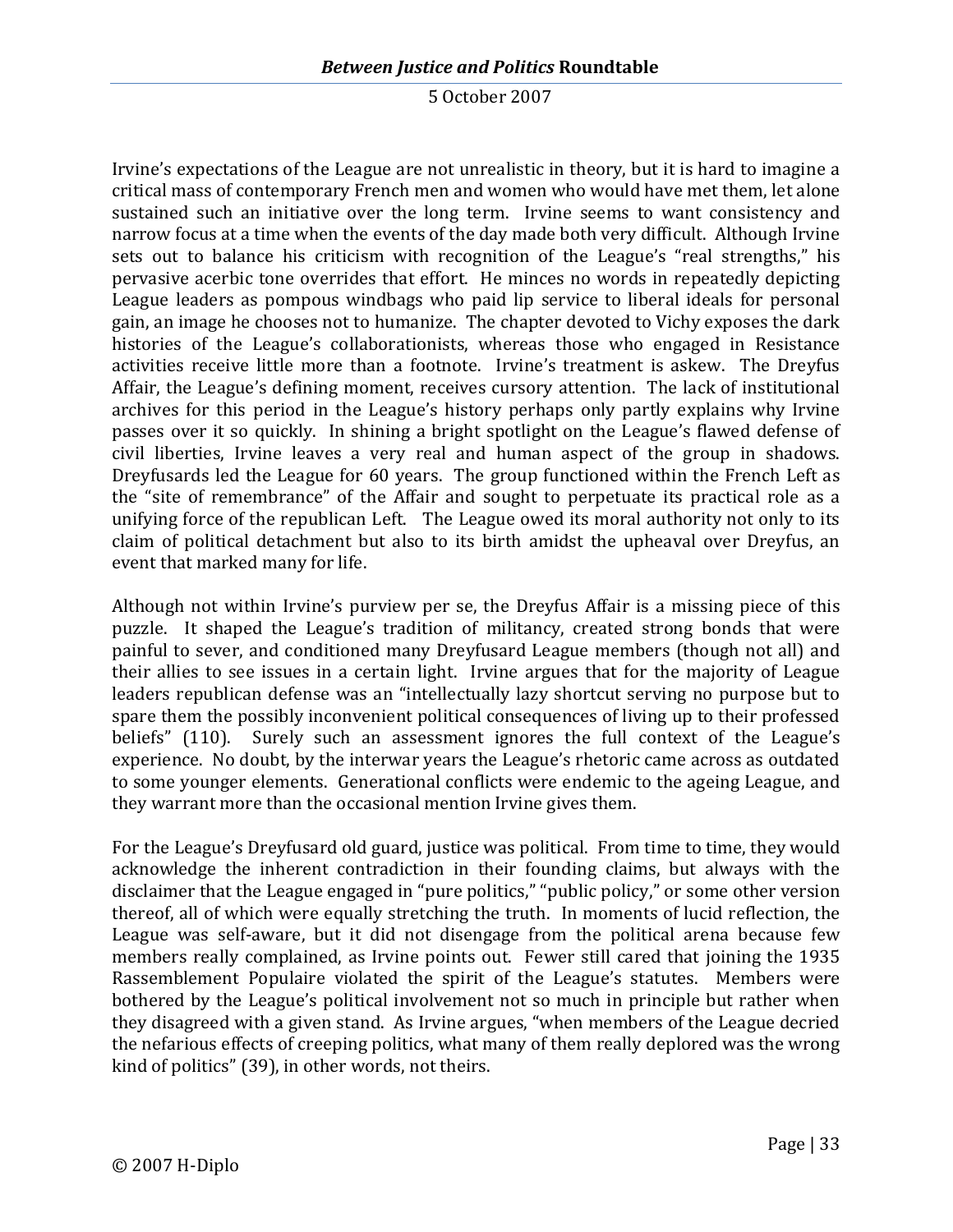# *Between Justice and Politics* **Roundtable**

#### 5 October 2007

Are we to consider the contradiction a weakness then? What were the League's strengths? According to Irvine, at the local and national levels the group excelled at its impressive energy in taking on civil liberties cases. He would prefer the League to have confined itself to this business. He also admires the League's unparalleled transparency in making public stenographic records of its national congresses, complete with personal attacks and squabbles, at least until the late 1930s. On the other hand, Irvine does not appreciate the League's lofty rhetoric and fetish for the French Revolution, its ritualized memorialization of the Dreyfus Affair and the Dreyfusards, its tendency to overplay the republican defense card, and its conflation of civil liberties with left-wing republican political interests. While problematic, these practices also gave the League strength. It is amazing that the organization could hold together such disparate elements for any length of time, to say nothing of its longevity in such turbulent times. A large number of left-wing activists were attracted to the looseness of the League's rhetoric. Its artful appropriation of the French Revolutionary and Dreyfusard pasts, the twists of its selective memory and logic, these characteristics may have frustrated the League's doctrinaire elements (and Irvine), but the majority of the group's members consistently approved. The League created a rare forum for open discussion among often widely divergent perspectives. It welcomed the act of questioning and challenging on paper; in practice it valued progressive reform, republican institutions, and uniting the Left to keep that open exchange going.

The League deserves credit for blazing a trail for other human rights organizations. League leaders had no effective models to follow. They made the first mistakes and learned the first lessons. From tolerating the absurd petitions presented to headquarters by local sections, to suspending activities at the local level during legislative elections, to instituting ministerial incompatibility with Central Committee membership, and so on, the League proved capable of adapting to its growth and experiences, even if that adaptation had its limits.

Irvine gives his readers a surprise ending with the sentimental image of a "little" female provincial League member taking a long bus trip to save an innocent man from the death penalty. This glimpse at the human side of the League is refreshingly redemptive but eclipsed by the overarching unfavorable image presented. Irvine adroitly tackles one aspect of a big topic in this excellent work well-suited for graduate courses on the political divisions in French left-wing politics or the general history of human rights worldwide. To be sure, his provocative assessment will spur debate.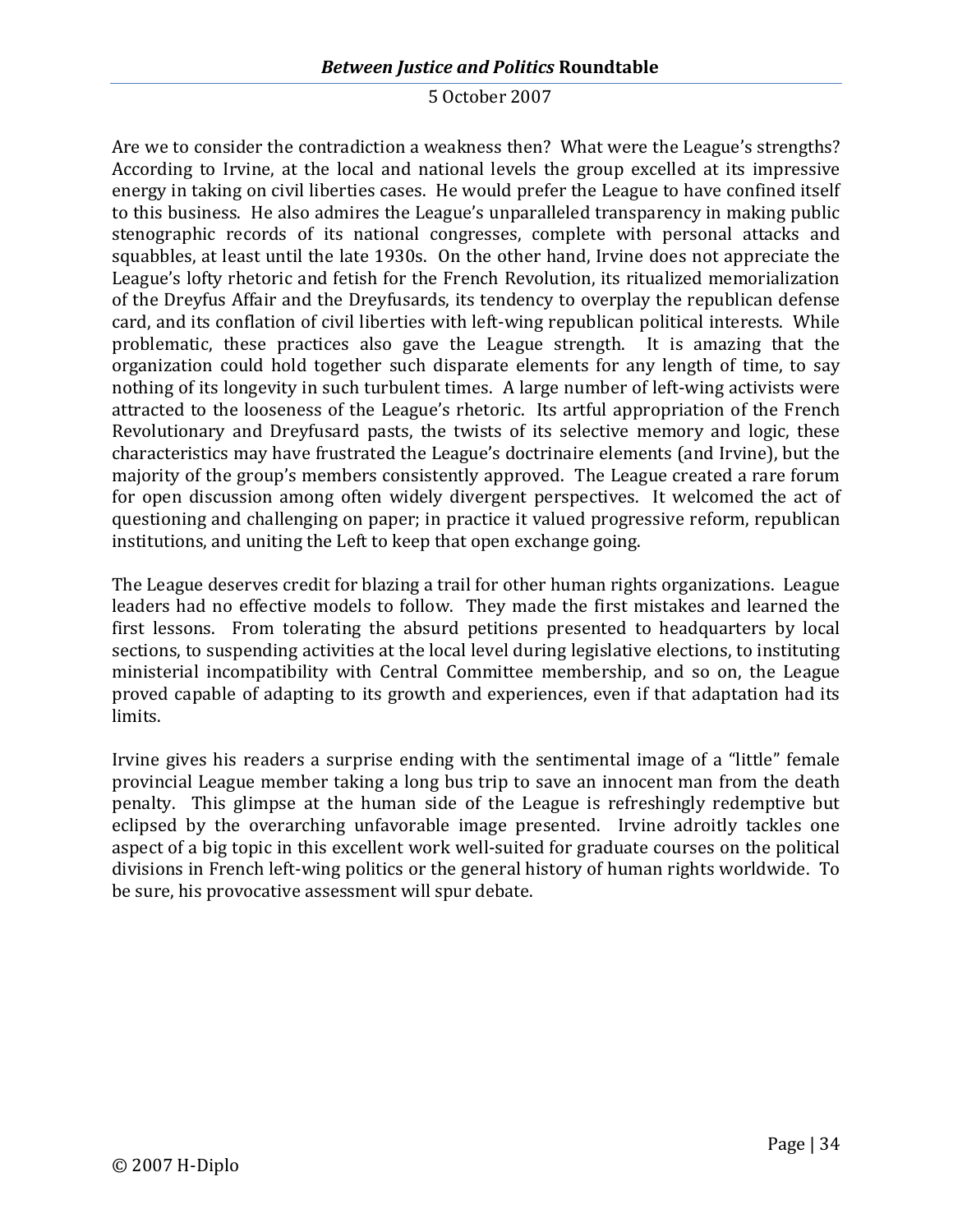<span id="page-35-0"></span>**Review by David L. Schalk, Kenan Professor of History, Emeritus, Vassar College**

**Tilliam Irvine is a master historian; any subject he chooses to address will be** examined with brio, elegance, clarity and wit, and any assertions he makes will be grounded on intensive and

careful research.

His new book, so forcefully and accurately titled, offers us a fascinating portrait, judicious and balanced, of a uniquely French institution, both profoundly admirable and profoundly flawed. The closest American parallel, which he discusses carefully, pinpointing

*David L. Schalk, Kenan Professor of History, Emeritus, Vassar College, has written on (and lived) the topic of engagement; for example, see* The Spectrum of Political Engagement: Mounier, Benda, Nizan, Brasillach, Sartre *(Princeton: Princeton, 1979) and* War and the Ivory Tower: Algeria and Vietnam (New York and Oxford*, 1991).*

a few similarities and significant differences, is the American Civil Liberties Union.

Irvine was able to research this book, the first full-length study of the *Ligue des droits de l'homme* (henceforth LDH) since 1927, because the archives of the LDH, after dramatic peregrinations, found their way back to France from Moscow, and finally became available to scholars in 2002.

The LDH, founded at the peak of the Dreyfus Affair in 1898, and initially focused on the defense of Captain Dreyfus, became the largest and most influential civil rights organization in the world. The first 42 years of the LDH's history were played out against the background of the French Third Republic, and Irvine has a remarkable ability to render that regime's immensely complicated history clear to a 21st century Anglophone readership. Without this background the reader might be lost, finding the LDH incomprehensibly strange, almost extraterrestrial.

The LDH's energy was undeniable, the range of its concerns and the number of cases its local sections addressed extraordinary (as many as 20,000 cases annually, with roughly onein twenty deemed to have enough merit to be sent up to Paris<sup>1</sup>). Irvine has a wonderful gift for choosing the apt illustrative detail, for example, the section in Maçon once weighted equally two resolutions, one dealing with the separation of church and state, the other with postage rates for local newspapers.

Irvine remarks convincingly, "It is hard to imagine that any organization as large as the League was ever as openly and as transparently democratic." [2](#page-35-2) He documents carefully its origins, growth, and structure, the basic unit being the local section, with a Central

<span id="page-35-1"></span> $1$  That is still a significant number, and each was examined with great care and patience. "There can be no doubt about the merits of many of the cases the League chose to pursue." (p. 123.)

<span id="page-35-2"></span><sup>2</sup> Irvine, p. 17.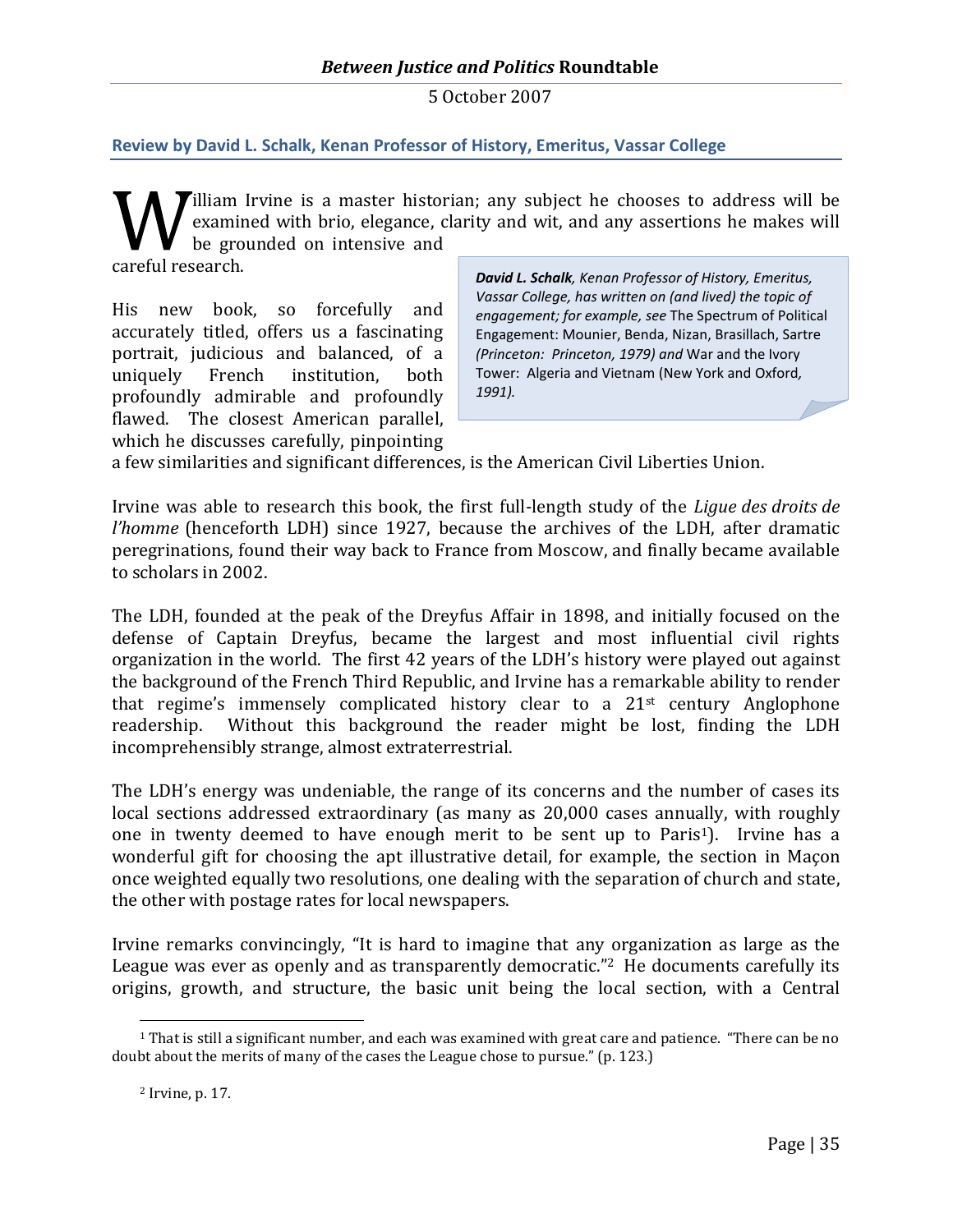Committee, mostly composed of Parisians, as the governing body. He examines the social and religious background of its membership<sup>[3](#page-36-0)</sup>, and its gender ratio (a low percentage of women members)[4](#page-36-1).

A constant theme of League discourse was that its ideal of justice would be tarnished if it involved itself in "partisan issues." Irvine demonstrates beyond the shadow of a doubt that this so frequently articulated assertion was for the most part "patentlyuntrue.["](#page-36-2) <sup>5</sup> All throughout its history, politics simply could not be excised from the League's concerns and debates. Over the years there were periodic pleas from individual members to concentrate on the League's original mandate – defending the rights of man and the citizen - and not get involved in politics. Those pleas were almost totally ignored.

Beginning in the 1920s, the general political position of the LDF moved leftward, but even after 1935, when the 3rd International lifted the ban on *Parti communiste français* members from joining, there is little evidence, despite conservative accusations, that Communists ever infiltrated the LDH. Indeed, the (misnamed) Radical Party, which traditionally was the dominant political grouping in the LDH, at least until the 1930s, when the socialist party (SFIO) gained influence, was "at ease with a rhetoric that went far beyond anything [its leadership] ever intendedtodo." <sup>6</sup> The revolutionary rhetoric, the attack on the "*puissances d'argent*," for example, of the LDH was always a sort of mask, though some of its membership appeared to have taken it seriously.

There is a tragic and painful paradox within the interwar history of the LDH, which Irvine addresses with tact and skill, namely that a significant minority of its membership, including some of its ablest and most articulate leaders, began in the 1920s to inject a hint of anti-Semitism into their rhetoric. In the 1930s they began to advocate fascist methods and developed an admiration, if reluctant, for the fascist states surround an increasingly embattled Third Republic. After the Fall of France in May-June 1940, a number of them collaborated with the VichyRegime.<sup>7</sup> Irvine documents this mysterious and painful

<span id="page-36-4"></span><span id="page-36-3"></span><sup>6</sup> Irvine, p. 43.

<span id="page-36-0"></span><sup>3</sup> Largely middle class and professional, with a significantly higher percentage of Protestants, Jews, and Freemasons than in the French population at large.

<span id="page-36-1"></span><sup>4</sup> As is well known, women did not get the vote in France until 1944. Irvine is brilliant on the LDH's ambivalence regarding women's suffrage, which technically they supported. Regarding how to implement it, by 1925 they actually retreated from positions they had taken in 1909! (p. 84.) The extraordinary hesitation to advocate such an obviously just reform was largely due to the perceived "clerical peril." (p 89). If women got the vote, they would cast their ballots following the instructions of their priests.

<span id="page-36-2"></span><sup>&</sup>lt;sup>5</sup> Irvine, p. 20. Almost from its inception, the League was "deeply enmeshed in the day-to-day politics of France." (p. 52.)

 $7$  To be sure a number of former members of the LDH, banned by the occupation authorities after the fall of France in 1940, joined the resistance. That is not the slightest bit surprising, nor is the courage and dignity manifested by the league President, Victor Basch, who was murdered by the Vichy *milice* in 1944.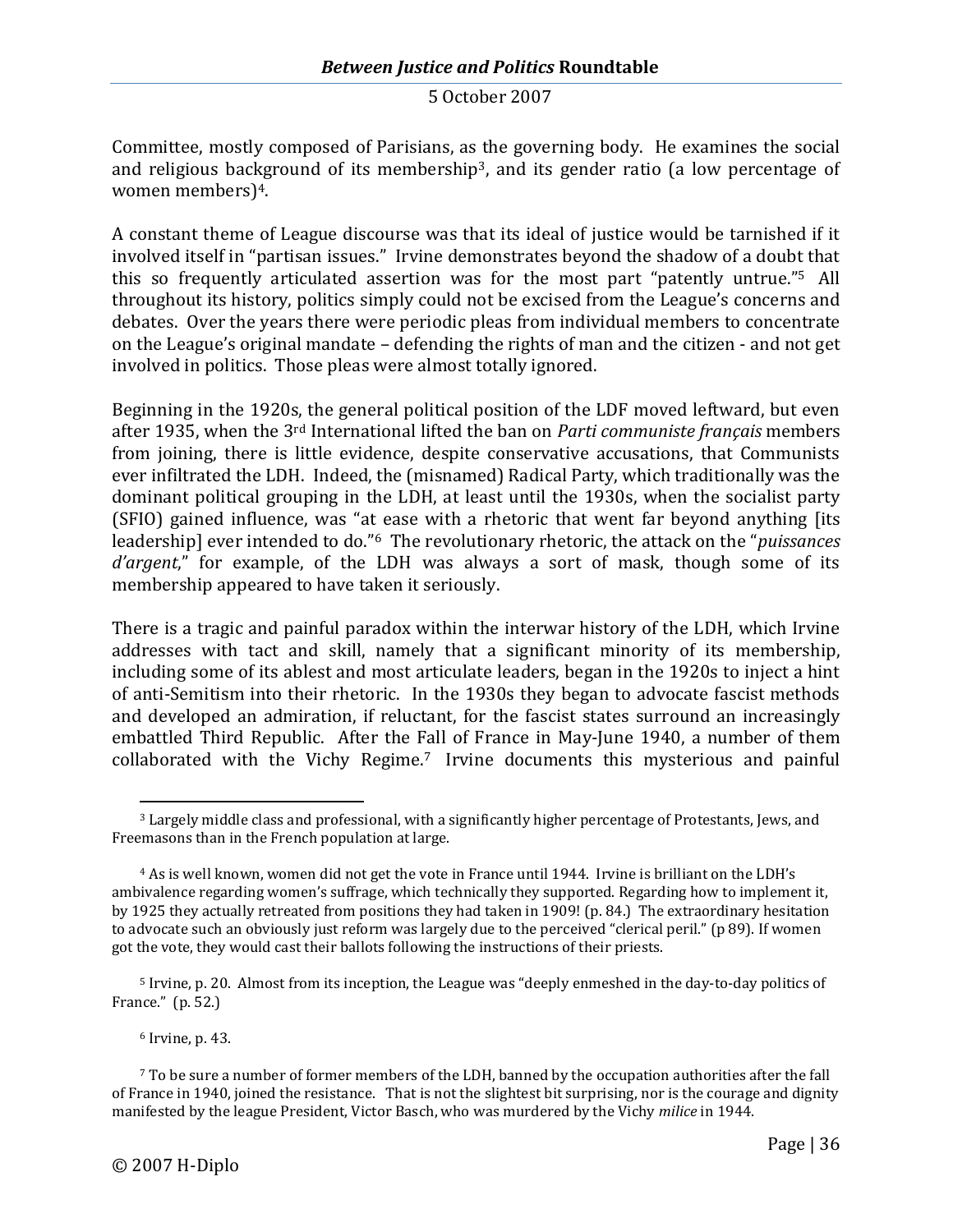"deviation" superbly, but it is very difficult to explain.

The paradox of an important minority within an organization dedicated to human rights able, for example, to offer a "startlingly benign assessment of Nazi Germany," [8](#page-37-0) leads me to my first question for Professor Irvine. Can he examine the roots of this paradox more thoroughly, whether in a second edition or a separate article? One clue could be to look at the intellectuals, and here I refer readers of H-Diplo to a brilliant work of intellectual history by Denis Hollier, *Absent Without Leave*, sub-titled "French Literature under the ThreatofWar." 9

All of Hollier's principal characters, the intellectuals from the generation of the 1930s, were reacting, in complex and convoluted ways, to the rise of fascism and more generally totalitarianism in that decade. Hollier documents a "totalitarian desire" among the intellectuals. I wonder if that desire spread to the LDH, part of a sinister, defeatist climate of opinion.

The other panelists, will, of course, examine different aspects of Irvine's remarkable book. (For example, I hope that the complex and difficult issue of press freedom, and the LDH's deliberate and rather distasteful ignoring of that liberty in the 1930s, which I do not have space to discuss here, will be addressed by my colleagues.)

I would like to close with a request and a question.

First the request: I hope very much William Irvine will consider a second volume, building upon his excellent "Epilogue," and carry the history of the LDH down to the present day. Even though its post-1945 membership has been much smaller than its 180,000 peak in 1933, it remains very active in promoting human rights, and not just within France, as a look at its website will demonstrate.

My question, to become pertinent, needs a little background. In April 1958, four of France's leading intellectuals – André Malraux, Roger Martin du Gard, François Mauriac, and Jean-Paul Sartre, signed a "Solemn Petition to the President of the [Fourth] Republic. They were protesting against the seizure of Henri Alleg's, *The Question*, the powerful and moving, and today still profoundly pertinent<sup>[10](#page-37-2)</sup>, account of the torture Henri Alleg endured in Algiers in the hands of General Jacques Massu's paratroopers, half a century ago.

<span id="page-37-1"></span><span id="page-37-0"></span><sup>8</sup> Irvine, p. 150.

<sup>9</sup> Published in English by Harvard University Press. Cf., my review on H-France, October 1998. http://www.h-net.org/reviews/showrev.cgi?path=18591908302479

<span id="page-37-2"></span> $10$  Available in English in a new paperback edition (Bison Books: 2006), and reviewed by Kim Munholland for H-France, February 2007. http://h-france.net/vol7reviews/munholland4.html .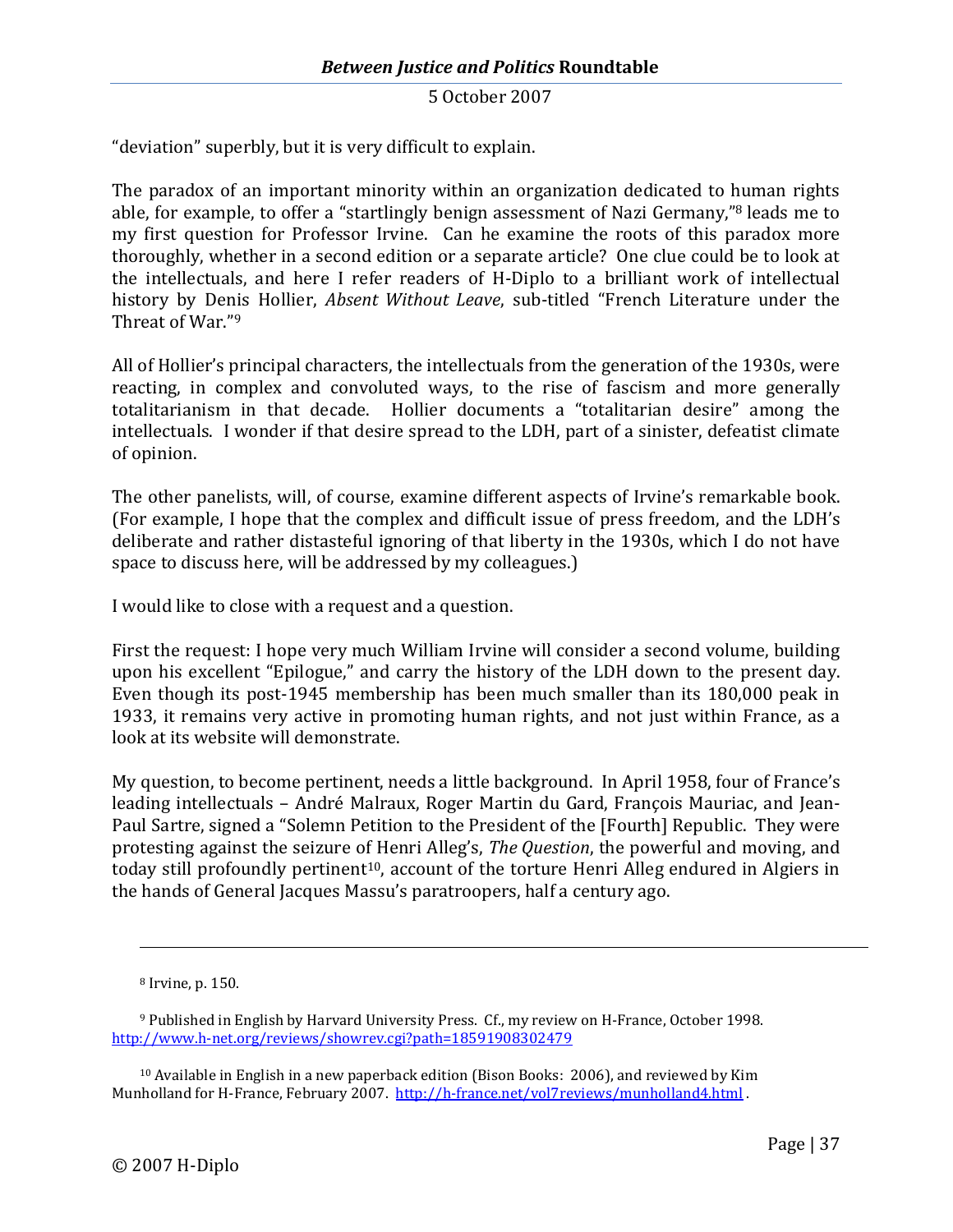The four intellectuals, three of them Nobel Prize winners (though Sartre formally refused his award in 1964), asked that the facts reported by Alleg be publicly and impartially disclosed, and they:

"—call on the Administration, in the name of the Declaration of the Rights of Man and of the Citizen, to condemn unequivocally the use of torture, which brings shame to the cause that it supposedly serves.

"—and call on all Frenchmen to join us in signing this 'personal petition' and in sending it to the League for the RightsofMan…["](#page-38-0) 11

I ask Professor Irvine why in 1958 these four great writers chose the much weakened and smaller LDH for this purpose, and whether the archives indicate how many French men (and women) added their names to this "personal petition". My personal hope would be many thousands, more than the four thousand who signed the "Call to Resist Illegitimate Authority,"of October 1967, the single most influential petition of our Vietnam era.<sup>12</sup> But I am ready to be disappointed.

<span id="page-38-0"></span><sup>11</sup> The petition was reprinted on the front page of *l'Humanité*, April 17, 1958, and in translation in the 1958 American edition of *The Question* (New York: George Braziller), p. 123. I have used this translation.

<span id="page-38-1"></span><sup>12</sup> See my *War and the Ivory Tower*, new edition (University of Nebraska Press Paperback), 2005, pp. 122- 24.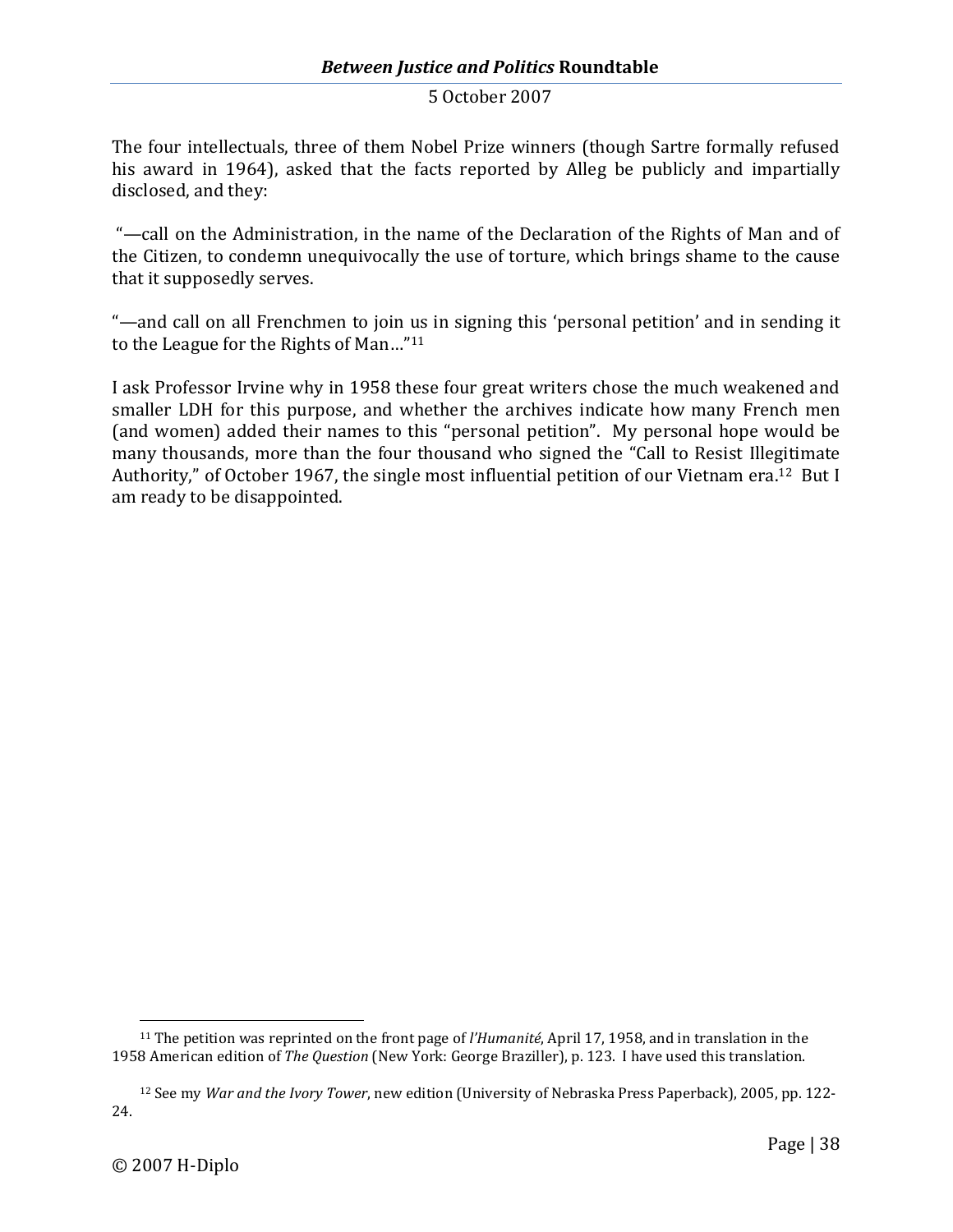## <span id="page-39-0"></span>**Author's Response by William D. Irvine, York University**

**T** iven how thoroughly generous all of the reviews in this forum are, it would be pointless, not to say churlish, to issue a "rebuttal." Instead, I will treat these careful reflections, coming from several generations of distinguished French historians in the spirit that inspired them, as an invitation for a broader discussion of the complex history of modern France.

I found Talbot Imlay's contribution to be extremely thoughtful and most challenging. I am inclined to think that what underlies his review is the suspicion that I was a tad bit too quick to mount my moral horse and castigate the Ligue for not fully abiding by my own twenty-first century standards. (Although he most certainly did not put it quite that way!) For my own part I am inclined to think that I held the Ligue and its leaders to the standards they had articulated. Imlay wonders, for example, if it is not asking a bit much of the kind of people who joined the Ligue that they "remain detached from politics." A good question and one to which the answer is probably: yes. Still, it is worth noting that it was the leaders of the Ligue themselves, and not I, who incessantly decreed that the LDH should stay out of politics. Nothing like that happened of course. But the reason why Ligue leaders were so fond of declaring, for example, that the LDH was not on the right or the left but on the ceiling, above and detached from the partisan fray, was the reason they themselves so frequently gave: a non partisan Ligue would have the necessary accrued moral authority to pursued more effectively questions of justice. This was what led me to assert that a nonpolitical Ligue, or at least one more detached from politics, might have been more willing to abide by its principles on matters like the rights of women and congregationists and the question freedom of the press. Imlay quite rightly counters that this is a counter-factual and therefore unprovable hypothesis. As of course is his own assertion that such a Ligue, necessarily much smaller, might not have had the political clout to make much difference on those kinds of issues. He could well be right, a point I concede (albeit obliquely) on p. 216. But all we can say for sure is that the LDH was very large and very well connected politically and did little for the cause of women, congregationists and a free press.

Imlay also suggests that I take a rather benign view of the threats to the Republic, most notably with respect to the allegedly "apolitical" officer corps. In fact I did not use that word (p. 231, fn 23) but what I did say is probably not quite good enough. I ought to have said that some fraction of the officer corps was indeed very political. But the point is that their politics were not always anti-republican. One can certainly point to reactionaries like Castelnau or Weygand, but also to impeccably republican generals like Sarrail, Gamelin and even, if Léon Blum in 1936 were to be believed, Pétain. To put the point another way, for every colonel or general frequenting the salons of monarchists, there were rather more pacing the ante-chambers of Radical politicians, either out of sincere conviction or a sharp eye for the main chance. But I wholeheartedly agree with Imlay that what counts when assessing the past is not merely objective reality as determined from the comfortable perch of a twenty-first century historian, but the very genuine subjective perception of that reality by contemporary historical actors. I did make some allowances for this (pp. 72-73,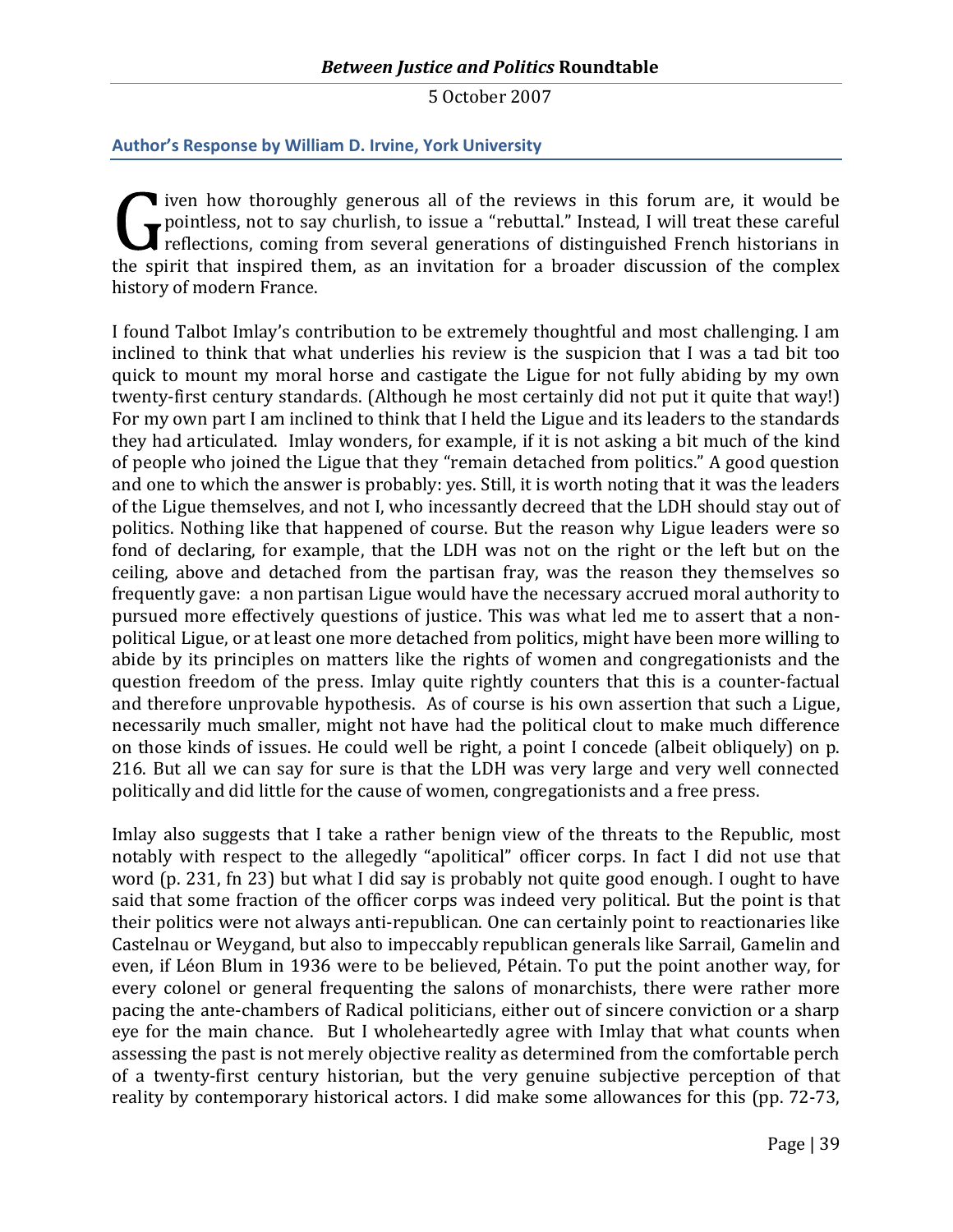109) but perhaps not enough. This might be explained by the fact that I seem to be incurably wedded to the belief that the old Third Republic was, pace its critics and the events of 1940, both a very good regime and a pretty stable one too. Here I seem, at long last, to be on the same page as my good friend Joel Blatt. Although I appreciate that he was making a slightly different point, I cannot but agree that the Third Republic appears to be a shabby regime if, but also only if, one does not compare it to any other contemporary regime. So perhaps I went a bit far in suggesting that the frequent invocation of "la république en danger" served merely as a convenient pretext, permitting the Ligue to overlook inconvenient principles. But if so, what then do we make of the repeated (not to say pious) statements by Ligue leaders to the effect that the mission of the Ligue was to pursue justice no matter where that might lead even if the result would be comfort to their enemies?

I also agree that memories of the republic's foundational decades carried over into the twentieth century and that many republicans persisted in seeing any criticism, especially if coming from the Right, as a threat to the regime. Of course, when criticism came from the Left – maybe not so much. Instructive in this regard are Léon Emery's remarks at the Ligue's 1935 congress to the effect that he could see no fundamental difference between bourgeois democracies and fascist regimes. It is very much to the point that his remarks were greeted by a standing ovation.

Given how all-persuasive issues of foreign policy had become by the 1930s, in marked contrast to the years that saw the foundation of the LDH, Imlay is surely right to suggest that it is not very realistic to argue that the Ligue ought to have declared that foreign policy "is simply not our issue." Granted, it would be hard to find much in the 1789 Declaration of the Rights of Man\_ that would have given the Ligue much guidance on this matter. But its leaders could, and did, declare that they could, and should, be guided by the "spirit" of that declaration. Fair enough. But it is then not entirely unreasonable to suggest that any position on foreign policy informed by the "spirit" of the Declaration ought to have been devoid (as was manifestly not the case) of flattering references to, and exculpatory statements about, either of the two most murderous dictatorships of the era.

Vichy looms large in my book as it does in the commentaries. In truth, when I began this project I had not anticipated that Vichy would be of much importance and effectively stumbled upon this dimension of the Ligue's history. Fairly early on I came across a pamphlet dealing with the Ligue's internal divisions in the mind-1930s, written by prominent members of the Minority. One of the signatories was Félicien Challaye, a name that then meant nothing to me. So I thumbed through the fichiers in the old BN (which gives an idea as to the gestation period of this project) and discovered his appalling wartime anti-Semitic novel. I repeated the exercise with other signatories and sometimes got comparable results. Soon I was scouring the pages of the collaborationist press, tracking down ex-Liguers gone bad. And the obvious questions this raised was: why were these people, of all people, writing the things they were. Or, better: what on earth had people like this been doing in the LDH in the first place. I still think those are good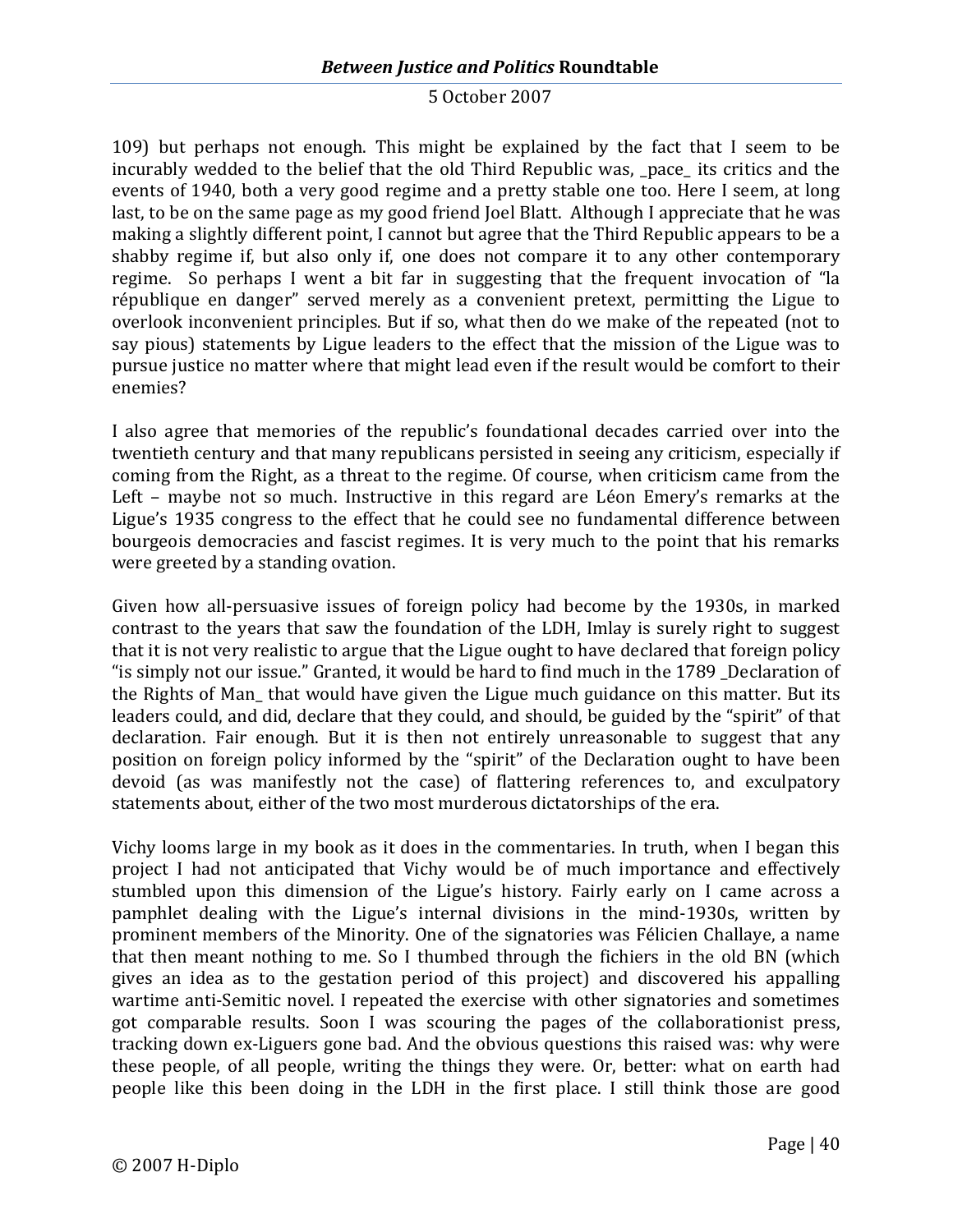questions. But, as several commentators suggested, answering that question does not quite explain the process by which Liguers, often prominent ones, could come to embrace both Vichy and collaboration with Nazi Germany. I think they are right and this might explain a certain uneasiness I detect about my over-all treatment of this question

To be sure the book has the elements of an explanation and at its core is the whole question of pacifism, or more accurately a certain kind of pacifism driven by a relentless reductionist logic. If one believed that Germany was no more (and possibly less) responsible for World War I than any other nation, then it would follow that the Treaty of Versailles, which did rather assume German guilt, was, at best, devoid of moral legitimacy and, at worst, a certain recipe for another murderous go around. If one believed that Hitler came to power in large measure because of Versailles, then it followed that France (and everyone else) had only itself to blame if it now had to confront this particular dictator. If one believed that Hitler's demands on the international community were essentially limited to getting rid of Versailles and its illegitimate provisions, it followed that accommodating those demands was a reasonable course of action – especially since the alternative seemed to be war. Just as, if one believed that the root causes of war were economic, it followed that closer economic cooperation with Germany was a far better way to ensure the preservation of the peace than collective security which sounded suspiciously like a new label for what amounted to a new version of prewar entangling alliances. Since the Third Republic did not, in the end, heed this doctrine, it followed that its defeat and destruction were not altogether a bad thing and that the regime that replaced it, one that at long last was openly collaborating with France's neighbor across the Rhine, was not without its redeeming features. If one believed that even a willingness to contemplate war with Germany was morally odious then perhaps the anti-Semitism escaping from more than a few lips, before and after 1940, could be excused as no more than the understandable frustration at the spectacle of some Jews, including some erstwhile pacifists on the Ligue's Central Committee, who were contemplating precisely that and for no better reason than their obsession with the fate of a few co-religionists across the Rhine. Toss in a certain penchant in the 1930s for viperous attacks on bourgeois democracy, couched in Jacobin, socialist or at times even fascist terms, and suddenly Vichy, or at any rate the early Vichy, antithesis of bourgeois democracy though it was, did not seem all that bad.

I could not however (and did not) erect any of this into a grand theory and David Schalk, Bert Gordon and Norman Ingram are not wrong to suggest that this part of my argument is somewhat under-developed. This is so because there is a fair bit that the aforementioned model cannot explain. And I fully agree with Imlay that choices made in Vichy France often owed less to pre-war views and values than to the traumatic shock of defeat in 1940. I said as much with respect to Théodore Ruyssen and to some degree René Château. But this line of reasoning does not help much with Challaye or Emery, whose wartime outpourings did not add much, in tone or substance, to the vituperative lines they penned in 1938. But, as Ingram so aptly reminds us, relentless though the logic of some pre-war pacifists could be, it was not always relentless enough to take them into collaboration. Michel Alexandre did not go there, for pretty obvious reasons. George Michon, a born again Jacobin if ever there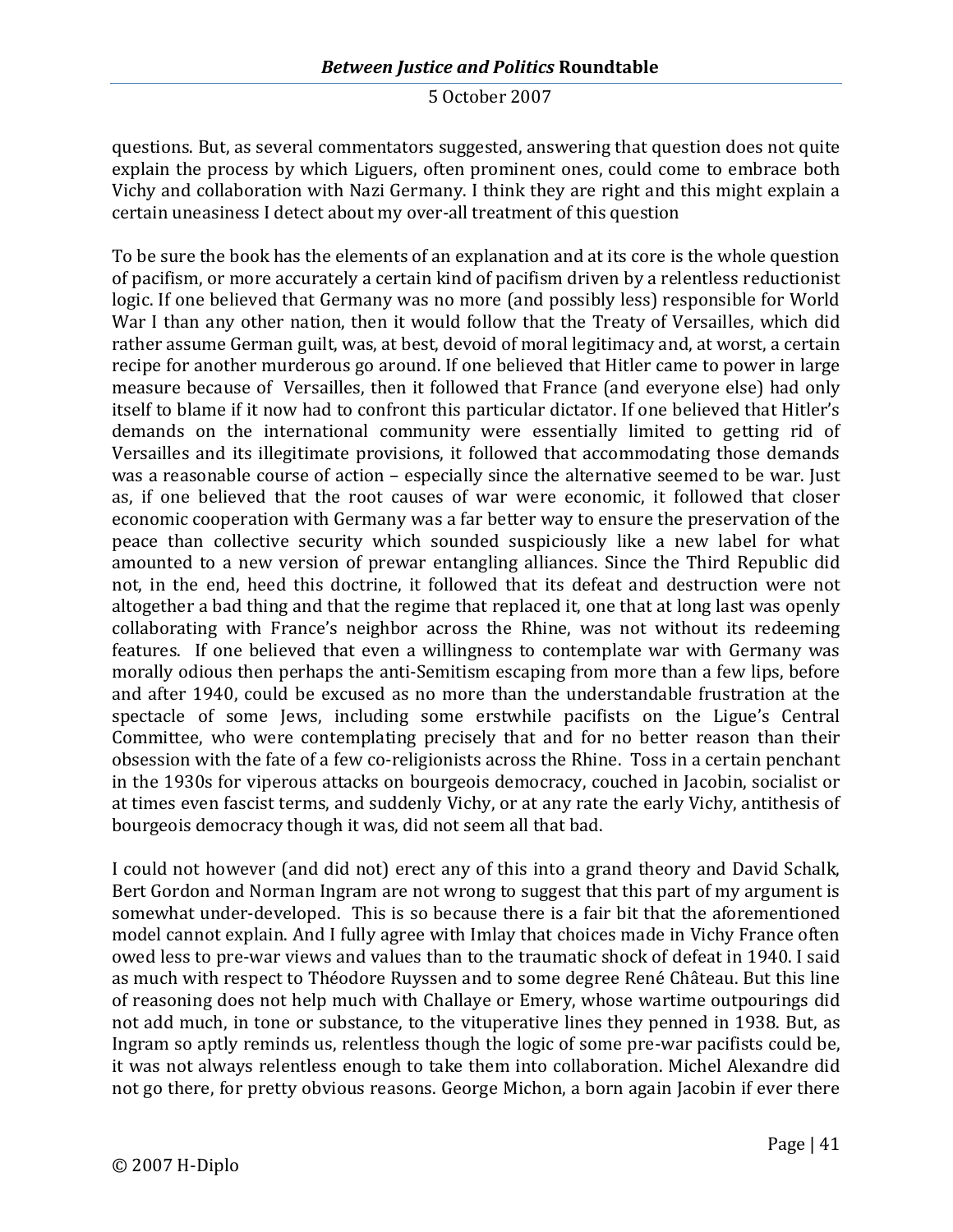was one, was on the same page as his pal Delaisi in the 1930s but not at all, to the latter's evident distress, after 1940. Elie Reynier's fulminations in 1938 make him sound like a Challaye clone, something he manifestly was not under Vichy. And at times it gets hard to tell the players without a program. Better minds than mine will be needed to get a handle on Eugène Frot, simultaneously sitting on the Vichy National Council and writing articles defending the parliamentary regime in the pages of an overtly collaborationist newspaper! As for that greatest of all enigmas, Gaston Bergery, this is a question that only Diane Labrosse will be able to handle.

Given how long Wendy Perry and I have been teasing one another about our divergent views of the Ligue, I looked forward to her review and was not disappointed. In light of her unparalleled knowledge, her spirited questions must be taken seriously. Was it really necessary, she asks, to approach the Ligue with quite so much sarcasm and irony, to be quite so relentlessly cynical and acerbic? Probably not, although a more measured tone might have required a personality transplant. To some degree the tone reflects the fact that I was reacting (and arguably over-reacting) to the version canonique (a wonderful phrase I owe to Claveau Claveau) currently prevailing in Paris. I think though that the reason for what appears to be my cynicism is more fundamental. As Claveau usefully reminds us, in any large organization there is often a gulf separating the leaders from the rank and file. I was trying, at least to some degree, to view the Ligue through the optic of its militants, not all of whom shared the lofty visions of the members of the Central committee listed by Perry.

Why the cursory treatment of the Dreyfus affair which, as Perry correctly points out, was the guiding star for future generations of Liguers? Reasons of economy, to be sure, because that story is well known. But I was also trying to suggest that, moral compass though the Dreyfus Affair might have been, it was a pretty crude navigational instrument for a Ligue faced with the far more complex issues of the following decades. (I am reminded here of H. Stuart Hughes' observations about Julien Benda and how the formative experience of his youth, the Dreyfus Affair, an essentially black and white issue, really did not prepare him for the shades of grey of the 1930s.)

But why only a couple of paragraphs on the courageous men and women of the LDH who fought and sometimes died in the resistance and endless pages on the rather smaller number who rallied to Vichy? A very good question. Here I was guided by the old American newspaper axiom to the effect that when dog bites man it is not a story whereas when man bites dog it makes page one. This is so despite the fact that man rarely bites dog but also because of that very fact. We have a pretty good idea of why a dog would bite a man but no idea at all of why a man would possibly bite a dog. By extension, that a group of men and women who had belonged to a Ligue founded to defend a Jewish captain and which identified itself as the conscience of democracy would oppose the Vichy regime which was the negation of democracy and thoroughly anti-Semitic is to their eternal credit but not really a very surprising finding. But that men (I found no women) who belonged to that same organization could openly support the Vichy regime, embrace its collaborationist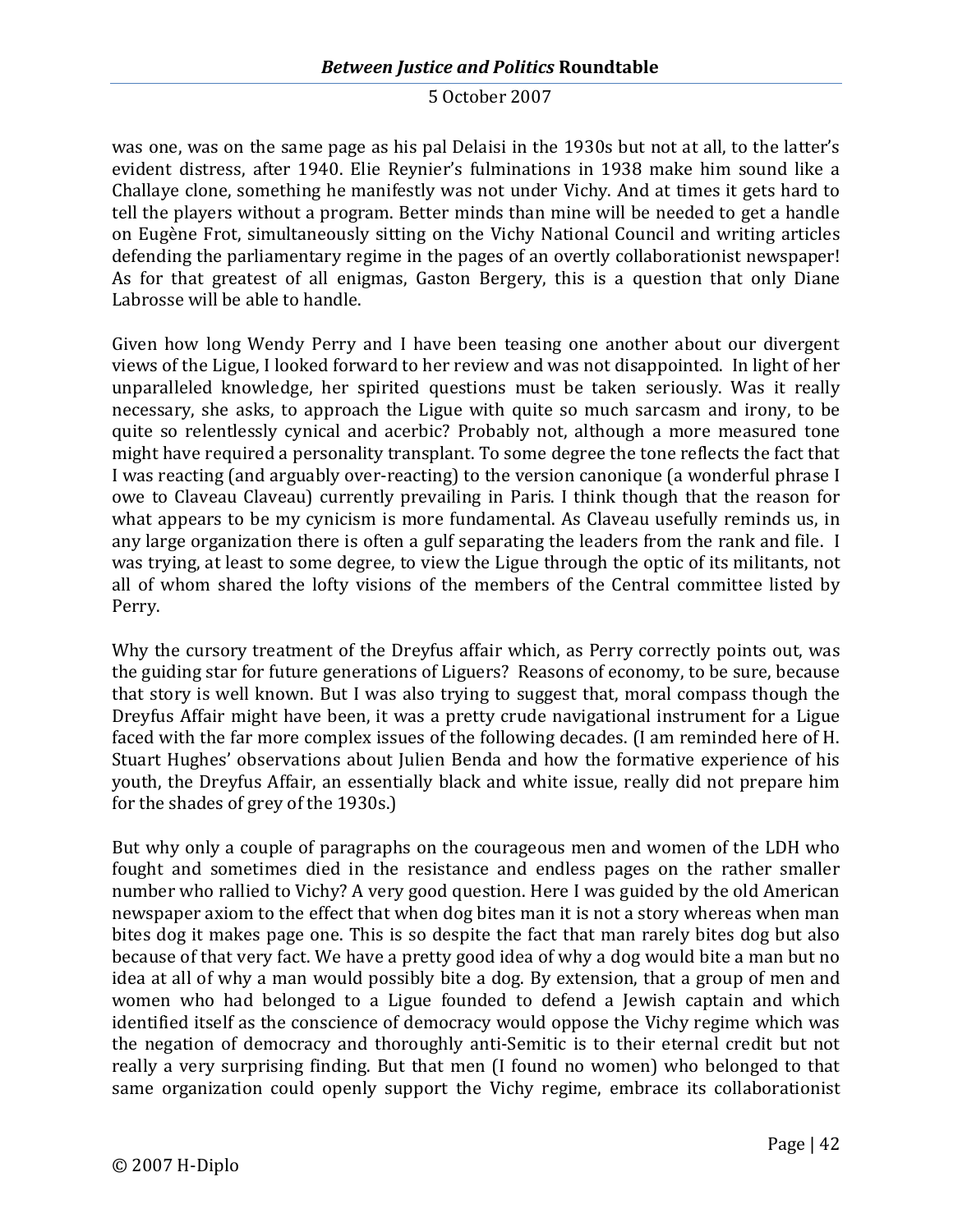policies and engage in savage attacks on Jews is a genuine puzzle which deserves an extended examination.

Claveau raises the capital question of the degree to which the distressing views expressed by the high profile members of the Minority were shared by the rank and file. Alas, it is difficult to speak to that question with any confidence. Yes it is significant that 40% of the delegates at the 1935 congress rallied to the thesis of the Minority but only up to a point. In the first place (and despite the best efforts of the Ligue), delegates at congresses did not necessarily reflect the views of the membership at large. Moreover it is entirely possible that many of the delegates who voted for Emery's motion did so less because they subscribed to everything therein than because they were irritated by the antics of Edouard Herriot and his supporters on the Central Committee. Support for the Minority had largely collapsed by the 1937 congress although this might have reflected little more than a desire to make platonic gestures in favor of a Republican Spain which Emory and company seemed to have abandoned in the cause of peace. Overall Ligue membership declined dramatically in the last years of the Republic but there are a host of possible reason for this, none of which tell us very much about how the average militant stood with respect to the battles of principle going on at the leadership level.

Implicit (and at times explicit) in all of these reviews are some important general questions about the Ligue and also about the political culture of the Third Republic. They can probably be best addressed if we get beyond my periodic sermons about the Ligue and politics. One good question is: why did so many people join the Ligue. Put another way, did most really join because they thought the Ligue to be a cheap political party, a patronage machine or a low cost form of personal insurance? The answer is: probably not. To be sure it was Ligue leaders themselves who harbored these suspicions about unworthy motives; I simply confirmed those suspicions. But there is no telling why most of the 180,000 members joined and no way of knowing whether the worthy gentleman who thought the Ligue should protect his right to fish without a license was more typical that the indefatigable Mme. Bosser devoting her energies to getting an innocent man off Devil's Island. I suspect though, that both were a-typical of Ligue militants for most of whom the Ligue was a small town political club devoted to discussing and advocating progressive politics. I quite agree with Imlay that in this regard the Ligue was a *Rassemblement Populaire avant la lettre* or, probably more accurately, a coordinating agency for assorted Cartels or Blocs of the Left, from 1902 to 1938. Certainly this would be one way to read the otherwise odd statement by the president of one of the Ligue's largest federations to the effect that the Ligue never cared about the political orientation of its members providing that they were "red." Nor was this necessarily a bad thing. Although I did not say so in the book, I take it as an article of faith that having the citizens of a small town actively discussing the political issues of the day – regardless, in my view, of their exact political orientation – is healthy for, and arguably essential to the survival of, a vibrant democracy which I persist in thinking Third Republic France was. Indeed I am prepared to extend that charitable reading to include those sections whose members were there primarily for patronage and pork barrel. It could well be argued that when the little guy (and they mostly